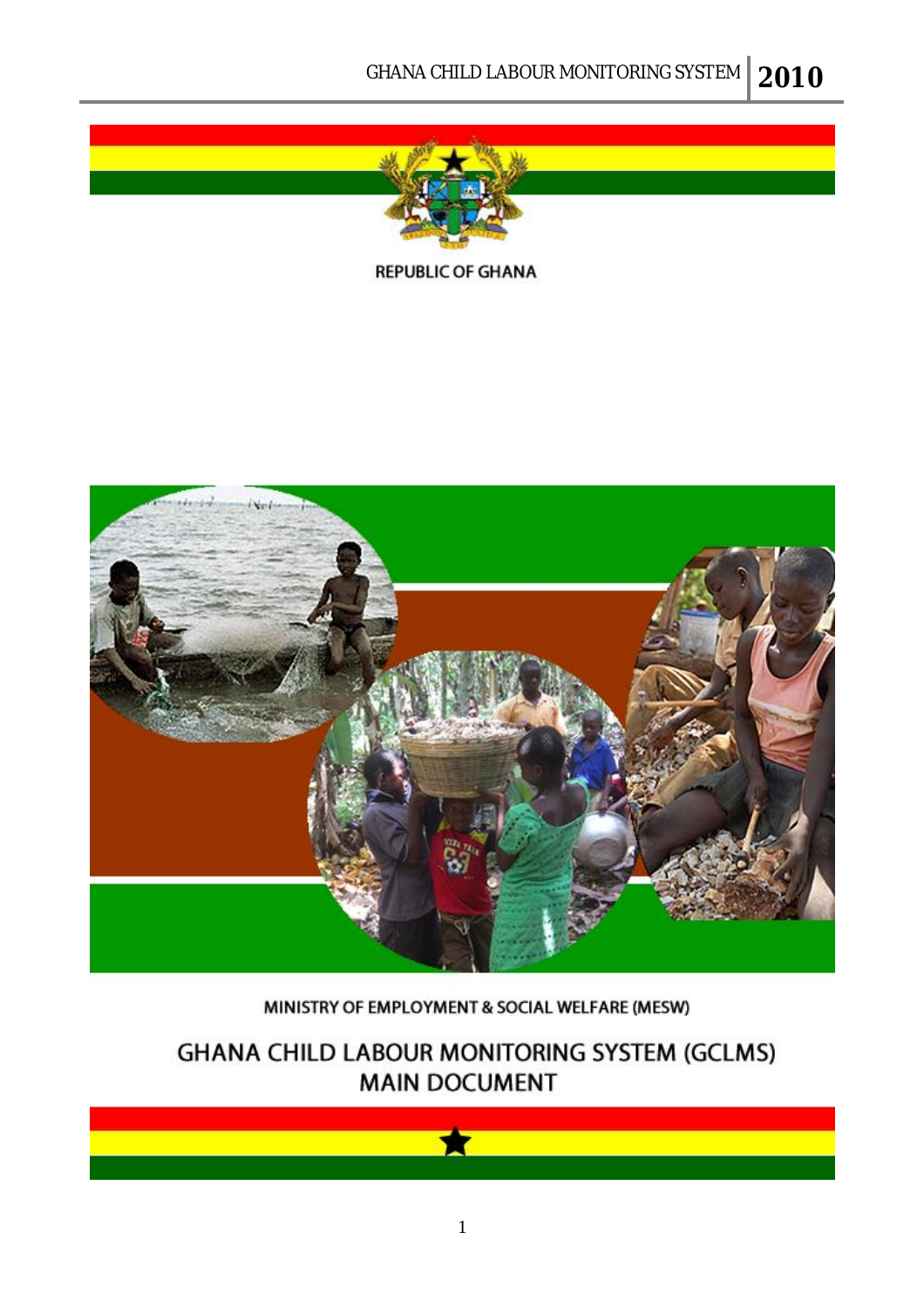## **ACKNOWLEGEMENT**

The Ministry of Employment and Social Welfare (MESW) wishes to express profound gratitude to members of the National Steering Committee on Child Labour (NSCCL) and especially to the Chairman of the Committee and sector Minister, Hon. Enoch Teye Mensah, for his leadership, motivation and active participation during the entire process of the development of the Ghana Child Labour Monitoring System.

The MESW is also grateful for the support of the International Labour Organization and especially the Chief Technical Advisor of the ILO Ghana Office during the period, Mr. Francesco d'Ovidio. Appreciation is also due the following members of the Dodowa 2010 Technical Committee on the Development of the Ghana Child Labour Monitoring System (GCLMS) for their efforts:

- Mr. Sam Pee Yalley, Coordinator, Project Management Unit Administrator (Committee Chairman)
- Prof. Richard Bani, National Programme Manager, National Programme for the Elimination of the Worst Forms of Child Labour in Cocoa (NPECLC) (Member)
- Mr. Thomas Coleman, Information Management System Coordinator, Ministry of Education (Member)
- Daniel Kattah, Director/PPME, Ministry of Employment and Social Welfare (Member)
- Mr. Sam Atukwei Quaye, Coordinator of the Ghana Child Labour Monitoring System (Member)
- Mr. Emmanuel Kwame Mensah, Project Officer, ILO/IPEC-WAP-ECOWAS (Member)
- Dr. Philip Amoo, Occupational Safety and Health Specialist, University of Ghana Medical School (Member)
- Mr. Barnette Quaicoo, Senior Research Officer, COCOBOD (Member)
- Mr. Emmanuel Boahen, Database Consultant (Member)
- Rev. Dr. Samuel Asuming-Brempong, Senior Lecturer, Department of Agric. Economics and Agribusiness, University of Ghana (Member)
- Mr. Eric Appiah Okrah, Child Protection Specialist, UNICEF, Accra.
- Ms. Stella Ofori, Principal Labour Officer, Child Labour Unit of the Labour Department (Member/Secretary)

Besides their technical contributions, Ms. Stella Ofori of the Child Labour Unit and Mr. Emmanuel Kwame Mensah of the ILO/IPEC Office, Accra deserve mention for the efficient secretarial service they provided throughout the exercise. Finally, we have to mention Mr. Ebenezer Attoh, Programme Remediation Officer of the NPECLC, who edited the document.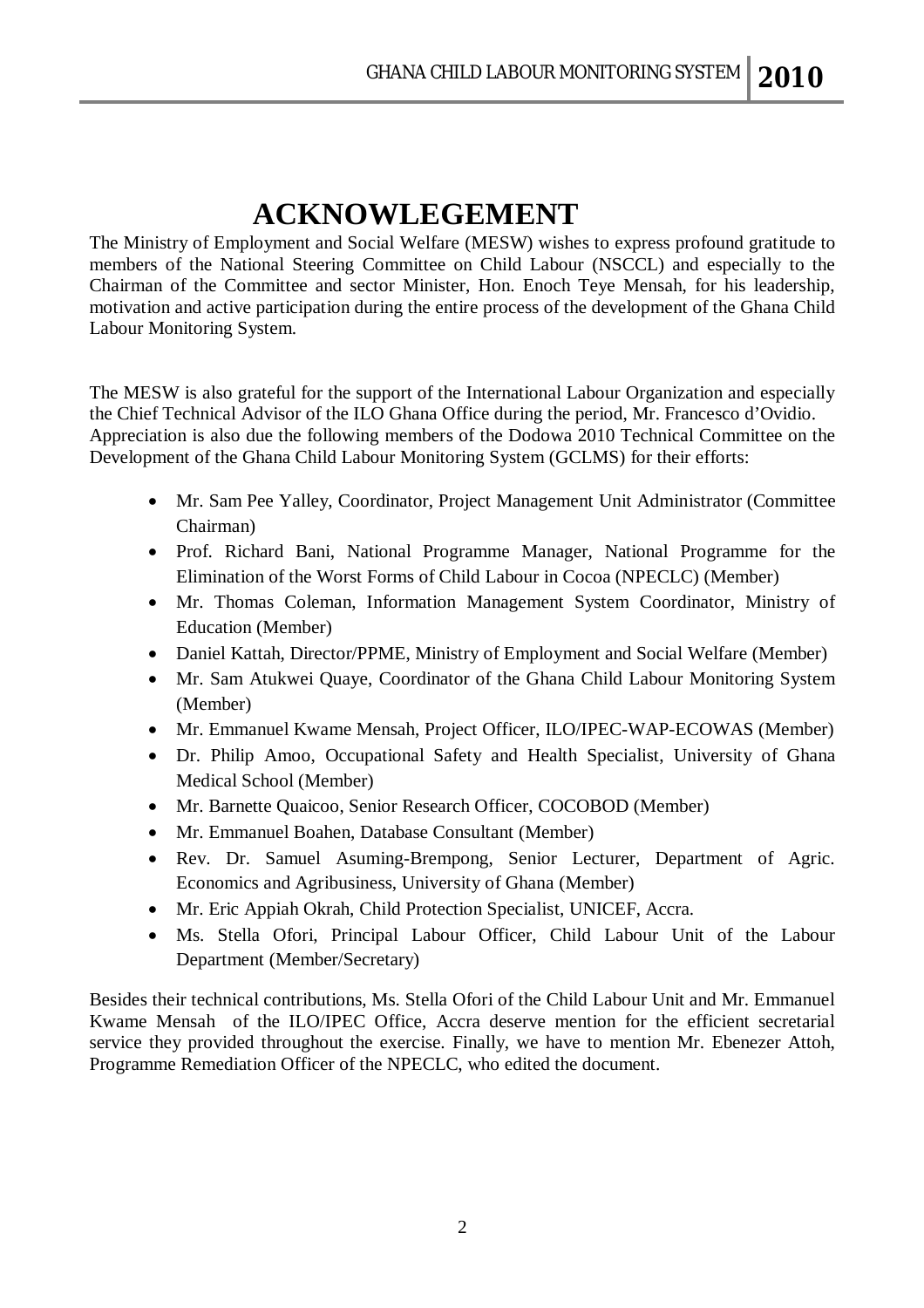## **TABLE OF CONTENT**

| <b>ACKNOWLEDGEMENT</b>                                                                                               |                                                                                                                                                                                                                                                                   |  |           |  |  |    |  | 2         |
|----------------------------------------------------------------------------------------------------------------------|-------------------------------------------------------------------------------------------------------------------------------------------------------------------------------------------------------------------------------------------------------------------|--|-----------|--|--|----|--|-----------|
| <b>TABLE OF CONTENT</b>                                                                                              |                                                                                                                                                                                                                                                                   |  |           |  |  |    |  | 3         |
| LIST OF BOXES/TABLES/ DIAGRAMS /AND ANNEXES                                                                          |                                                                                                                                                                                                                                                                   |  |           |  |  |    |  | 5         |
| <b>LIST OF ABBREVIATIONS</b>                                                                                         |                                                                                                                                                                                                                                                                   |  |           |  |  |    |  | 6         |
| <b>SECTION ONE</b>                                                                                                   |                                                                                                                                                                                                                                                                   |  |           |  |  |    |  | 8         |
| <b>Overview Of Child Labour In Ghana</b>                                                                             |                                                                                                                                                                                                                                                                   |  |           |  |  |    |  | 8         |
| 1.0.                                                                                                                 | <b>Background</b>                                                                                                                                                                                                                                                 |  | $\ddotsc$ |  |  |    |  | 8         |
| <b>SECTION TWO</b>                                                                                                   |                                                                                                                                                                                                                                                                   |  |           |  |  |    |  | 10        |
| <b>Child Labour Monitoring</b>                                                                                       |                                                                                                                                                                                                                                                                   |  |           |  |  |    |  | <b>10</b> |
| 2.0.                                                                                                                 | <b>Generic Concept of Child Labour Monitoring</b>                                                                                                                                                                                                                 |  |           |  |  |    |  | 10        |
| 2.1.                                                                                                                 | <b>CLM Framework</b>                                                                                                                                                                                                                                              |  |           |  |  |    |  | 10        |
| 2.2.                                                                                                                 | <b>CLM Process</b>                                                                                                                                                                                                                                                |  | $\ddotsc$ |  |  |    |  | 11        |
| <b>SECTION THREE</b>                                                                                                 |                                                                                                                                                                                                                                                                   |  |           |  |  |    |  | 14        |
| <b>Evolution of the Child Labour Monitoring (CLM) in Ghana</b>                                                       |                                                                                                                                                                                                                                                                   |  |           |  |  |    |  | 14        |
| 3.0.                                                                                                                 | Introduction                                                                                                                                                                                                                                                      |  |           |  |  |    |  | 14        |
| Tracking Database of Ex-Working Children [Under the ILO-IPEC<br>3.1.<br>Ghana Country Programme (GCP) : 2001 - 2003] |                                                                                                                                                                                                                                                                   |  |           |  |  | 14 |  |           |
| 3.2                                                                                                                  | A Mono-Sector Decentralised CLMS [Under the ILO-IPEC West<br><b>Africa Cocoa/Commercial Agricultural Project</b><br>$(WACAP): 2003 - 2006$                                                                                                                        |  |           |  |  |    |  | 16        |
| 3.3                                                                                                                  | <b>Multi – Sector Decentralised Integrated Child Labour</b><br>Monitoring System [(I-CLMS) Under the ILO-IPEC Support for the<br><b>Implementation of Time-Bound Measures for the Elimination of the</b><br>Worst Forms of Child Labour in Ghana (TBP2005 - 2009) |  |           |  |  |    |  | 17        |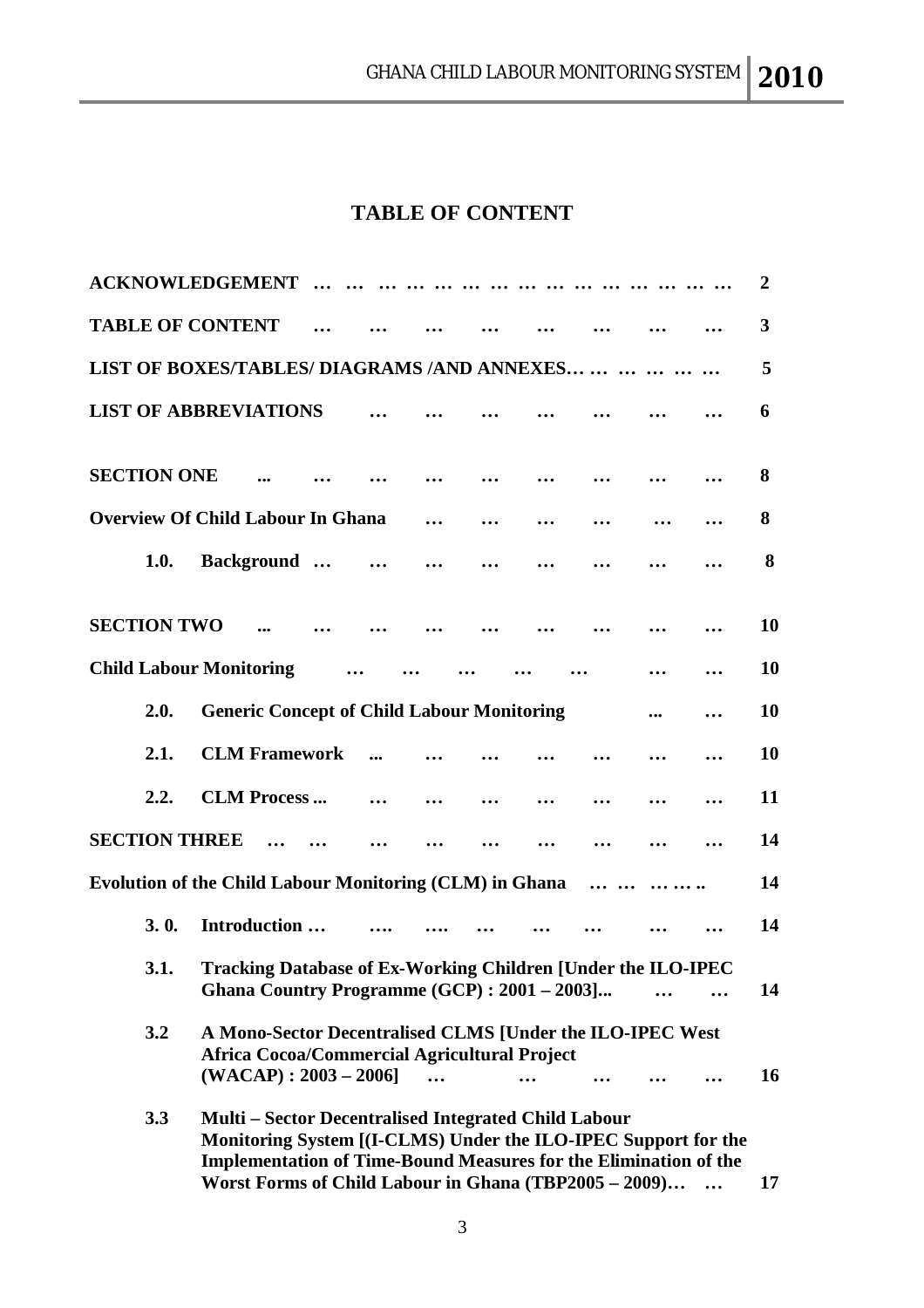| 3.4                                              |                                                                         | The Community Child Labour Monitoring System (CCLMS)<br>[Under the National Programme for the Elimination of Child Labour |                     |          |                                   |          |          |                       |           |                                                                                                                                             |    |
|--------------------------------------------------|-------------------------------------------------------------------------|---------------------------------------------------------------------------------------------------------------------------|---------------------|----------|-----------------------------------|----------|----------|-----------------------|-----------|---------------------------------------------------------------------------------------------------------------------------------------------|----|
|                                                  | In Cocoa, (NPECLC): 2008]                                               |                                                                                                                           |                     |          |                                   |          |          |                       |           |                                                                                                                                             |    |
| <b>SECTION FOUR</b>                              |                                                                         |                                                                                                                           |                     |          |                                   |          |          |                       |           |                                                                                                                                             | 21 |
|                                                  |                                                                         |                                                                                                                           |                     |          |                                   |          |          |                       |           |                                                                                                                                             |    |
| The Ghana Child Labour Monitoring System (GCLMS) |                                                                         |                                                                                                                           |                     |          |                                   |          |          |                       |           |                                                                                                                                             | 21 |
|                                                  | 4.0. Introduction                                                       |                                                                                                                           |                     |          |                                   |          |          |                       |           |                                                                                                                                             |    |
|                                                  | 4.1. A Description of the GCLMS Concept                                 |                                                                                                                           |                     |          |                                   |          |          |                       |           |                                                                                                                                             | 21 |
|                                                  | 4.2. Objectives of the GCLMS                                            |                                                                                                                           |                     |          |                                   |          |          |                       |           |                                                                                                                                             | 22 |
|                                                  | 4.3. Stages of the GCLMS                                                |                                                                                                                           |                     | $\cdots$ |                                   |          |          |                       |           |                                                                                                                                             | 22 |
|                                                  | 4.3.1. Monitoring Phase                                                 |                                                                                                                           |                     |          |                                   |          |          |                       |           |                                                                                                                                             | 22 |
|                                                  | 4.3.2 Follow-up Phase                                                   |                                                                                                                           |                     |          |                                   |          |          |                       |           |                                                                                                                                             | 22 |
|                                                  | 4.4. Operational Structures of the Ghana Child Labour Monitoring System |                                                                                                                           |                     |          |                                   |          |          |                       |           |                                                                                                                                             |    |
|                                                  | (GCLMS)                                                                 |                                                                                                                           |                     |          |                                   |          |          |                       |           |                                                                                                                                             | 23 |
|                                                  |                                                                         |                                                                                                                           |                     |          | 4.4.1 Components of the GCLMS     | $\cdots$ |          |                       |           |                                                                                                                                             | 23 |
|                                                  |                                                                         |                                                                                                                           |                     |          | 4.4.1.1. Administrative Component |          |          |                       |           |                                                                                                                                             | 20 |
|                                                  |                                                                         |                                                                                                                           | i. National Level   |          |                                   |          |          |                       |           |                                                                                                                                             | 23 |
|                                                  |                                                                         |                                                                                                                           | ii. Regional Level  |          |                                   |          |          |                       |           |                                                                                                                                             | 25 |
|                                                  |                                                                         |                                                                                                                           | iii. District Level |          | $\ddotsc$                         |          |          |                       |           |                                                                                                                                             | 26 |
|                                                  |                                                                         |                                                                                                                           | iv. Community Level |          |                                   | $\ldots$ | $\cdots$ | $\cdots$<br>$\ddotsc$ | $\ddotsc$ | $\ddotsc$                                                                                                                                   | 27 |
|                                                  |                                                                         | equivalent)<br><b>Partners</b>                                                                                            |                     |          |                                   |          |          |                       |           | (Any reference to District includes the Metropolitan and Municipal<br>4.4.1.1.1 Specific Roles of the Ghana Child Labour Monitoring (GCLMS) | 34 |
|                                                  |                                                                         |                                                                                                                           |                     |          | 4.4.1.2 Database Component        |          |          |                       |           |                                                                                                                                             | 36 |
|                                                  | 4.5. Referral System                                                    |                                                                                                                           |                     |          |                                   |          |          |                       |           |                                                                                                                                             | 41 |
|                                                  | 4.6. Linkage of GCLMS with Relevant Institutions                        |                                                                                                                           |                     |          |                                   |          |          |                       |           |                                                                                                                                             | 43 |
|                                                  | 4.7. GCLMS Management And Coordination Mechanism.                       |                                                                                                                           |                     |          |                                   |          |          |                       |           |                                                                                                                                             | 45 |
|                                                  | 4.8. Reporting Mechanisms                                               |                                                                                                                           |                     |          |                                   |          |          |                       |           |                                                                                                                                             | 48 |
|                                                  | 4.9 CONCLUSION                                                          |                                                                                                                           |                     |          |                                   |          |          |                       |           |                                                                                                                                             | 48 |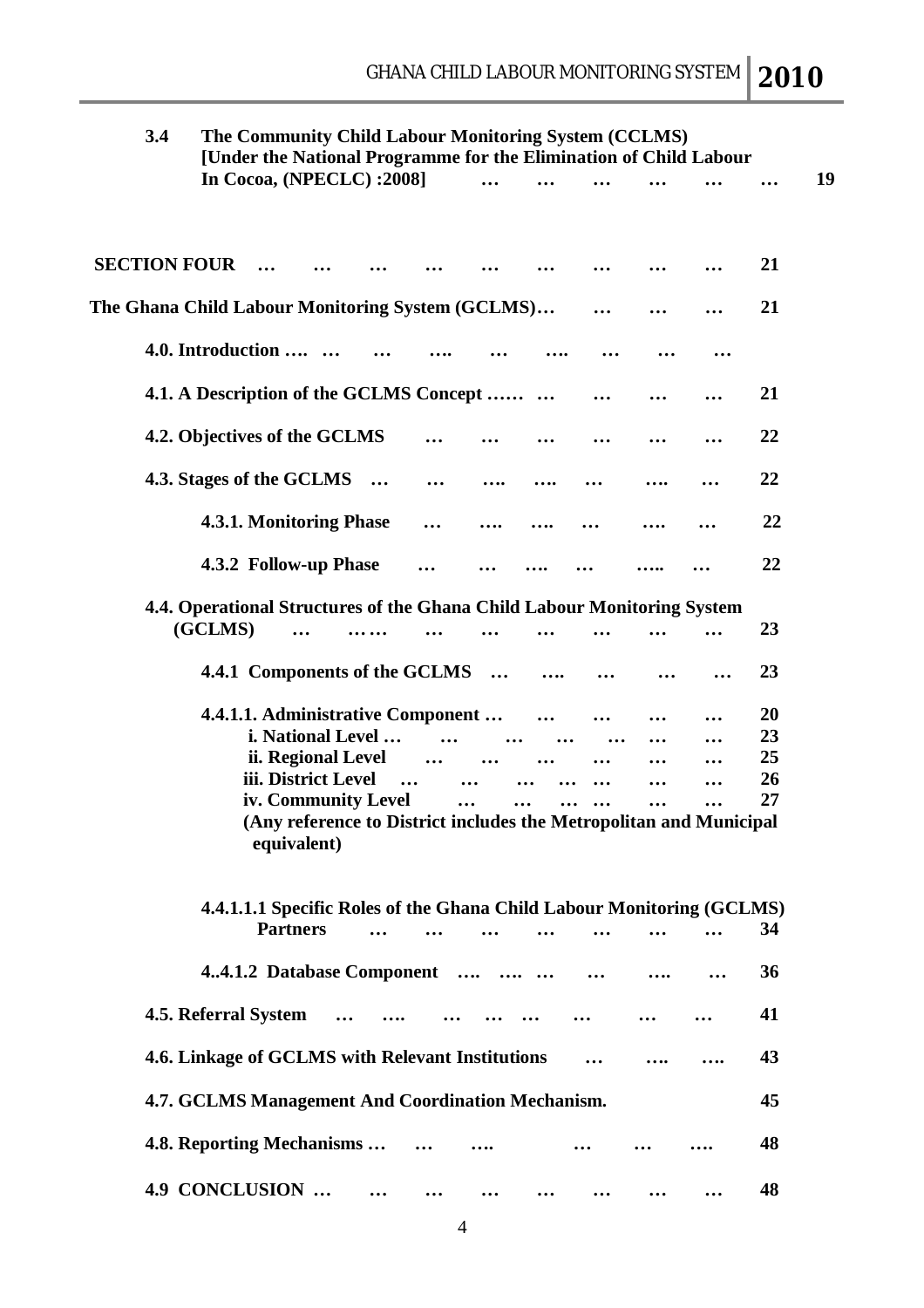#### **LIST OF BOXES/ TABLES/ DIAGRAMS / AND ANNEXES**

| Box 1           | <b>Description of the CLM Concept</b><br>$\cdots$                  |          |          |           | 10                      |
|-----------------|--------------------------------------------------------------------|----------|----------|-----------|-------------------------|
| Table 1:        | Summary Table on the Child Labour/Protection Committees            |          |          |           | 29                      |
| Table 2:        | <b>Specific Roles of the GCLMS Partners</b>                        | $\cdots$ |          |           | 34                      |
| Table 3:        | <b>Data Collection Matrix</b><br>$\cdots$ $\cdots$                 | $\cdots$ |          |           | 38                      |
| Table 4:        | <b>Data Processing Matrix</b>                                      |          |          |           | 39                      |
| Diagram 1:      | Data Collection and Processing Pathway                             |          | $\cdots$ | $\ddotsc$ | $\overline{\mathbf{4}}$ |
| Diagram 2:      | Referral System                                                    |          |          |           | 42                      |
| Diagram 3:      | <b>GCLMS Management Arrangements and Coordination Mechanisms46</b> |          |          |           |                         |
| Diagram 4:      | <b>GCLMS Functional Linkages</b><br>$\cdots$                       | $\cdots$ |          |           | 47                      |
| <b>Annex I:</b> | <b>Definitions and Terminologies</b>                               |          |          |           | 50                      |
| <b>Annex II</b> | <b>Operational Structures of the Previous CLMS</b>                 |          |          |           | 54                      |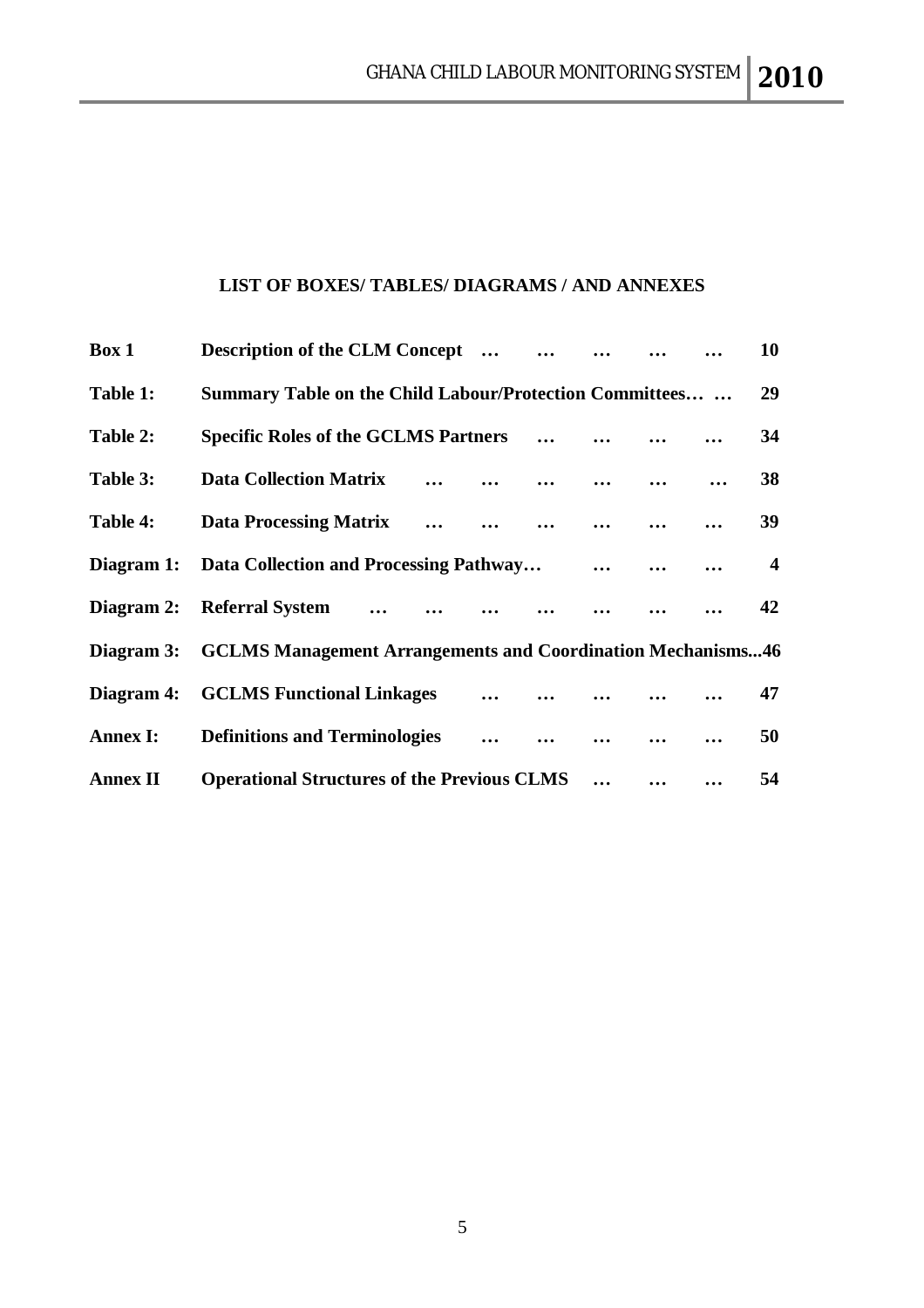## **LIST OF ABBREVIATIONS**

| <b>ADR</b>   | <b>Alternative Dispute Resolution</b>                  |
|--------------|--------------------------------------------------------|
| <b>APSO</b>  | <b>Action Programme Summary Outline</b>                |
| <b>CCLC</b>  | <b>Community Child Labour Committee</b>                |
| <b>CCLMS</b> | <b>Community Child Labour Monitoring System</b>        |
| <b>CCPC</b>  | <b>Community Child Protection Committee</b>            |
| <b>CHRAJ</b> | Commission for Human Rights and Administrative Justice |
| <b>CLC</b>   | <b>Child Labour Committee</b>                          |
| <b>CLM</b>   | <b>Child Labour Monitoring</b>                         |
| <b>CLMS</b>  | <b>Child Labour Monitoring System</b>                  |
| <b>CLU</b>   | Child Labour Unit                                      |
| <b>DCLC</b>  | <b>District Child Labour Committee</b>                 |
| <b>DCPC</b>  | <b>District Child Protection Committee</b>             |
| <b>DLO</b>   | District Labour Office(r)                              |
| <b>DSWO</b>  | District Social Welfare Office(r)                      |
| EIB          | <b>Employment Information Bureau</b>                   |
| <b>FAL</b>   | <b>Forced Adult Labour</b>                             |
| GAWU         | Ghana Agricultural Workers Union                       |
| <b>GCLMS</b> | Ghana Child Labour Monitoring System                   |
| <b>GNAT</b>  | Ghana National Association of Teachers                 |
| <b>GSS</b>   | <b>Ghana Statistical Service</b>                       |
|              |                                                        |

IAs Implementing Agencies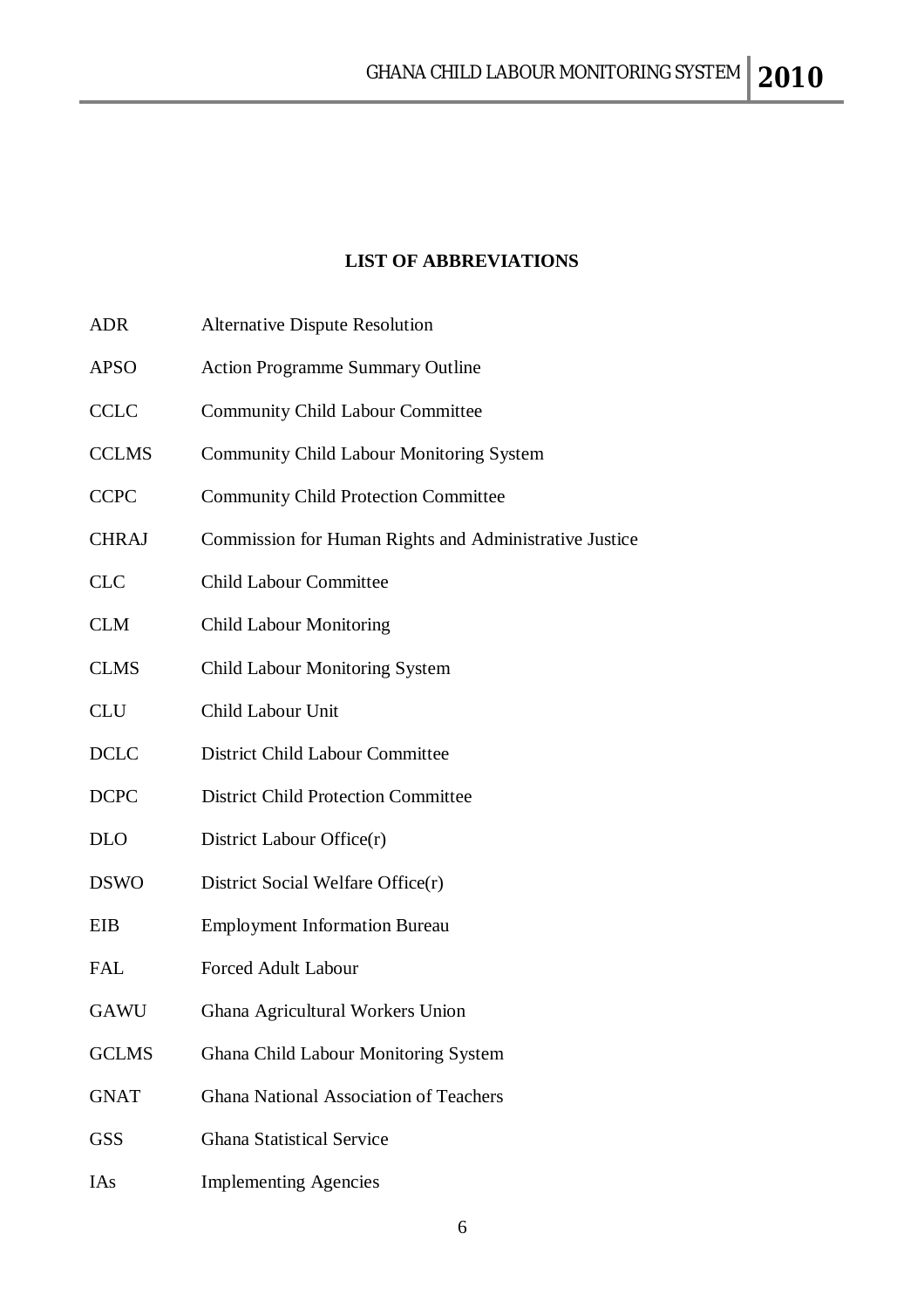| <b>I-CLMS</b>   | <b>Integrated Child Labour Monitoring System</b>                                                        |
|-----------------|---------------------------------------------------------------------------------------------------------|
| <b>ILO</b>      | <b>International Labour Organisation</b>                                                                |
| <b>ILO/IPEC</b> | International Labour Organisation /International Programme on the<br><b>Elimination of Child Labour</b> |
| <b>IPEC</b>     | International Programme on the Elimination of Child Labour                                              |
| <b>MMYE</b>     | Ministry of Manpower, Youth and Employment                                                              |
| <b>MESW</b>     | Ministry of Employment and Social Welfare                                                               |
| <b>MOU</b>      | Memorandum of Understanding                                                                             |
| <b>NPA</b>      | National Plan of Action                                                                                 |
| <b>NGOs</b>     | Non-Governmental Organisation                                                                           |
| <b>NMTDP</b>    | National Medium Term Development Plan                                                                   |
| <b>NPECLC</b>   | National Programme for the Elimination of Child Labour in Cocoa                                         |
| <b>NSCCL</b>    | National Steering Committee on Child Labour                                                             |
| <b>TWG</b>      | <b>Technical Working Group</b>                                                                          |
| <b>UG</b>       | University of Ghana                                                                                     |
| <b>WACAP</b>    | West African Cocoa/Commercial Agriculture Project                                                       |
| WFCL            | Worst Forms of Child Labour                                                                             |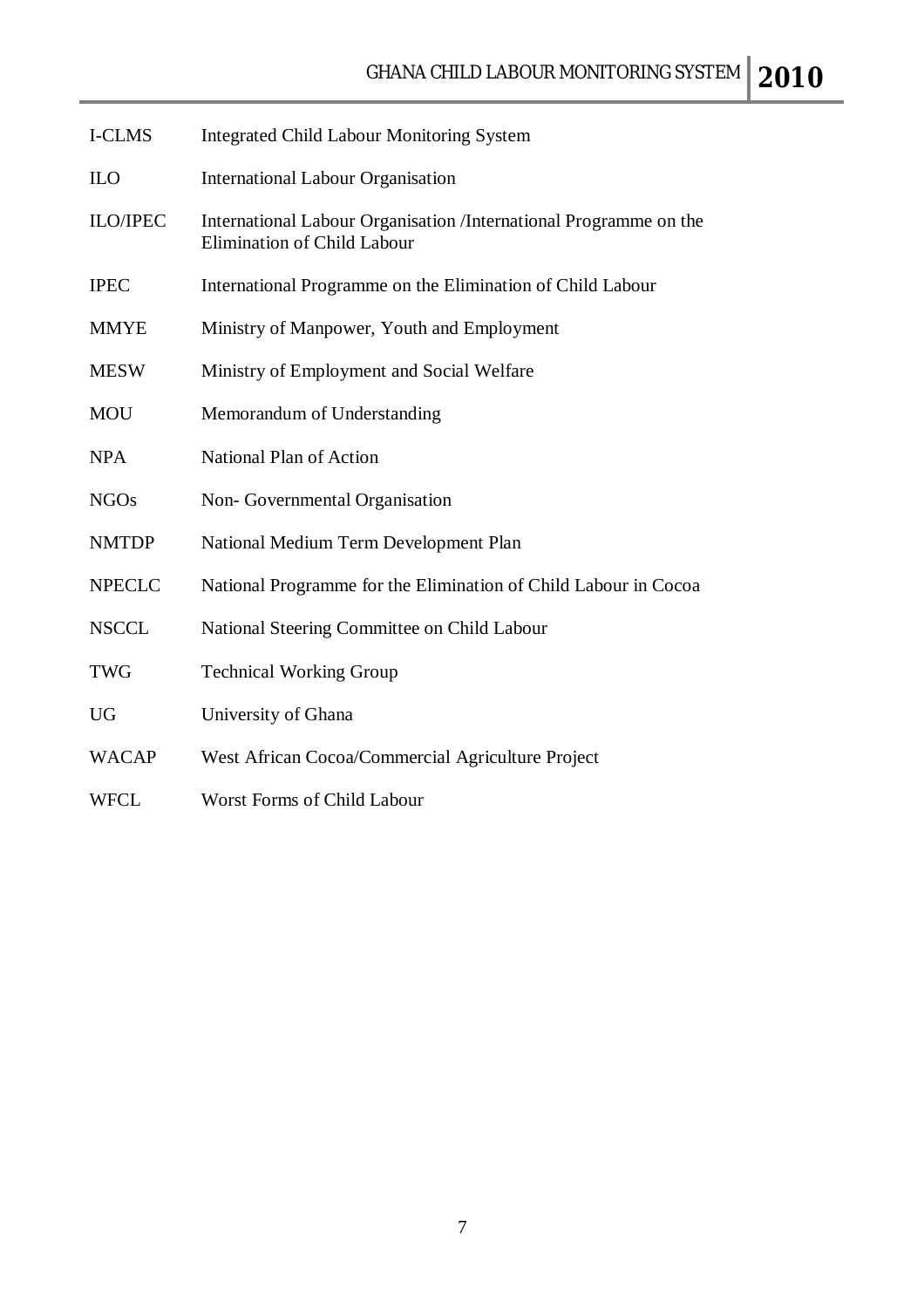# **SECTION ONE:**

## **OVERVIEW OF CHILD LABOUR IN GHANA**

#### **1.0 Background**

According to the 2003 Ghana Child Labour Survey (GCLS 2003), of the estimated population of 6.36 million children aged  $5 - 17$  years, 2.47 million (nearly 40 %) were economically active, with about 1.27 million in activities classified as child labour. Over 1 million of these child labourers were younger than 13 years of age. Although the GCLS was limited in scope, it was estimated that more than 242,000 children were engaged in hazardous child labour. Stakeholders at a national stakeholders workshop held in Ho in 2004 agreed that there was a prevalence of WFCL in the following instances, which called for immediate attention: child trafficking, customary or ritual servitude, fisheries, small-scale mining and quarrying, commercial sexual exploitation of children, agriculture, child domestic servitude, carriage and manual handling of heavy loads and street hawking, including begging.

Ghana was the first country to ratify the United Nations Convention on the Rights of the Child, in 1990 - evidence of the country's recognition of children's right "to be protected from economic exploitation and from performing any work that is likely to be hazardous or to interfere with the child's education, or to be harmful to the child's health, physical, mental, spiritual, moral or social development."<sup>1</sup>

The prompt ratification of the WFCL Convention and signing unto the ILO/IPEC Programme in 2000 further affirmed Ghana's recognition of the problem and commitment to addressing it, marking the beginning of a concerted action against child labour.

Indeed, before 2000, the country had taken significant steps in promoting the rights and welfare of its children by ratifying the ILO Forced Labour Convention, 1930 (No.29) in 1957 and the Abolition of Forced Labour Convention, 1957 (No. 105) in 1958. The Labour Decree, (NLCD 157) of 1967 also had provisions for the protection of children from labour exploitation. All these and the enactment of the Children's Act, 1998 (Act 560) and its Legislative Instrument, the Child Rights Regulation, (LI 1705) provided a good platform for the momentum that was initiated with technical support from the ILO's International Programme for the Elimination of Child Labour (IPEC).

Since then, several Government institutions, Employers' and Workers' Organisations, local and international NGOs, the ILO and other international agencies such as UNICEF and the International Organisation for Migration (IOM) have contributed significantly towards addressing the problem. This has resulted in the development of policy and legislation and the implementation of small-scale direct actions in identifying, withdrawing and rehabilitating children in various WFCL.

 $\overline{a}$ 

<sup>&</sup>lt;sup>1</sup> UN Convention on the rights of the child: Article 32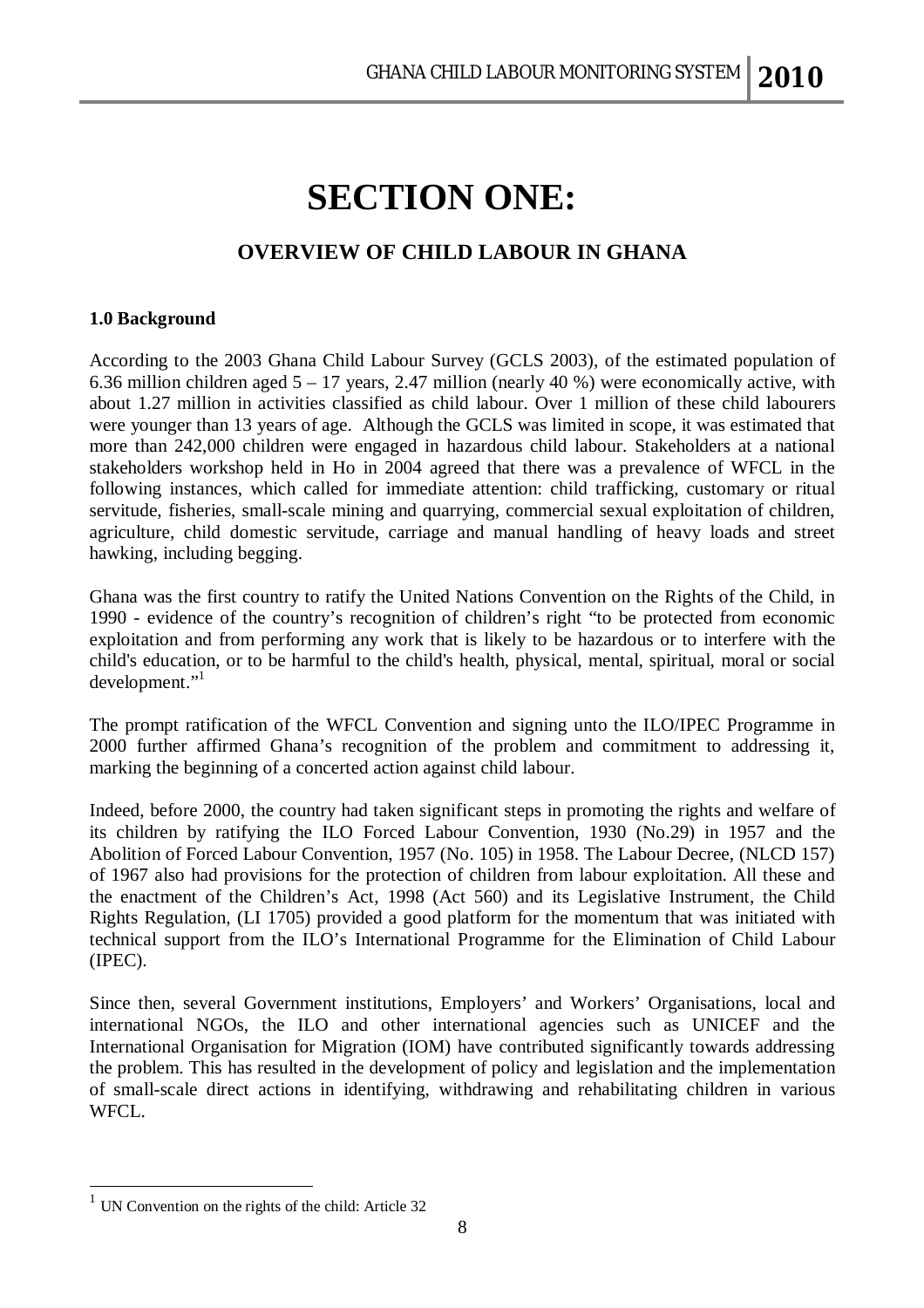To ensure that the child labour challenge is confronted head-on in a holistic manner, the Ministry of Employment and Social Welfare, in partnership with its social partners - ILO/IPEC, UNICEF and others - developed a comprehensive National Plan of Action (NPA) for the Elimination of the Worst Forms of Child Labour by 2015. The following are the specific WFCL identified by the national stakeholders to be prioritized under the NPA:

- 1. Child trafficking,
- 2. Customary or ritual servitude
- 3. Fisheries
- 4. Small Scale mining and quarrying
- 5. Commercial Sexual Exploitation
- 6. Agriculture

 $\overline{a}$ 

- 7. Child domestic servitude
- 8. Carriage and manual handling of heavy loads
- 9. Street Hawking and begging

The National Plan of Action is an integrated framework that seeks to bring together the various sector-oriented activities under a multi-faceted design to address the issue in a more coordinated and sustainable fashion. This will contribute to the achievement of important national and international goals, including the Millennium Development Goals, Education for All by 2015, and the Child Labour targets in the ILO Decent Work Agenda for Africa 2007 – 2015.

According to Article 5 of the ILO Convention on the Worst Forms of Child Labour (ILO C182<sup>2</sup>, 1999), each ratifying country, in consultation with employers' and workers' organisations, shall establish or designate appropriate mechanisms to monitor the implementation of child labour interventions in the country. To this end, Ghana since 2000, has developed and implemented various Child Labour Monitoring Systems (CLMS) that aimed at monitoring children at risk or in child labour and the impact of interventions.

In 2001, the Labour Department of the Ministry of Employment and Social Welfare (MESW) set up a tracking database of ex-child-labourers, with support from ILO-IPEC, to monitor about 2000 children identified and withdrawn/prevented from child labour.

In 2004, under the ILO-IPEC sub-regional project on commercial agriculture, the West Africa Cocoa and Commercial Agriculture Project (WACAP), a district-based, sector-specific CLMS was created and operated in 5 districts to capture data on over 1000 children. It also included aspects of community surveillance, awareness raising and other preventive strategies.

Following the WACAP experience, an Integrated-Child Labour Monitoring System (I-CLMS) covering 20 districts and over 14,000 children in eight (8) kinds of the WFCL was implemented from 2006 to 2009.

A Community Child Labour Monitoring System (CCLMS) was also conceptualised under the National Programme for the Elimination of the Worst Forms of Child Labour in Cocoa (NPECLC) in 2008, focusing on the cocoa sector. The introduction of a variant concept for CLM under the NPECLC initiated a dual CLMS model for Ghana. Given the central role CLM plays in child labour interventions, and the possible administrative and technical inconsistencies that can arise from operating dual Systems in one country, it was deemed critically important to reconcile the I-CLMS and CCLMS and thereby standardize child labour monitoring in a manner that would

 $2$  Paragraphs 5,6, 8,9 of ILO recommendation No. 190, provide further elaboration on the provisions of this article of Convention 182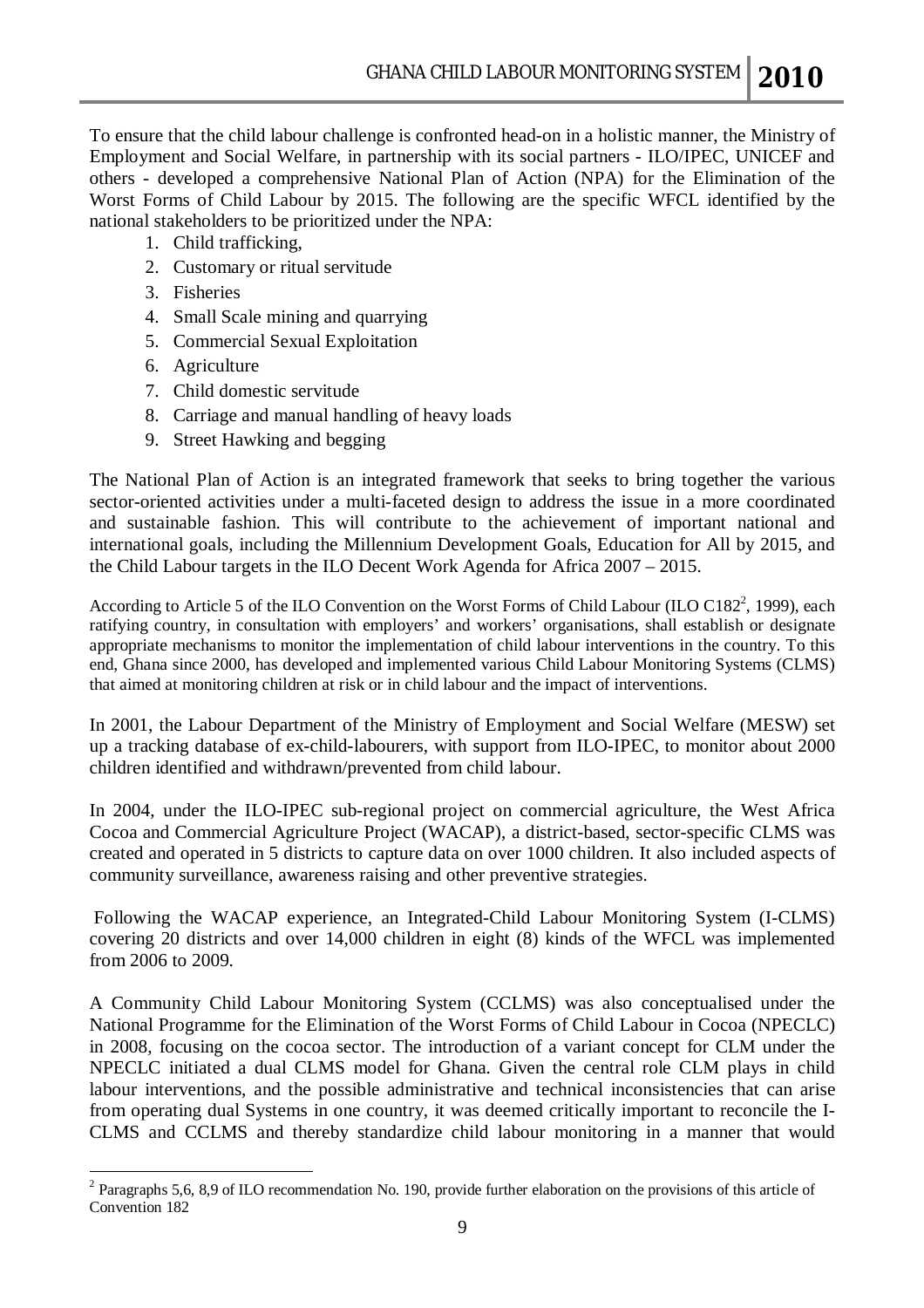enhance the country's ability to effectively deal with child labour and meet her international obligations in that respect.

The National Plan of Action for the Elimination of the Worst Forms of Child Labour in Ghana provides the framework for the harmonization of child labour interventions. The NPA provides for the implementation of a CLMS that draws on best practices and lessons learnt from similar work under IPEC supported programmes and the NPECLC.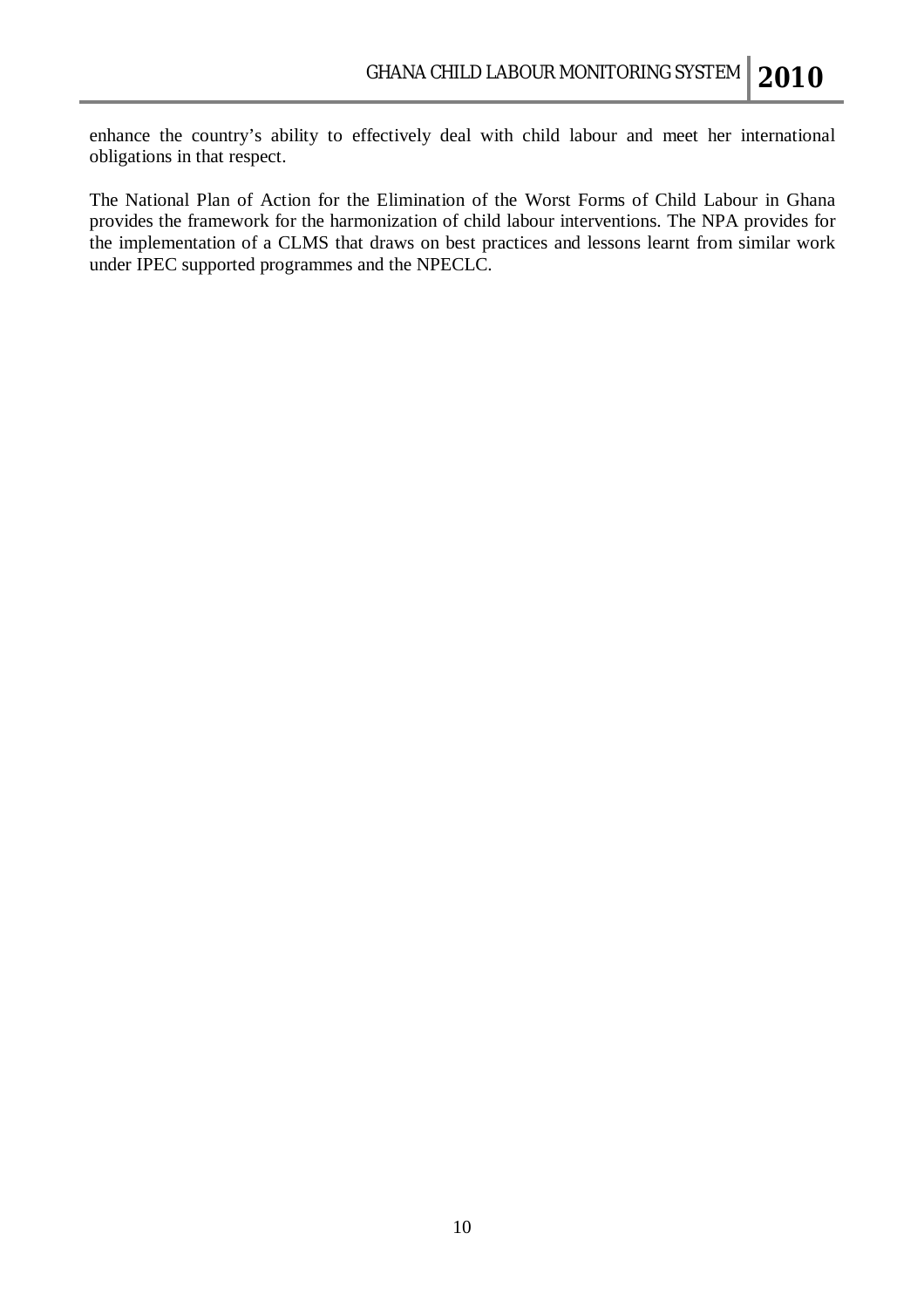## **SECTION TWO:**

### **SECTION TWO**

### **CHILD LABOUR MONITORING**

#### **2.0. Generic Concept of Child Labour Monitoring**

The idea of Child Labour Monitoring (CLM) began in the 1990s through the work of the International Programme on the Elimination of Child Labour (IPEC) of the ILO. The Concept is clearly explained in the *Overview of Child Labour Monitoring* and *Guidelines for Developing Child Labour Monitoring Process* published by the ILO in 2005. Box 1, below, is an excerpt from these publications and describes the meaning of CLM, its framework, purpose and design.

#### *Box 1: Description of the CLM Concept*

One of the most potent means of addressing child labour is to regularly check the places where girls and boys may be working. Child labour monitoring (CLM) is the active process that ensures that such observation is put in place and is coordinated in an appropriate manner. Its overall objective is **1.4** to ensure that as a consequence of monitoring, children and young legally employed workers are sare from exploitation and nazards at work. The active scrutify of child fabour at the local level is<br>supported by a referral system which establishes a link between appropriate services and ex-child labourers. CLM's principal activities include regularly repeated direct observations to identify child labourers and to determine risks to which they are exposed, referral of these children to services, verification that they have been removed and tracking them afterwards to ensure that their situation has improved.CLM is a way of mainstreaming child labour work into all levels of government. It is an active process to regularly check workplaces in order to ensure that children are not working<br>there and that young workers are adequately protected. This is particularly effective at the local level **1.11** where child labour occurs as it combines continuing identification of child labourers with their referral to available services. The information gathered from CLM is immediately used to provide **1.13** assistance to children, but it also allows systematizing and analyzing information about the **1.14** dynamics of child labour at local and national levels. The main activity used by CLM is direct **1.15** observation by momtoring teams. At the local level, CLM generally links information between work sites and schools/services to enable checking that children are provided with alternatives to work and as a consequence of monitoring are better off and have not instead fallen into something worse. safe from exploitation and hazards at work. The active scrutiny of child labour at the local level is an active process to regularly check workplaces in order to ensure that children are not working observation by monitoring teams. At the local level, CLM generally links information between work

#### **2.1. The CLM Framework**

An effective and sustainable monitoring of child labour occurs in the context of an institutionalized structure. The CLM Framework is the association of partners (and agreements among them) that operates and maintains the child labour monitoring process. Although child labour monitoring takes place at the local level, it should be part of a larger inspection and enforcement policy to be sustainable and make real impact. The CLM framework should, therefore, include government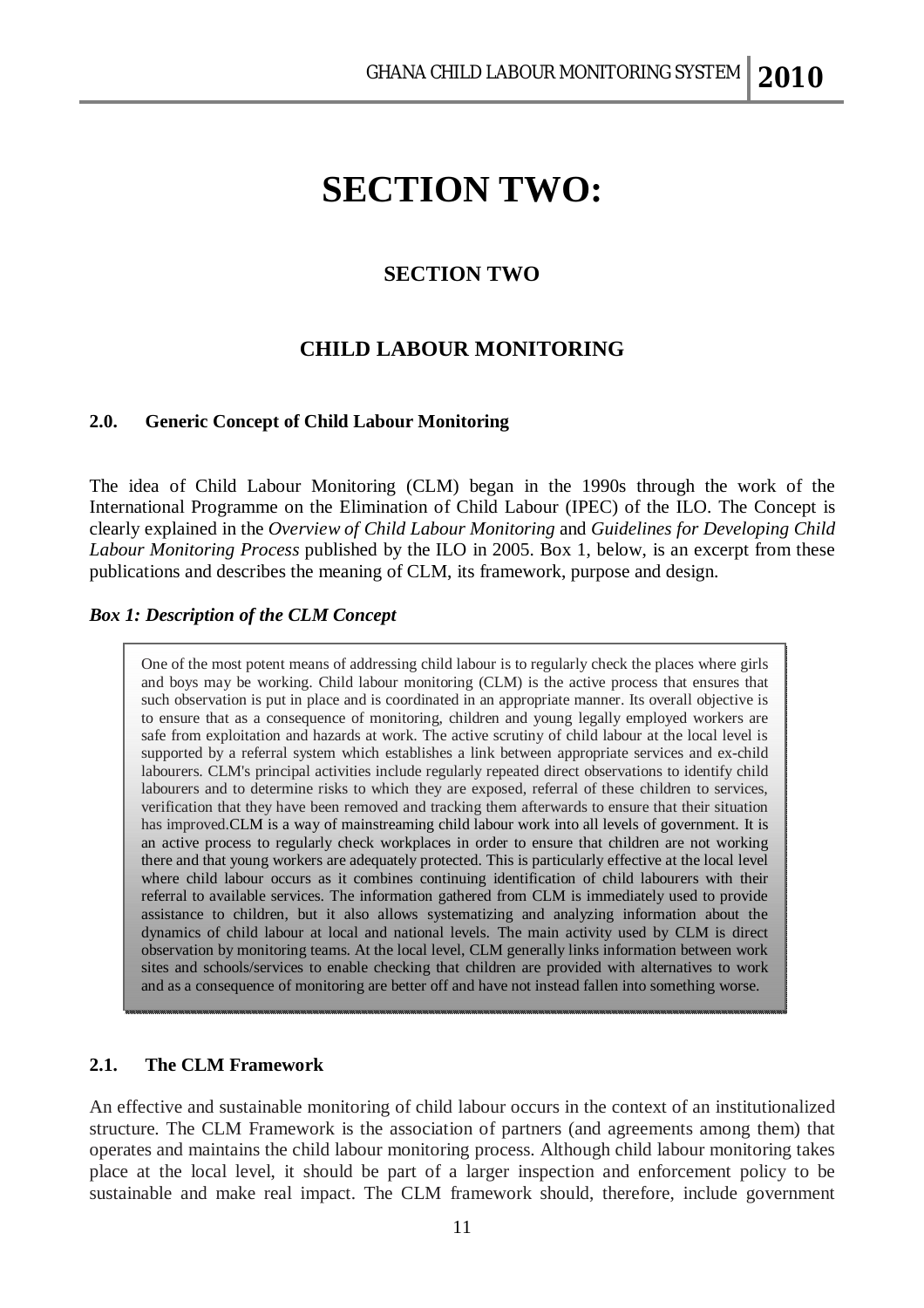structures, such as the inspectorates (labour, health/safety, and school), and take direction from a multi-sector national policy body. In principle, the CLM process should always be part of the local government system and operate under its supervision and authority. It should also connect existing social planning and monitoring mechanisms of local government, wherever they occur. Ideally, the framework should be nationwide and based on a set of agreements about the information to be collected and how the CLM process will be managed. This would imply the use of common monitoring tools and a common database or repository for the information. CLM activities at the local levels should feed into a coordinated information management mechanism at the national level. This may require changes in existing information management systems. Developing and agreeing to a CLM framework requires political will, adequate national resources and a vision on mainstreaming child labour monitoring into existing systems of governance.

#### **2.2 The CLM Process**

The CLM process comprises the procedures, documents and forms that enable monitoring to be correctly implemented. While each situation is unique, experience has shown that effective child labour monitoring notably has the following characteristics:

- It is linked to national child labour policy and action.
- It has a legal mandate and operates under the authority and the supervision of the local government or labour inspectorates.
- It operates at the local level, covers work and service sites, and includes a referral system.
- It is area-based and applicable to all types of child labour (formal and informal economies, agriculture, illicit work, etc.).
- It is sustainable in terms of technical complexity, human resource requirement and cost.
- It is replicable and may be scaled up.
- It builds upon existing information collection systems.
- It is transparent.
- The information gathered may readily be verified and there is a process of accountability.

Developing a Child Labour Monitoring System (CLMS) involves two principal stages:

- (I) Preparation, and
- (II) Design, testing and training.

These two stages result in the actual CLM model which also consists of two distinct phases:

- Monitoring, and
- Follow-up.

#### **2.2.1 Activities in the Monitoring and Follow-up Phases**

The monitoring and follow-up activities are ongoing and are repeated on a regular basis. There is also a corresponding relationship between child labour and CLM: As child labour decreases,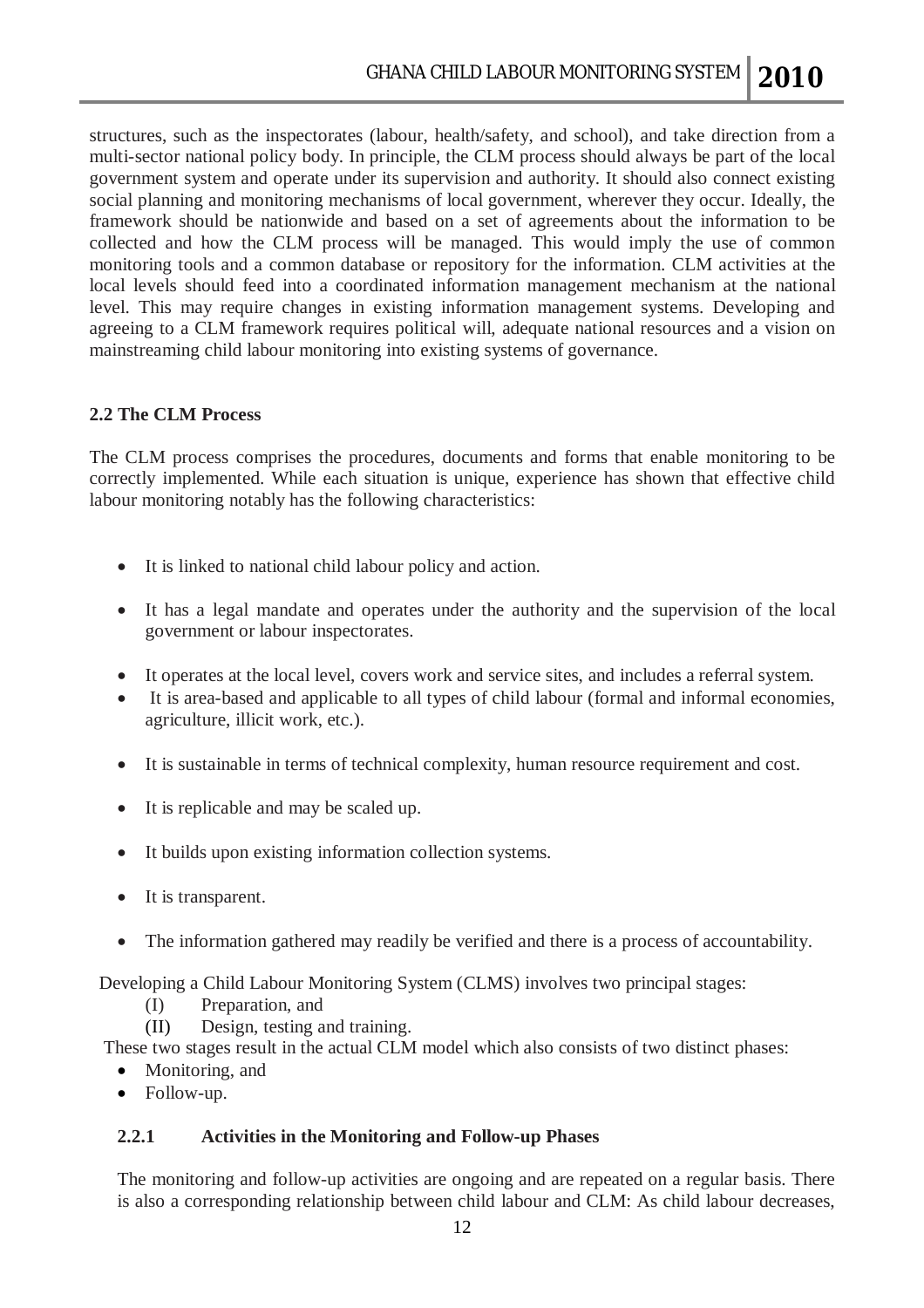CLM is expected to decrease in intensity as well and be gradually incorporated into government social protection functions.

- **2.2.2 The Principal Activities Of The Monitoring Phase** are:
	- o **Identification and Assessment:** Girls and boys at work or in transit to work are identified. A team of child labour monitors who have been trained in monitoring techniques conduct the monitoring to identify such children.
	- o **Referral***:* If children are found, identified as child labourers and assessed to be at serious risk, they are removed and referred to services appropriate to their needs and aspirations via a network of service providers and agreed procedures.
	- o **Protection and Prevention:** using a common set of tools, the workplace is checked to verify what types of work-related hazards exist and to which child labourers may be exposed.
	- o **Immediate Data Management and Analysis:** After the monitoring visit, information is recorded and reported on for appropriate action.

#### **2.2.3 The Principal Activities In The Follow-Up Phase** include*:*

- o **Tracking:** Girls and boys covered by CLM are tracked to make sure that they attend school or have been provided other suitable alternatives.
- o **Quality Control and Verification:** The information from CLM is checked to make sure that it is credible and accurate.
- o **Provision of Information for Enforcement of Laws:** Information about violations of laws related to child labour is made available to law enforcement officials and the judiciary.
- o **Information Dissemination and Analysis:** Information is actively disseminated to the district, regional and national levels.
- o **Inputs to Laws, Policies and Social Planning:** Information is used to promote and review anti- child labour laws and policies.

The tracking and verification of information are part of the overall monitoring process and are intended to ensure that there is a regular check on the quality and accuracy of the information that the CLM process provides. This is important in order to ensure that:

- $\triangleright$  the services provided the child labourers, indeed, improve their situation, that is, they are better off, and
- $\triangleright$  they do not instead just transfer to another sector of work with similar or worse conditions.

For this reason, the CLM must be able to link labour and education data and to cross-check information on school attendance with that from monitoring visits conducted at the workplace.

The characteristics of a comprehensive and credible CLMS may include the following:

- It involves all relevant partners in the field, including labour inspectors, if appropriate
- It is focused on the child at work and/or in school
- It uses regular observation to identify children in the workplace
- It refers identified children to the most appropriate alternative to ensure that they are withdrawn from hazardous work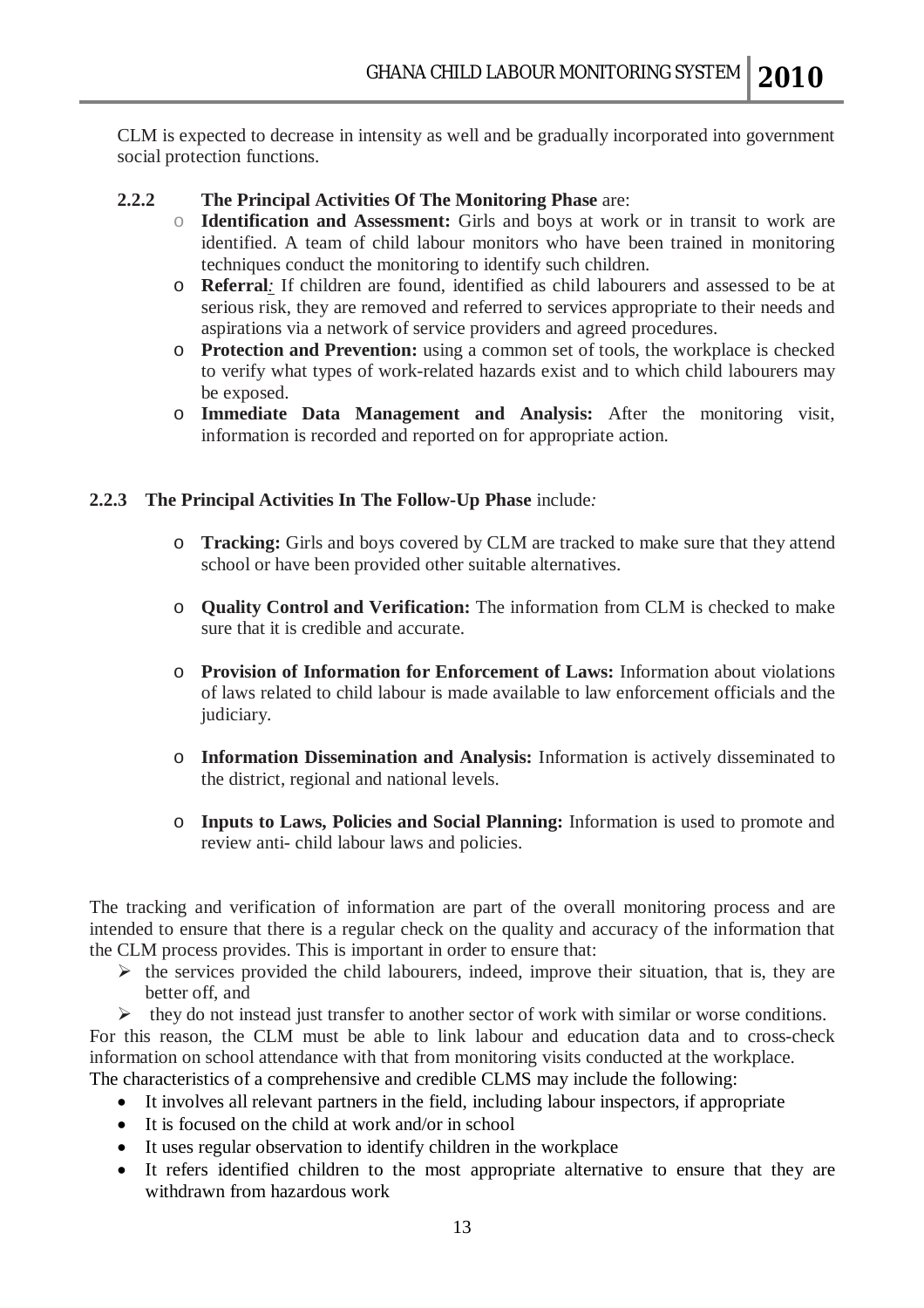- It verifies whether the children have actually shifted from hazardous work to an appropriate situation (school or other)
- It keeps records on the extent and nature of child labour and the schooling of identified child workers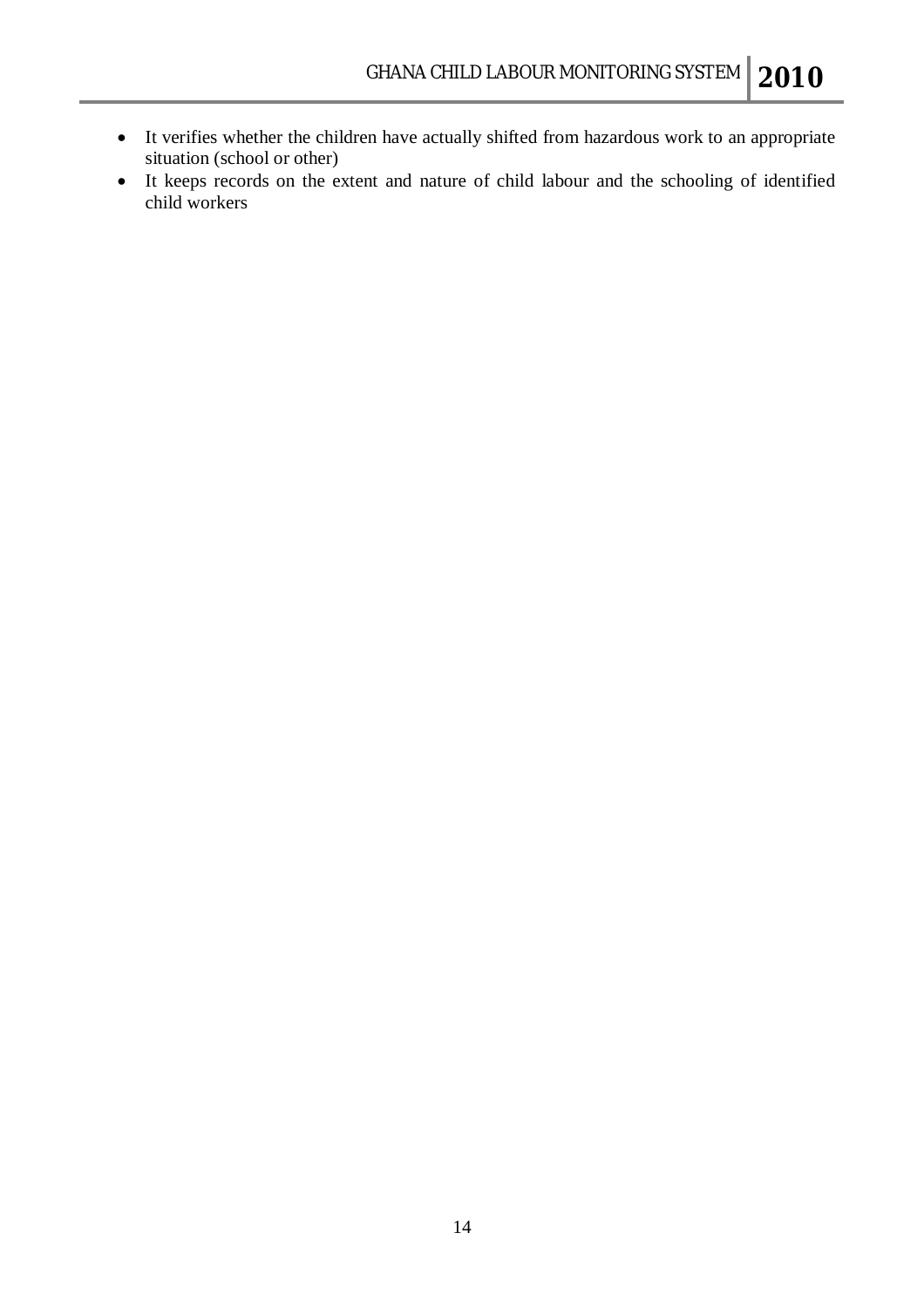# SECTION 3:

### **EVOLUTION OF THE CHILD LABOUR MONITORING SYSTEM (CLMS) IN GHANA**

#### **3.0 Introduction**

This section reviews the development of child labour monitoring in Ghana. It analyses past and current efforts to establish a functional and credible CLMS that enhances the elimination of the Worst Forms of Child Labour (WFCL) and effectively contributes towards the abolition of all child labour, in fulfilment of national development aspirations and obligations under international law. The assessment looks at the concepts, features, strengths and weaknesses of the various past and present CLMS, and draws conclusions to inform the development of an improved system that effectively deals with child labour at all levels. The review focuses on work done in the past decade (2000-2010), as specifically listed below:

- i. The Central Tracking Database of Ex-Working Children (2001-2003);
- ii. A Mono-sector Decentralised CLMS (2003-2006)
- iii. Integrated-Child Labour Monitoring System (2006-2009)
- iv. Community Child Labour Monitoring System (2008-2010)

#### **3.1 The Central Tracking Database (CTD) of Ex-Working Children [Under the ILO-IPEC Ghana Country Programme (GCP): 2001-2003]**

Organised Child Labour Monitoring in Ghana started in 2001 when the Ministry of Employment and Social Welfare<sup>3</sup> (MESW) implemented a project entitled "Establishment of the Central Tracking Database of Ex-working Children". This Action Programme was under the ILO-IPEC Ghana Country Programme (GCP). It was carried out by the Employment Information Branch (EIB) of the Labour Department and focused on 4 working sectors:

- Ritual Servitude (For example, *Trokosi*)
- Child Domestic Servitude
- Manual Handling and Transportation of Heavy Loads (For example, *Kayaye*) and
- Children in Tourism (Commercial Sexual Exploitation of Children-CSEC).

The selected locations were:

- Akatsi District (Volta Region)
- $\triangleright$  Kumasi (Ashanti Region)
- Tolon Kunbungu (Northern Region) and
- Cape Coast and Elmina (Central Region).

The data was collected by the NGOs<sup>4</sup> serving as Implementing Agencies of the GCP. In all,  $2128^5$ withdrawn children were reported as covered by the System.

 $\overline{a}$ <sup>3</sup> In 2001, this Ministry was known as "Ministry of Manpower Development and Employment (MMDE)

<sup>&</sup>lt;sup>4</sup> International Needs, Youth Development Foundation, RAINS, Ghana National Coalition on the Rights of Children (GNCRC)

 $5$  Due to limited time the analysis of data only covered 1824 children out of the total of 2128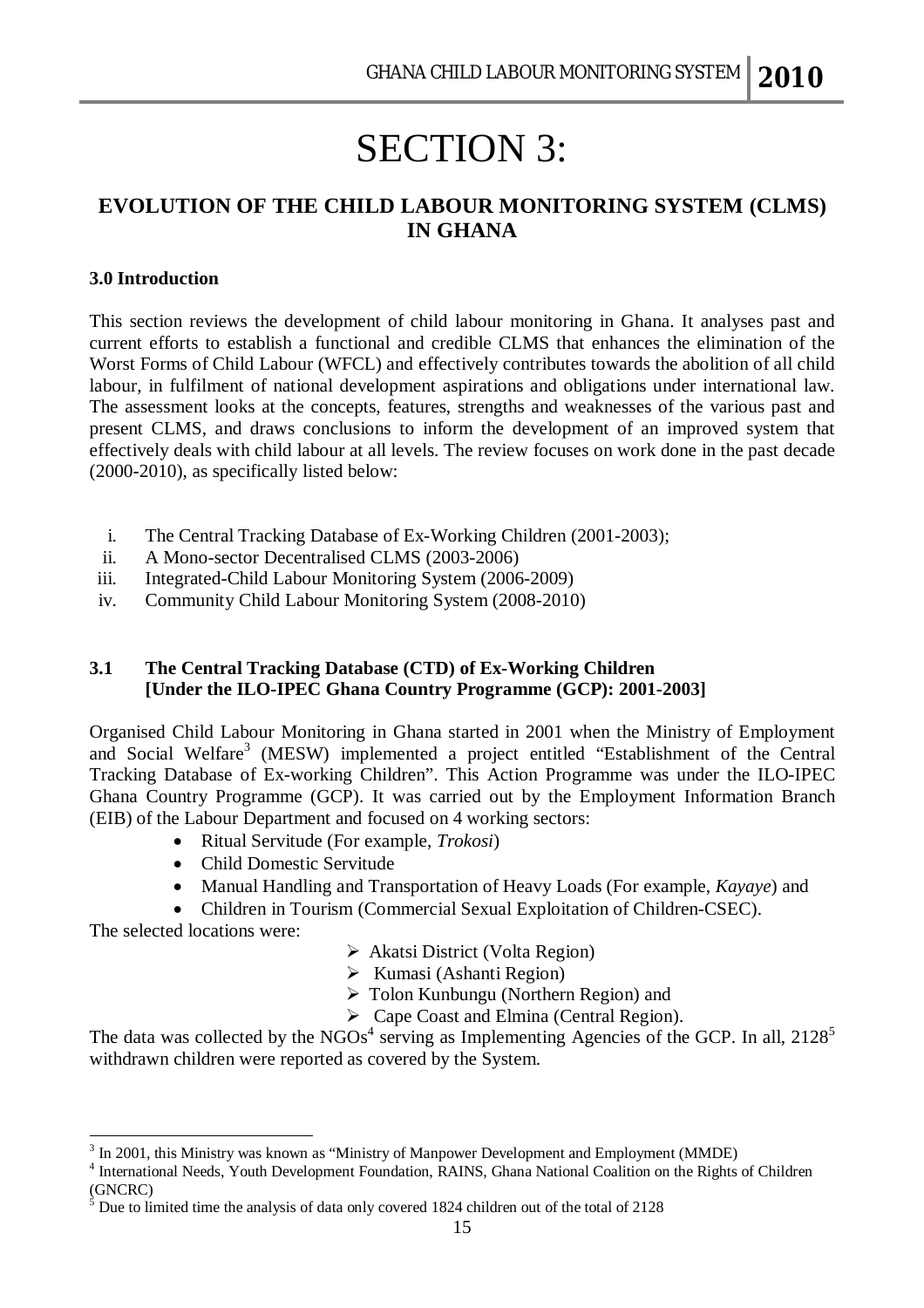#### **3.1.1. The Concept**

The notion of the CLMS under the Ghana Country Programme was incomprehensive; this was deliberate: The Central Tracking Database (CTD) was not meant to be a fully fledged CLMS but rather a precursor to lay the foundation for a more extensive work in the future. Accordingly, the CTD only focused on former child labourers and was central-based. The System was set up to serve as a source of national information on withdrawn children for the provision of support in school or for vocational training.

#### 3.1.2. **The Framework**

The partners involved were IPEC, EIB and the NGOs serving as implementing agencies of the GCP. Apart from the contractual agreements under the implementation of IPEC Action Programmes, it is not clear if there were any commitments made particularly for operation and maintenance of the CTD.

At the national level, there was the IPEC National Steering Committee that was overseeing all IPEC interventions, including the CTD. At the regional level, there were neither District nor Community Child Labour Committees (D/CLC). Thus, structurally, neither the communities nor the district assemblies were involved in the administration of this pioneering CLMS at the district level; it was entirely the responsibility of the IPEC Implementing Agency.

#### 3.1.3. **The Process**

For the CTD, the child labour monitoring process consisted of the identification of affected children through the use of a questionnaire. The questionnaire had two parts:

- **Part One** was for the collection of personal, employment, withdrawal or rehabilitation, as well as parental or family data on ex-child workers.
- **Part Two** focused on the status of withdrawn children.

There was also a computerised database hosted at the Employment Information Branch (EIB) of the Labour Department.

The data generated by the IAs were sent to the EIB for processing and production of reports. However, the process of observing work places to identify, assess and refer affected children to alternative appropriate services was not done repeatedly, but as a one-time activity to fulfil project demands. It was expected that the children who benefited from the withdrawal interventions in the project would be tracked thereafter, but this did not happen after the project life.

#### **3.1.4 Features**

The notable features of the Central Tracking Database of Ex-Working Children were that:

- It was only based at the national/central level.
- It only consisted of a database component
- It only captured ex-working children
- It was essentially project-based
- It covered only four sectors
- It only focused on the direct beneficiaries of the project (withdrawn children)
- It collected data through the Implementing Agencies (IAs) of the ILO-IPEC projects
- It had no community-based monitors
- It had no connection with local government (the District Assemblies)
- It involved very little partnership or collaboration at the national level

#### **3.1.5. Outputs**

The System computerised data on 2000 girls and boys removed from child labour, generated information on them and provided them with appropriate social services.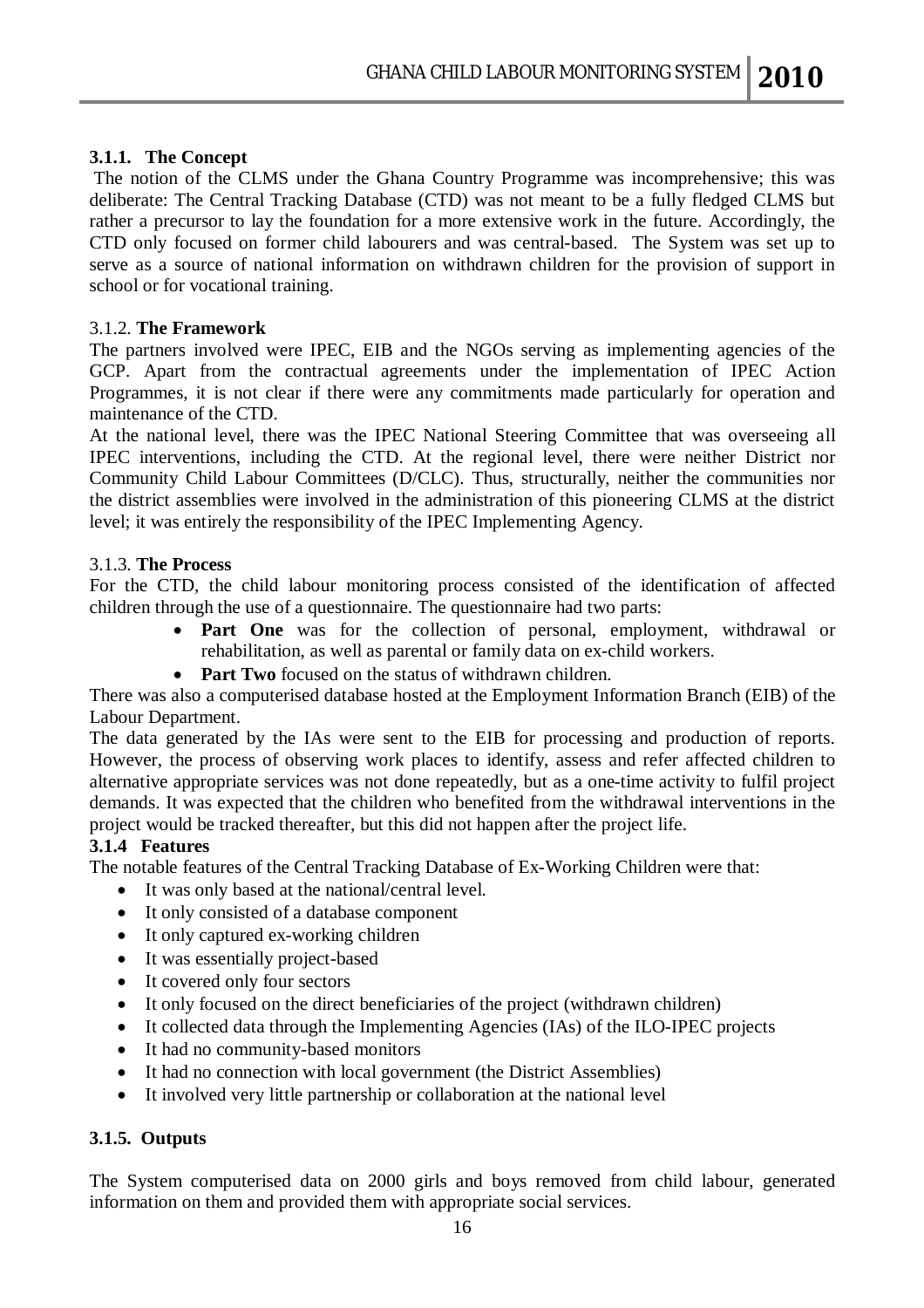#### **3.1.6 Strengths**

The strengths of the Central Tracking Database were that:

- It was child-centered
- It connected to data on national employment
- It had a computerized database
- It laid the foundation for CLM in Ghana

#### **3.1.7 Weaknesses**

The weaknesses of the System were that:

- It was not decentralized
- It was only project-based
- It was very limited; it only focused on specific data, i.e ex-working children
- The involvement of the communities and District Assemblies was limited
- It forged little partnerships and collaboration

#### **3.2. A Mono-sector Decentralised CLMS [Under the ILO-IPEC West Africa Cocoa/Commercial Agriculture Project (WACAP) 2003-2006]**

In 2003, the ILO-IPEC-WACAP project set up a CLMS that focused on commercial agriculture, especially cocoa. The System was piloted in five (5) districts and fifty-two (52) communities.

Four of the districts focused on cocoa. These were:

- Suhum-Kraboa-Coaltar District (Eastern Region)
- Amansie West District (Ashanti Region)
- Atwima-Mponua Districts (Ashanti Region), and
- Sefwi-Wiawso District (Western Region)

The Kassena-Nankana District (Upper East Region) focused on rice production.

#### **The Concept**

**T**he WACAP CLMS was a mono-sector, district-based mechanism to facilitate the identification, withdrawal, prevention and protection of children in, or at risk of the WFCL in commercial agriculture (cocoa and rice).

#### **The Framework**

The WACAP CLMS was run by a hierarchical administrative system of Child Labour Committees (CLCs) from the community through the district to the national level. The CLCs consisted of identified agencies with a mandate, capacity and relevant experience. Thus, members of the CLCs became partners in the operation and maintenance of the CLMS at their various levels. Each Committee had Terms of Reference that described or explained its work in detail. But no formal obligation on the individual agencies that required them to carry out specific responsibilities in the CLMS process was agreed.

#### **The Process**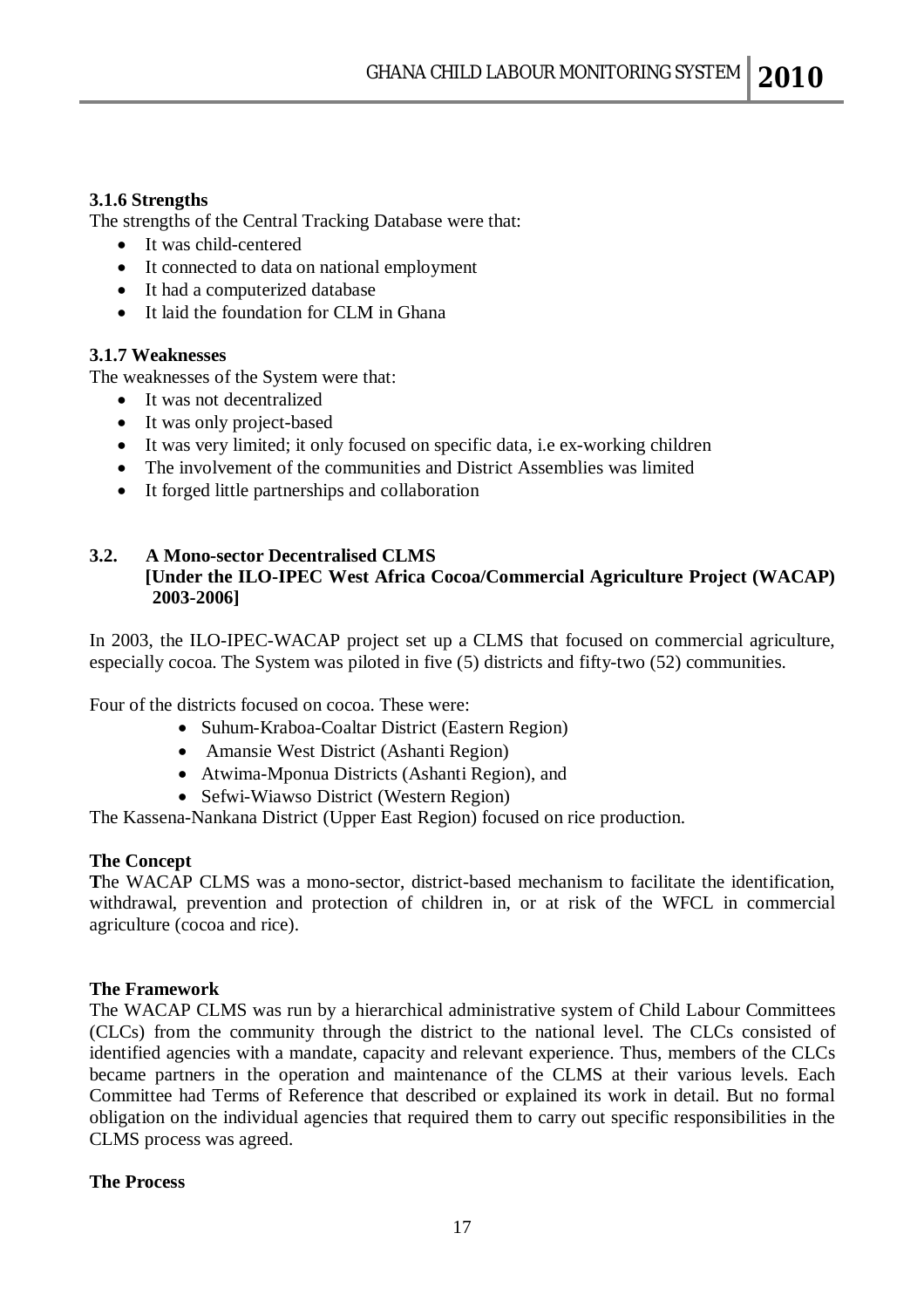Trained community-based monitors carried out community observations to identify children involved in commercial agriculture (cocoa and rice farming) and those at risk. These children were further assessed and some were selected to be supported by the project. The selected children were linked to referral agencies and thus provided with the appropriate social services (education or skills training).

The data was collected using a set of eight questionnaires. The completed questionnaires were verified by supervisors before submission to the District Child Labour Committee through the focal agency, the District Labour Office, where the data was entered into the computerized software database and cleaned.

Afterwards, a hired private consultant in the district provided technical expertise for the analysis of the data. The process also included awareness raising, community surveillance and the utilization of the CLM information in district social development planning and law enforcement. The district consultant also facilitated the preparation of a district Child Labour Monitoring report which was submitted to the Employment Information Branch (EIB) and the Child Labour Unit (CLU) at the national level.

The EIB and CLU compiled all district CLM reports and did further analysis of the data to generate a National Child Labour Monitoring Report which was presented to the National Steering Committee (NSC).

The ILO-IPEC provided technical assistance at all levels of the CLM process.

#### . **3.2.1 Features**

The notable features of the Decentralized CLMS were that**:**

- It focused on one sector (agriculture)
- It was decentralised and district-based; the District Assembly was the central management agency
- It had the administrative and data management components
- It mainly emphasised data
- It was only project-based
- It used private national and district consultants as support to the implementing agencies
- It had District and Community Child Labour Committees linked to the National Steering Committee on Child Labour, and
- It engaged both the CLU and EIB.

#### **Outputs**

The outputs of the System were the establishment of:

- The administrative component of the CLMS, comprising Community and District Child Labour Committees (CCLCs and DCLCs)
- A computerised CLM database software and hardware installed at the national and district levels
- A database of 1000 children involved in, or at risk of child labour in agriculture or withdrawn from child labour and provided with alternative social services.

#### **3.2.2 Strengths**

The strengths of the System were that:

• It was decentralized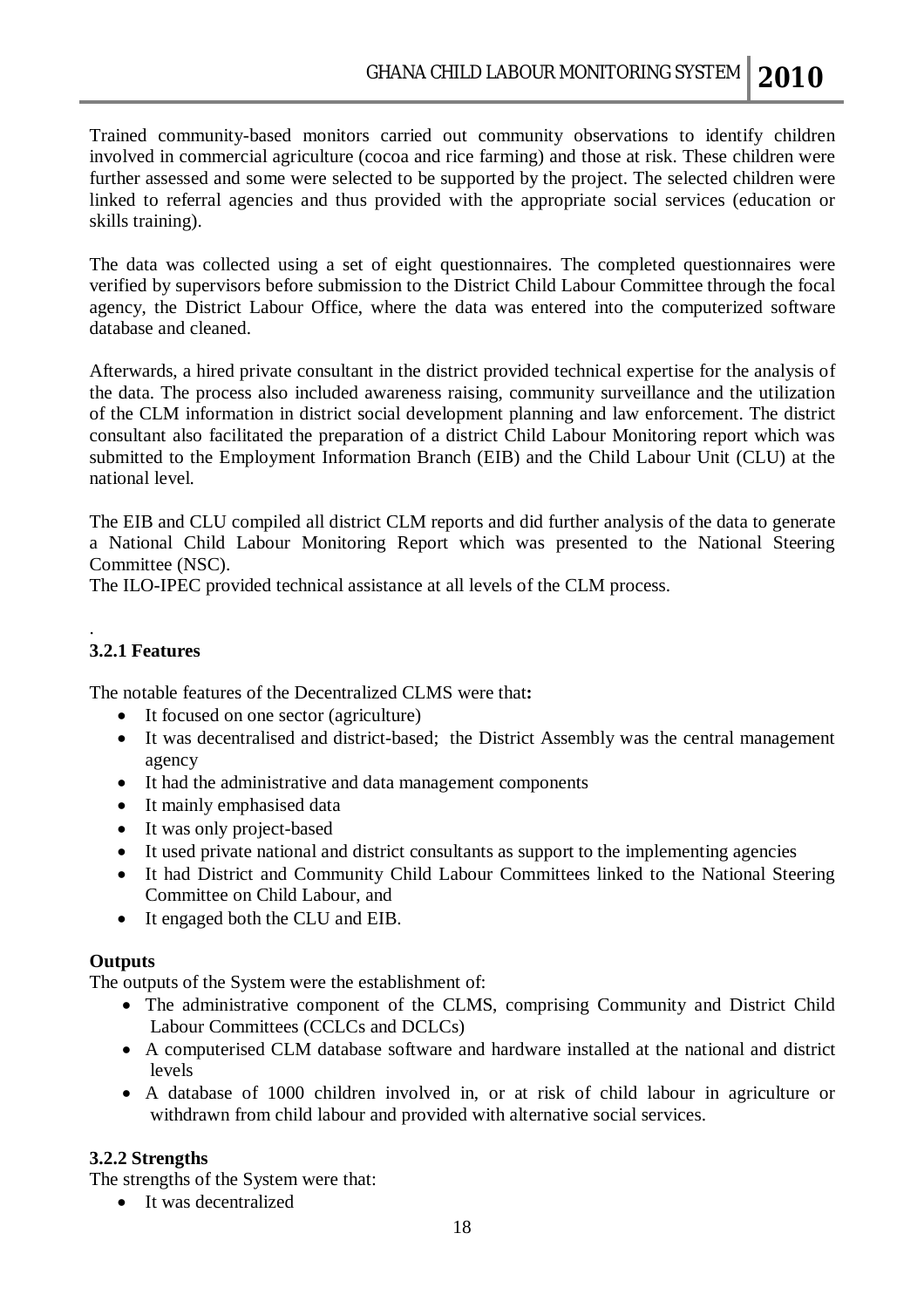- It had both administrative and database components
- It got the active involvement of the communities and District Assemblies
- It established a collaboration between the CLU and EIB

#### **3.2.3 Weaknesses**

The weaknesses of the System were that it was:

- Mono-sectored
- Project-based and, therefore, limited in scope
- Data-heavy
- Only reliant on local private consultants?
- Limited in engagement of other agencies
- 3.3 **Multi-Sector Decentralised Integrated Child Labour Monitoring System [(I-CLMS)**  Under the ILO-IPEC Support for the Implementation of Time-Bound Measures for the Elimination of the Worst Forms of Child Labour in Ghana (2006-2009]

In June 2005, work on an Integrated-Child Labour Monitoring System (I-CLMS) started in Ghana with the support of the International Labour Organisation (ILO). It built on previous work under the ILO-Ghana Country Programme (2000) and the West Africa Cocoa and Commercial Agriculture Project (WACAP-2003). The purpose was to enhance the technical capacity of existing relevant national and local institutions to monitor the incidence of the WFCL. Under this CLMS, eight WFCL (child trafficking, ritual servitude, fisheries, mining and quarrying, commercial sexual exploitation of children, manual handling and carriage of heavy loads, child domestic servitude and agriculture) were covered.

#### **The Concept**

The System aimed at the design and implementation of a decentralised, multi-sectored and integrated child labour monitoring regime to promote the application of child labour laws, ensure effective and coordinated implementation of child labour interventions and enhance the sustainability of outputs and outcomes of interventions.

#### **The Framework**

About fifteen (15) central agencies, including Government Ministries, Departments and Agencies (MDAs); the Ghana Employers' Association; Organised Labour; twenty (20) District Assemblies and two hundred (200) communities participated in the I-CLMS. There was a contractual agreement for the District Assemblies to set up, operate and maintain the I-CLMS in the respective local government areas. Community and District Child Labour Committees were also established for the management of the I-CLMS at the local government (District Assembly) level and linked to the national level.

#### **The Process**

At the local level, community monitors visited and observed workplaces to identify and assess children affected by the WFCL. The children were then referred to social service providers for support. There was active community/district participation in awareness raising, surveillance and self-monitoring. Many individuals took personal initiatives to help get the children identified out of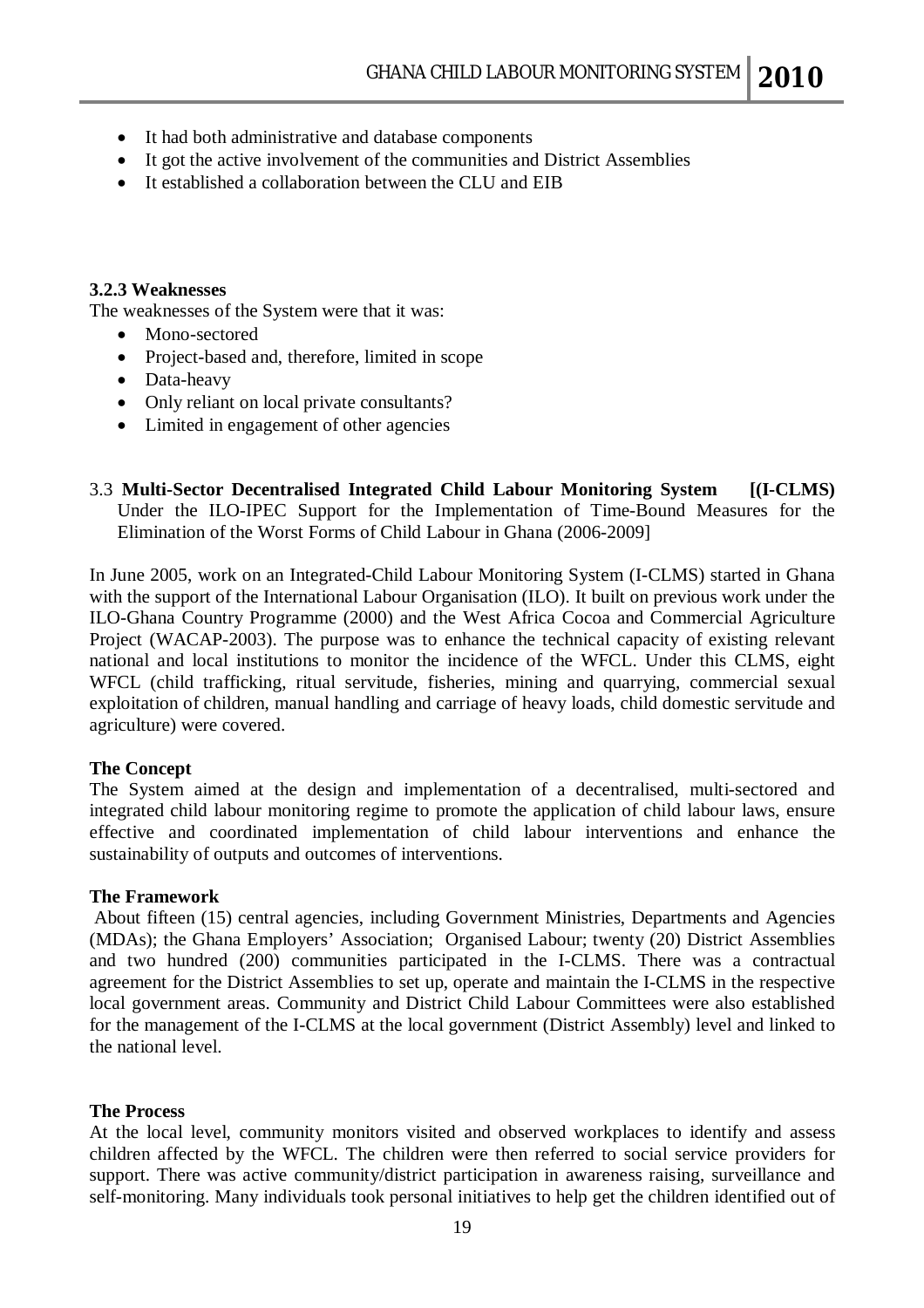work and put into school. At the national level, CLM capacity building workshops were held for central agencies, including law enforcement and human rights agencies. This strengthened their capacity to exercise the mandate in carrying out child labour monitoring within their jurisdiction. Under the Data-base Component of the I-CLMS, an Administrative Census was carried out to establish baseline data for children in or at risk of the prevalent WFCL in the respective districts. From this baseline data, project beneficiary children were selected. Five monitoring questionnaires (on Child Workers, Children at Risk, Workplace, Supported Children, Training Institutions and Stakeholders (Central Agencies) were developed for the monitoring of children in/at risk of the WFCL.

#### **The Outputs**

The System resulted in:

- An elaborate inclusion of child labour in the National Medium Term Development Plan (GPRS 2: 2006-2009)
- The inclusion of child labour monitoring as an indicator of progress in the implementation of the National Medium Term Development Plan (2007 Annual Progress Report on GPRS2)
- A heightened awareness and engagement of national level stakeholders in I-CLMS operations
- A comprehensive I-CLMS database covering all the identified WFCL in Ghana, and
- The setting up of the CLMS framework at the national and district levels

#### **3.3.1 Features**

The main features of the System were that:

- It used an area-based approach to CLM
- It had both data management and administrative components
- It emphasised mainstreaming
- It promoted institutional and technical capacity building
- It emphasised national (central), district, community participation and ownership
- It promoted partnerships, collaboration and coordination
- It was multi-sectored and decentralised, and
- It emphasised prevention.

#### **3.3.2 Strengths**

The strengths of the System were that:

- It was multi-sectored and decentralized
- It emphasized mainstreaming and capacity building of local agencies, and
- It had extensive collaboration at the national and district levels

#### **3.3.3 Weaknesses**

The main weakness of the System was that its performance was affected by the challenges of collaborating institutions

## **3.4 The Community-based Child Labour Monitoring System (CCLMS)**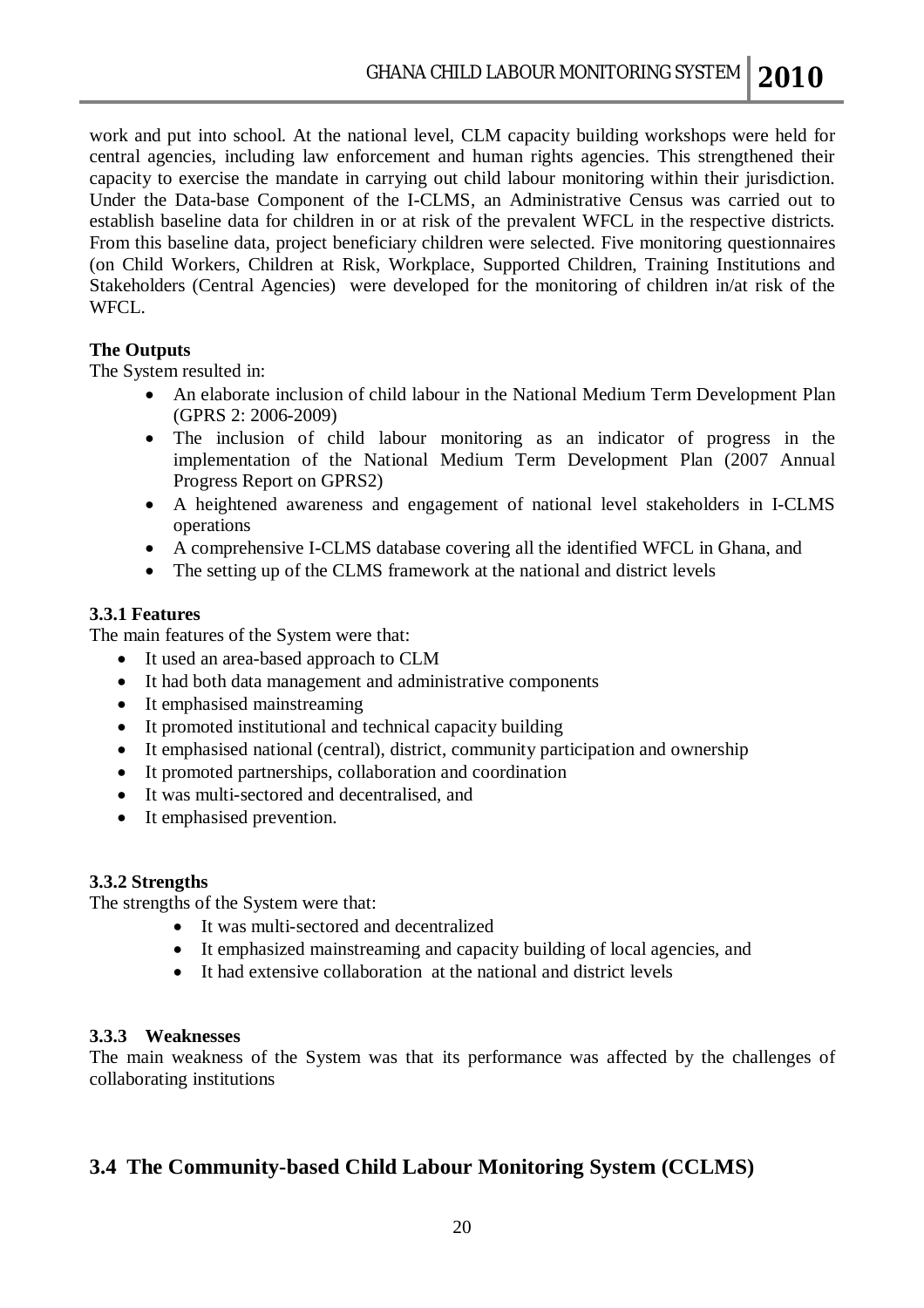#### **[Under the National Programme for the Elimination of the Worst Forms of Child Labour in Cocoa (NPECLC) : 2008]**

Under the auspices of the National Programme for the Elimination of the Worst Forms of Child Labour in Cocoa (NPECLC), the notion of a variant CLMS, called the Community-based Child Labour Monitoring System (CCLMS), was conceptualized. The purpose of the CCLMS was to contribute to the elimination of the Worst Forms of Child Labour in cocoa through a communitybased bottoms-up, cocoa sector-wide data collection system with monitoring and remediation components built in.

#### **The Concept**

The CCLMS is an on-going system to collect and analyze data on working and vulnerable children in the community, based on a defined set of indicators. The CCLMS is both a monitoring and a remediation tool, expected to mobilize the local communities to bring about change in attitudes and behaviors with regard to the WFCL, and also to promote an integrated approach to child development at the district and community levels.

#### **Framework**

At the district and community levels, identified CCLMS partners were organized into District Child Protection Committees (DCPCs) and Community Child Protection Committees (CCPCs) with agreed terms of reference for each Committee.

#### **The Process**

The CCLMS operates at different levels - community, district and national - with the involvement of community groups and relevant public and private players at each level. The process was implemented through bottom-up data gathering on basic information such as school enrolment and attendance, in and out movement of children, and their involvement in hazardous activities.

The remediation component is mainly that of awareness creation on the WFCL and support for children in critical need. The System which was still under development prior to the harmonization, had established the Framework (administrative structures) at the local authority level through the District Child Protection Committees (DCPCs) and at the community level through the Community Child Protection Committees (CCPCs) in 47 cocoa districts and a number of communities.

#### **3.4.1 Features:**

The main features of the CCLMS are that:

- It is community-based and managed;
- It is institutionally-anchored; and
- It is driven by the concept of Public-Private Partnership (PPP).

#### **3.4.2 The Output**

The CCLMS has not been fully implemented. Thus, there are no outputs yet to show.

#### **3.4.3 Strengths**

Not identified

#### **3.4.4 Weaknesses**:

Not identified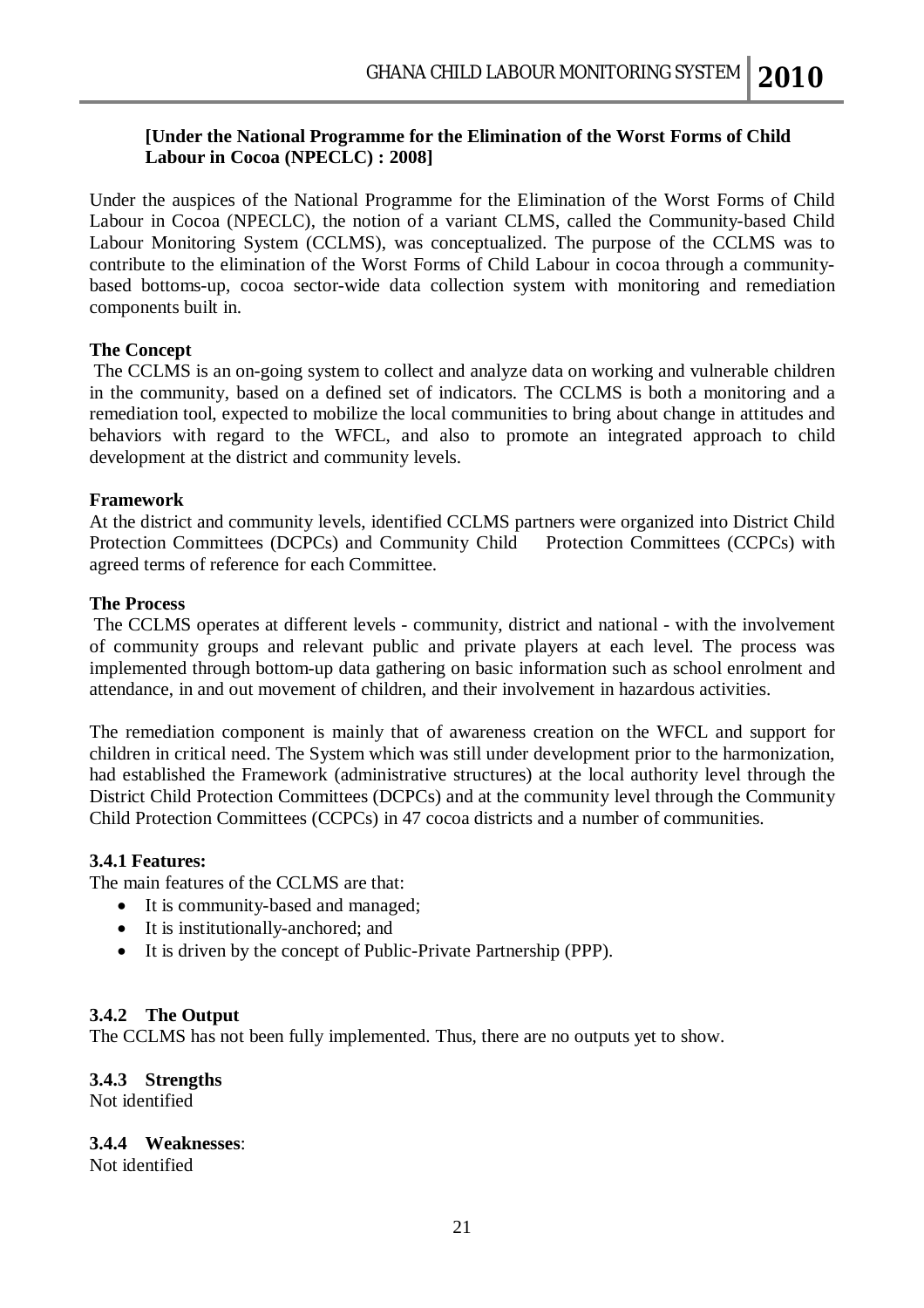## **SECTION FOUR:**

## **THE GHANA CHILD LABOUR MONITORING SYSTEM (GCLMS)**

#### **4.0 Introduction**

As discussed in the previous section, child labour monitoring has evolved since 2001 through upgrading and scaling-up of successive versions. The CCLMS by NPECLC and the I-CLMS under the TBP Support Project to the National Time Bound Programme operated simultaneously. Given the central role CLMS plays in the mix of child labour interventions and the possible administrative and technical inconsistencies that could arise from a dual model CLMS in one country, it was critically important to reconcile the I-CLMS and CCLMS and standardize the operation of child labour monitoring in a manner that would enhance the country's ability to deal effectively with child labour and meet its international obligations in that respect.

This was consistent with the proposal made in the National Plan of Action (NPA) for the elimination of the Worst Forms of Child Labour in Ghana for the establishment of an effective child labour monitoring regime. The NPA indicated the need to rationalize all existing child labour monitoring mechanisms into a single system.

Also, in August 2010, an international conference held in Washington D.C to establish a broad framework for the elimination of the Worst Forms of Child Labour in the West Africa cocoa sector, discussed the central role of the CLMS in the fight against child labour in Ghana. It was agreed that it was necessary to refine and standardize the different CLMS that had been established in Ghana

Accordingly, in August 2010 a national conference on child labour monitoring for all stakeholders was organized to review, harmonize and standardize the design, operations and management of the CLMS in Ghana. The output of that conference is the Ghana Child Labour Monitoring System which draws on the best practices and lessons from previous systems.

#### **4.1. A Description of the Ghana Child Labour Monitoring System (GCLMS) Concept**

The Ghana Child Labour Monitoring System is a holistic and dynamic process for eliminating the Worst Forms of Child Labour. It involves direct observations, repeated regularly, to:

- identify child labourers and to determine the risks to which they are exposed
	- refer them to appropriate remediation services
	- verify that they have, indeed, been removed, and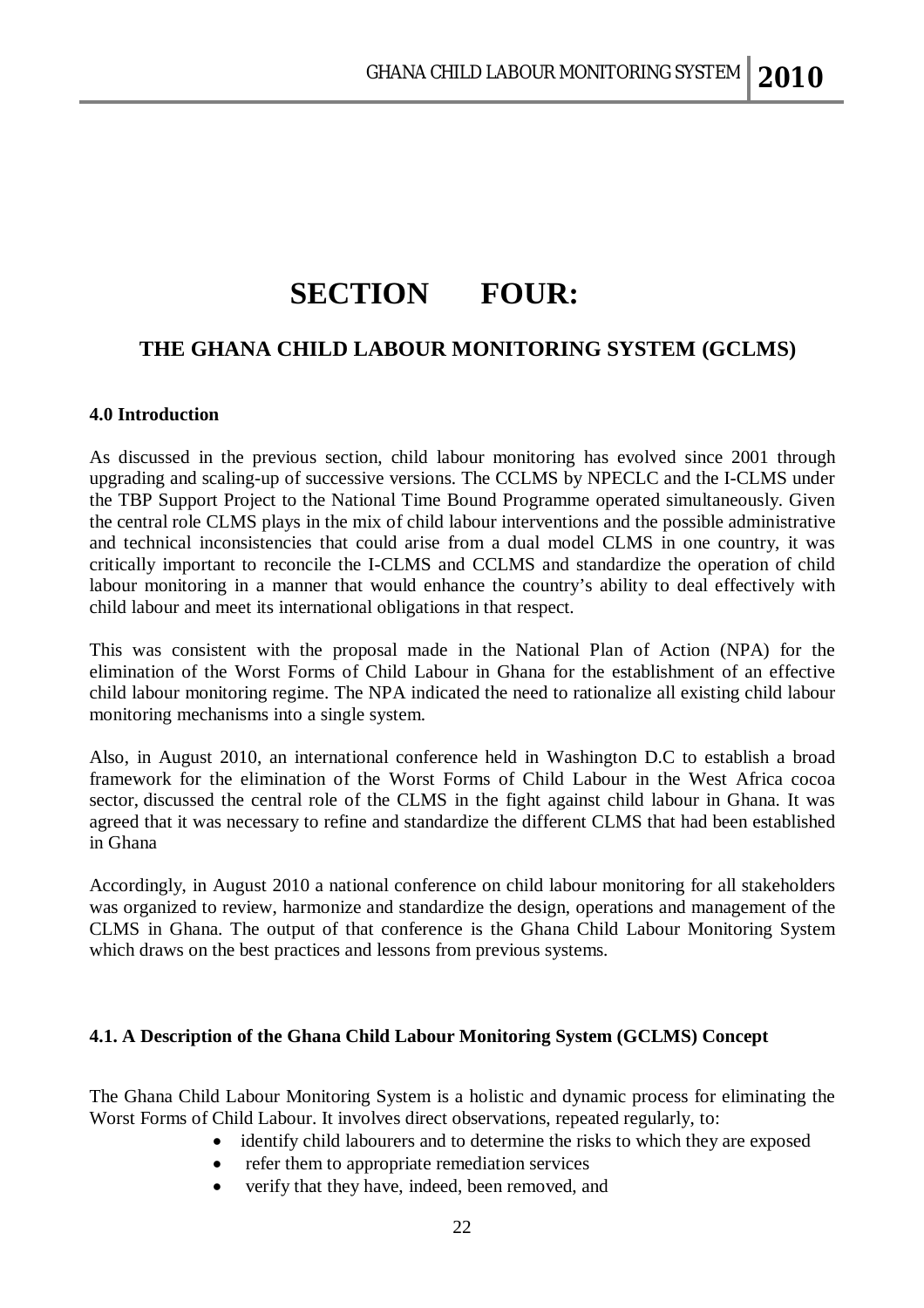• track them to ensure that they have satisfactory and sustainable alternatives in life.

It involves direct action aimed at:

- protecting boys and girls
- enhancing better socio-economic planning of child labour-related activities at the community, district, regional and national levels
- a more effective national policy on child labour, and
- a better monitoring of national and international laws and conventions on child labour

By and large, the GCLMS is designed to be consistent with the Children's Act, 1998 (Act 560) and ILO Convention 182.

#### **4.2 Objectives of the GCLMS**

The goal of the GCLMS is to contribute towards a 70% reduction*,* in aggregate, of the Worst Forms of Child Labour in the cocoa sector of Ghana by 2020, while laying strong social policy and institutional foundations for the prevention and elimination of all other forms of child labour in the longer term.

Specifically, the GCLMS will:

- obtain comprehensive information on all children in or at risk of the WFCL;
- institute timely, adequate, sustainable and appropriate response at all levels to eliminate the WFCL;
- secure ownership and mainstream the elimination of the worst forms of child labour into national policies and structures; and
- support national efforts to meet its obligations under ILO C.182.

#### **4.3 Stages of the GCLMS**

There are two main stages of the GCLMS. These are:

#### **4.3.1. The Monitoring phase**

This phase comprises of:

- **Identification and assessment***:* A team of community child labour monitors/data collectors trained in child labour monitoring techniques will conduct monitoring using a set of agreed tools (questionnaires) to identify girls and boys assessed to be in, or at risk of the WFCL.
- **Referral:** Refer children identified to be involved or at risk of the WFCL to social services corresponding to their needs (prevention, removal, protection) through a network of service providers and standard operating procedures and guidelines.
- **Protection and prevention:** Use the monitoring information to provide protection for legally employed children and put in place interventions to protect those of them at risk of the WFCL.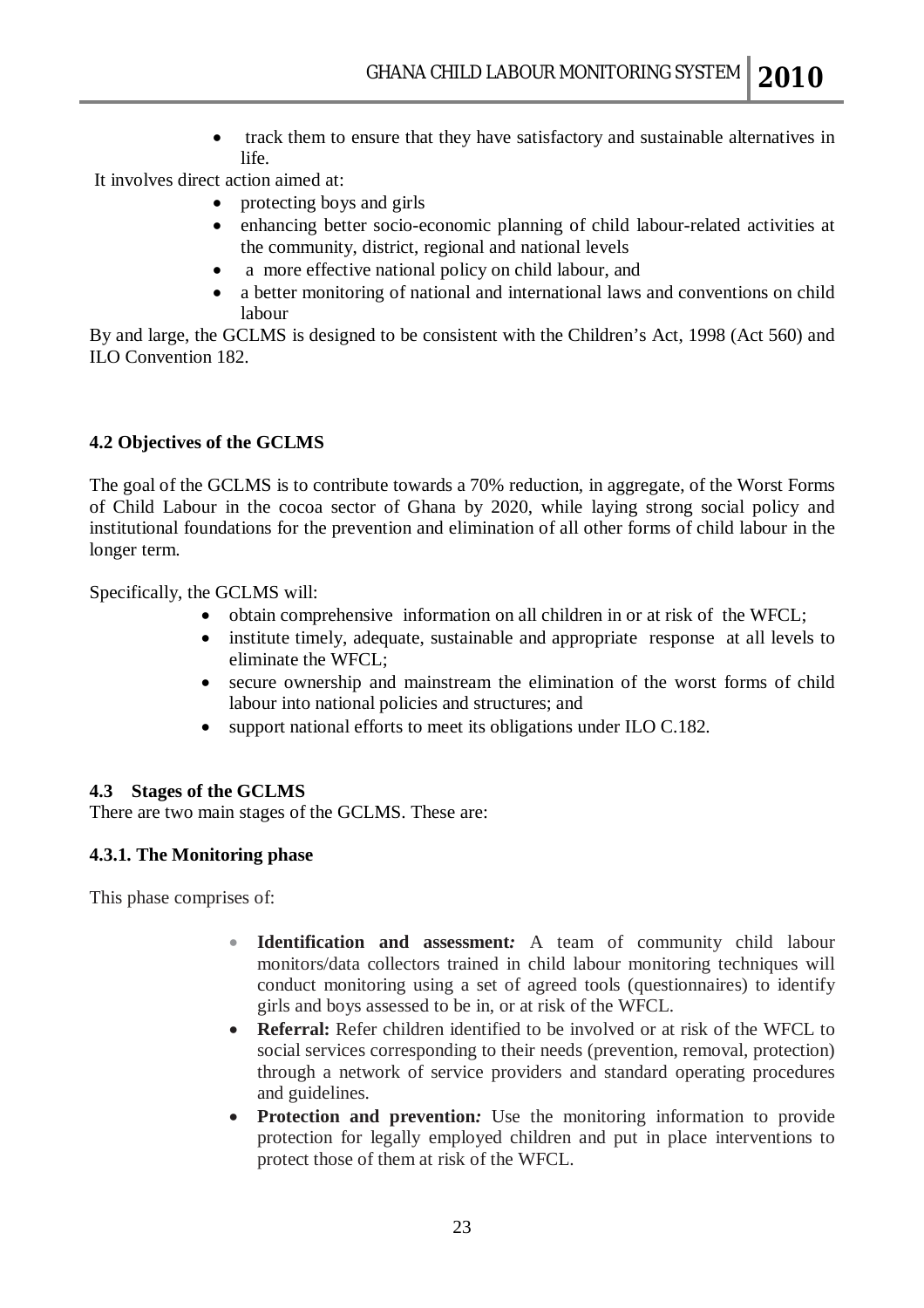**Immediate data management and analysis***:* Analyze data collected, immediately record information derived from it and forward same for appropriate action.

#### **4.3.2. Follow-up phase**

The follow-up phase involves:

- **Tracking***:* Continuous monitoring of workplaces, schools, training centres to track girls and boys covered in the exercise to make sure that they are attending school or have been provided other suitable alternatives and that other vulnerable children do not take the place of those previously withdrawn.
- **Quality control and verification***:* The information from monitoring is checked to ensure that it is credible and accurate.
- **Providing information for enforcement of laws***:* Information about violation of laws related to the WFCL is made available to the law enforcement agencies for appropriate action.
- **Information dissemination and analysis***:* Information emanating from the GCLMS is disseminated to all partners and stakeholders at all levels.
- **Inputs to laws, policies and social planning***:* Monitoring information is used to review and enhance the design and implementation of anti-child labour laws and policies.

## **4.4. Operational Structures of the Ghana Child Labour Monitoring System (GCLMS)**

#### **4.4.1 Components of the GCLMS**

The implementation of the GCLMS is done through two operational components. These are:

- The Administrative Component, and
- The Database Component.

#### **4.4.1.1 The Administrative Component**

The Administrative Component of the GCLMS is the hierarchical system of Child Protection/Labour Committees (CP/LCs) in the community through the district to the national level.

At the national level, there is the National Steering Committee on Child Labour (NSCCL), while the District Child Protection Committees (DCPCs) and the Community Child Protection Committees (CCPCs) exist at the district and community levels respectively.

Generally, the role of these Committees is to provide supervision, coordination and management of the GCLMS operations at their respective levels.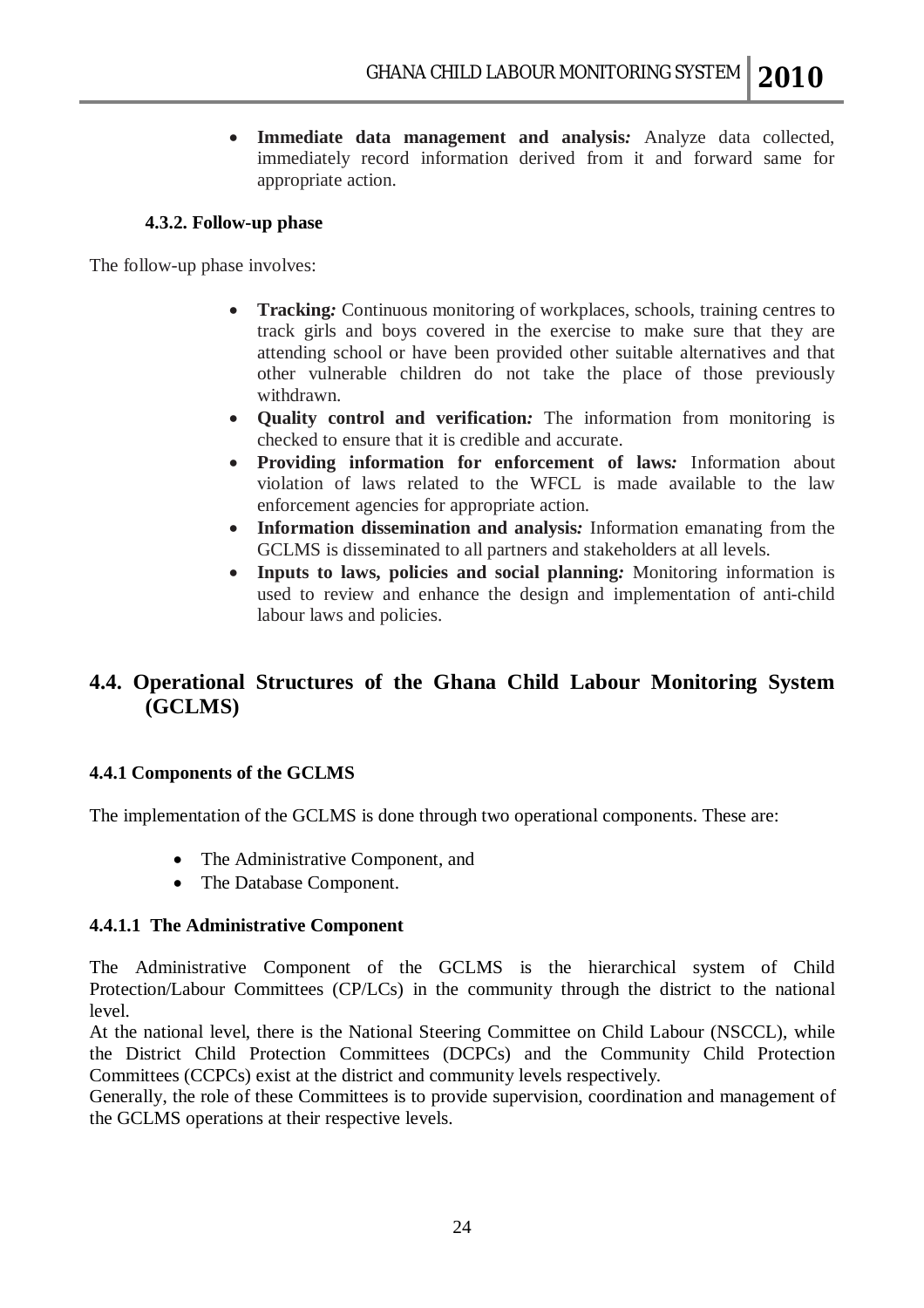## **i. National Level**

#### **National Steering Committee on Child Labour (NSCCL)**

The National Steering Committee on Child Labour (NSCCL) is the highest policy advisory body on child labour issues in Ghana. It is a multi-stakeholder national level institution that oversees and provides guidance and overall coordination of the National Plan of Action (NPA) for the elimination of the Worst Forms of Child Labour in Ghana, including the implementation of the Ghana Child Labour Monitoring System.

The NSCCL facilitates effective inter-ministerial and institutional cooperation among the institutions with the mandate for the elimination of child labour. The NSCCL also reviews and advises on the implementation of all child labour interventions by the development partners, including the ILO-IPEC support projects.

#### **Composition of the National Steering Committee on Child Labour (NSCCL)**

The NSCCL is chaired by the Minister of Employment and Social Welfare, with the Child Labour Unit of the Labour Department as its secretariat. Membership of the Committee comprises the following institutions, categorized as below, and represented by officers of the Director or analogous grades:

#### **a) MDAs Concerned With The Welfare Of Children And The Elimination Child Labour:**

- 1. Ministry of Employment and Social Welfare (Chairperson)
- 2. Parliamentary Select Committee on State Enterprises and Social Welfare
- 3. National Development Planning Commission
- 4. Ministry of Education
- 5. Ministry of the Interior
- 6. Ministry of Women and Children Affairs
- 7. Ministry of Local Government and Rural development
- 8. Ministry of Food and Agriculture
- 9. Attorney General's Department
- 10. Ghana Statistical Service
- 11. Ghana Cocoa Board
- 12. Labour Department
- 13. Department of Social Welfare
- 14. Projects Management Unit of the Ministry of Employment and Social Welfare
- 15. Child Labour Unit of the Labour Department
- 16. National Programme for the Elimination of the WFCL in Cocoa
- 17. Minerals Commission
- 18. Commission on Human Rights and Administrative Justice

#### **b) Social Partners:**

- 19. Ghana Employers' Association
- 20. Organized Labour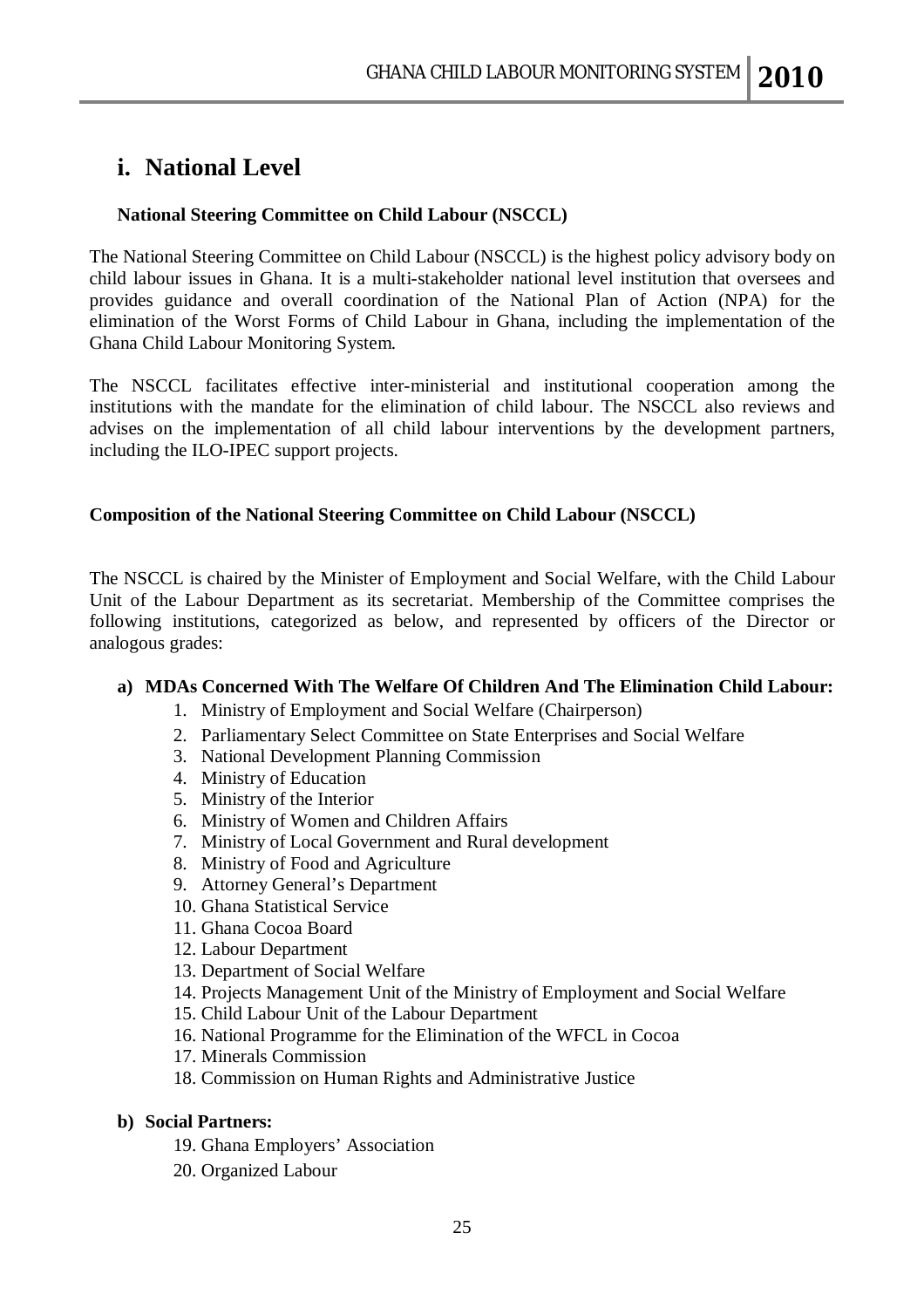#### **c) Research And Training Institutions:**

21. Department of Social Work, University of Ghana

#### **d) Civil Society Organizations Active In The Field Of Child Labour:**

- 22. National House of Chiefs
- 23. Ghana NGO Coalition on the Rights of the Child
- 24. Future Resources Development (NGO)
- 25. Ghana Journalists Association
- 26. Christian Council of Ghana
- 27. Federation of Muslim Council

#### **e) International Development Partners/Advisers**

- 28. United Nations Development Programme (UNDP)
- 29. International Labour Organisation /International Programme on the Elimination of Child Labour (ILO/IPEC)
- 30. United Nations Children and Education Fund (UNICEF)
- 31. International Organisation for Migration (IOM)
- 32. United States Agency for International Development (USAID)
- 33. Canadian International Development Agency (CIDA)
- 34. Japan International Cooperation Agency (JICA)
- 35. Danish International Development Agency (DANIDA)
- 36. Food and Agriculture Organization (FAO)
- 37. World Vision
- 38. Plan International (Ghana Office)

#### **The Functions of the NSCCL**

Functions of the Committee include:

- Providing *policy guidance* for activities aimed at eliminating child labour in the country and integrating IPEC activities into other national efforts to combat child labour;
- ensuring the achievement by Government and the various agencies responsible for the objectives and targets set under the National Plan of Action for the elimination of the Worst Forms of Child Labour in Ghana;
- playing a leading role in advocacy for the elimination of child labour;
- monitoring and periodically reviewing and evaluating the implementation of the National Plan of Action to ensure the achievement of targets set under the NPA;
- reviewing and endorsing of Action Programmes aimed at addressing child labour in Ghana;
- advising on human resource and technical needs of key institutions dealing with child labour;
- providing leadership in resource mobilization to support national efforts to eliminate child labour.
- reviewing national GCLMS and Child Labour Progress Reports; and
- making recommendations for national social policy planning and international reporting

The NSCCL works through three (3) Sub-Committees whose key responsibilities are: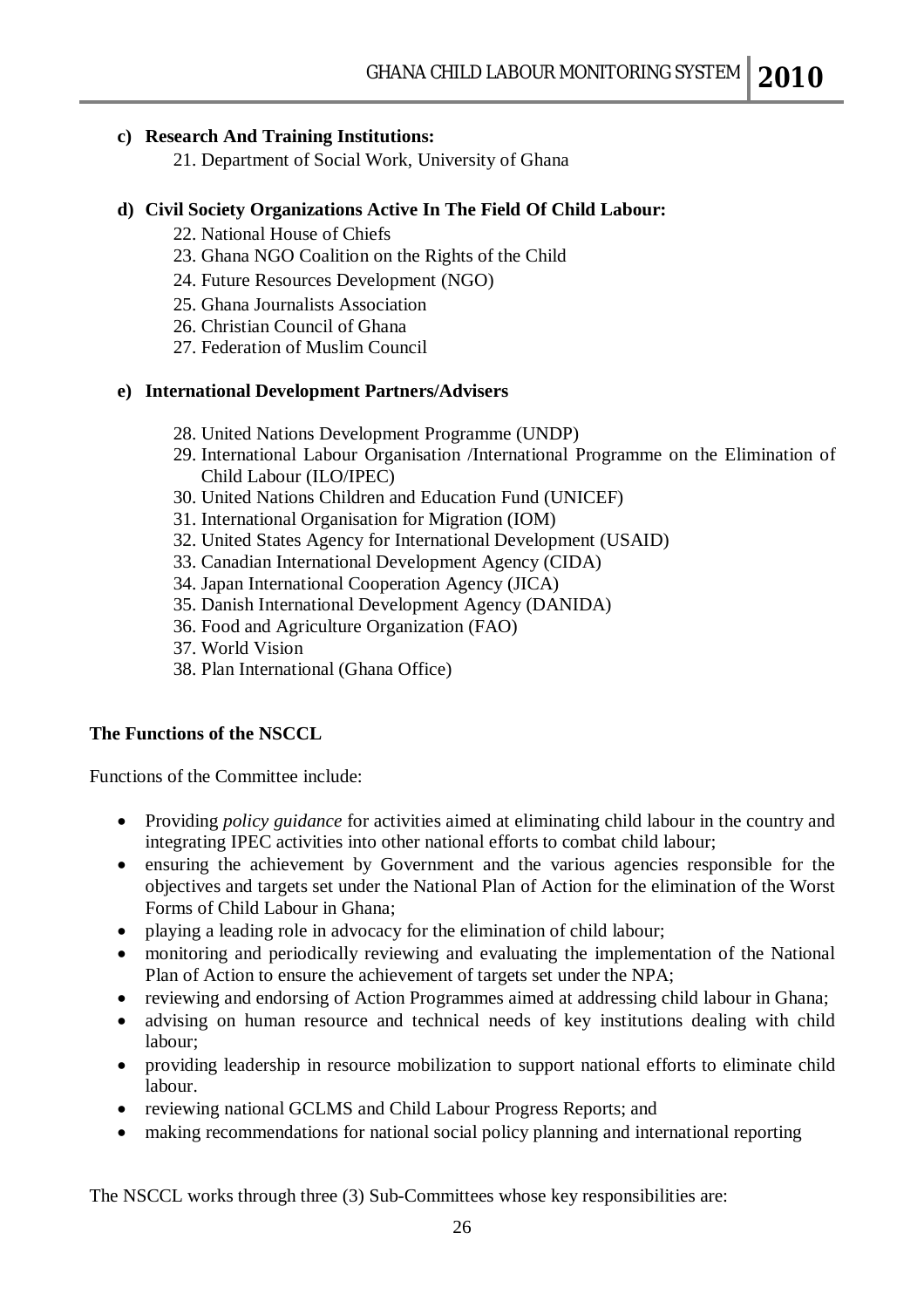to oversee and monitor the progress in the strategic areas of the national child labour elimination programme in addressing the worst forms of child labour in the respective sectors, and

 to identify policy options and measures required to sustain impact and expand coverage. The sub-committeees are:

- 1. The Policy Advisory, Education and Skills Sub-Committee;
- 2. The Advocacy, Social Mobilization and Child Labour Monitoring Sub-Committee; Sub-Committee; and
- 3. The Cocoa, Fisheries, Mining and Quarrying Sub-Committee.

## **ii. Regional Level**

#### **Regional Coordinating Council (RCC)**

There will be no formal GCLMS structures at the regional level. However, the Regional Coordinating Council (RCC) will have general oversight responsibility over the DCPCs. The Regional Labour Office will be the key actor to receive copies of the GCLMS reports from the District Assemblies within its area of jurisdiction and collate them into the regional reports for the information and use of the RCC.

## **iii.District Level**

#### **District Child Protection Committee (DCPC)**

At the district level District Assemblies will be the implementing agencies for the GCLMS. The possibility of institutionalizing the DCPCs as a special committee of the District Assemblies will be explored. The GCLMS will be located within the District Labour Office (DLO) which will be responsible for the day-to-day management of the System. In the absence of a Labour Office, the District Social Welfare Office (DSWO) of the District Assembly (DA) will serve as the focal point.

#### **Composition of the District Child Protection Committee (DCPC)**

The District Child Protection Committee (DCPC) is chaired by the District Chief Executive (DCE) and is composed from the following:

#### *a) Central District Assembly:*

- 1. District Chief Executive(DCE)
- 2. District Coordinating Director
- 3. District Planning Coordinating Unit (DPCU)
- 4. Planning and Budget Officers
- 5. Presiding Member
- 6. Conveners of the Social Services Justice and Security and Women and Children Sub-Committees

#### b) *Relevant Government Line Agencies:*

- 1. Labour Department, District Office
- 2. Social Welfare Department, District Office
- 3. Ghana Education Service, District Office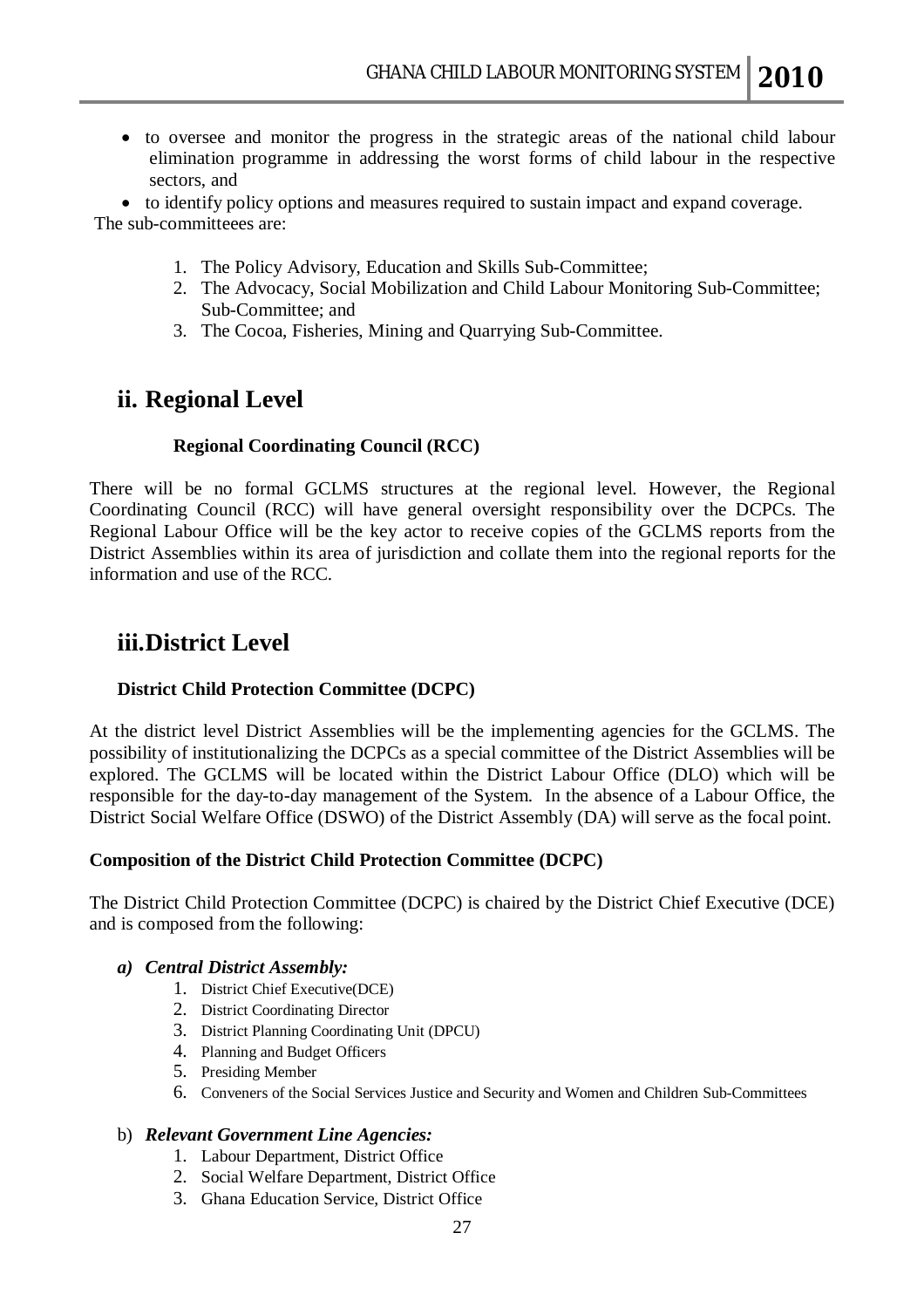- 4. Commission on Human Rights and Administrative Justice, District Office
- 5. National Commission for Civic Education, District Office
- 6. District Police Command
- 7. Ghana Immigration Service, District Office
- 8. Customs Excise and Preventive Service, District Office
- 9. Ghana Statistical Service, District Office
- 10. Department of Community Development, District Office
- 11. Inspectorate Department, District Office

#### *c) Employers' and Workers' Organizations:*

- 12. Drivers' Unions
- 13. Trade Associations

#### *d) Civil Society Organisations:*

- 14. The Media
- 15. Traditional Authority
- 16. Religious Groups
- 17. Non-Governmental Organizations

#### **Functions of the District Child Protection Committee (DCPC)**

The functions of the DCPC include:

- overseeing the effective implementation of the Programme for the Elimination of the Worst Forms of Child Labour by the District Assembly
- facilitating the mainstreaming of child labour into the District Medium Term Development Plans and advocate for resources for child labour interventions in the District Assembly;
- planning and facilitating the setting up of CCPCs in the communities;
- supervising data collection, collation, verification and analyses for use in the district and for onward submission to the Ministry of Employment and Social Welfare /Labour Department;
- facilitating the establishment and/or enforcement of relevant child labour laws and byelaws; and
- utilising the GCLMS information in the provision of social services (policy, social planning, education, health, law enforcement, etc.).

## **iv.Community Level**

#### **Community Child Protection Committee (CCPC)**

At the community level, the GCLMS administrative structure will be made up of a local monitoring team called Community Child Protection Committee (CCPC). The Committee will be chaired either by the Assemblyman or an opinion leader in the community, with the traditional ruler also playing a key role.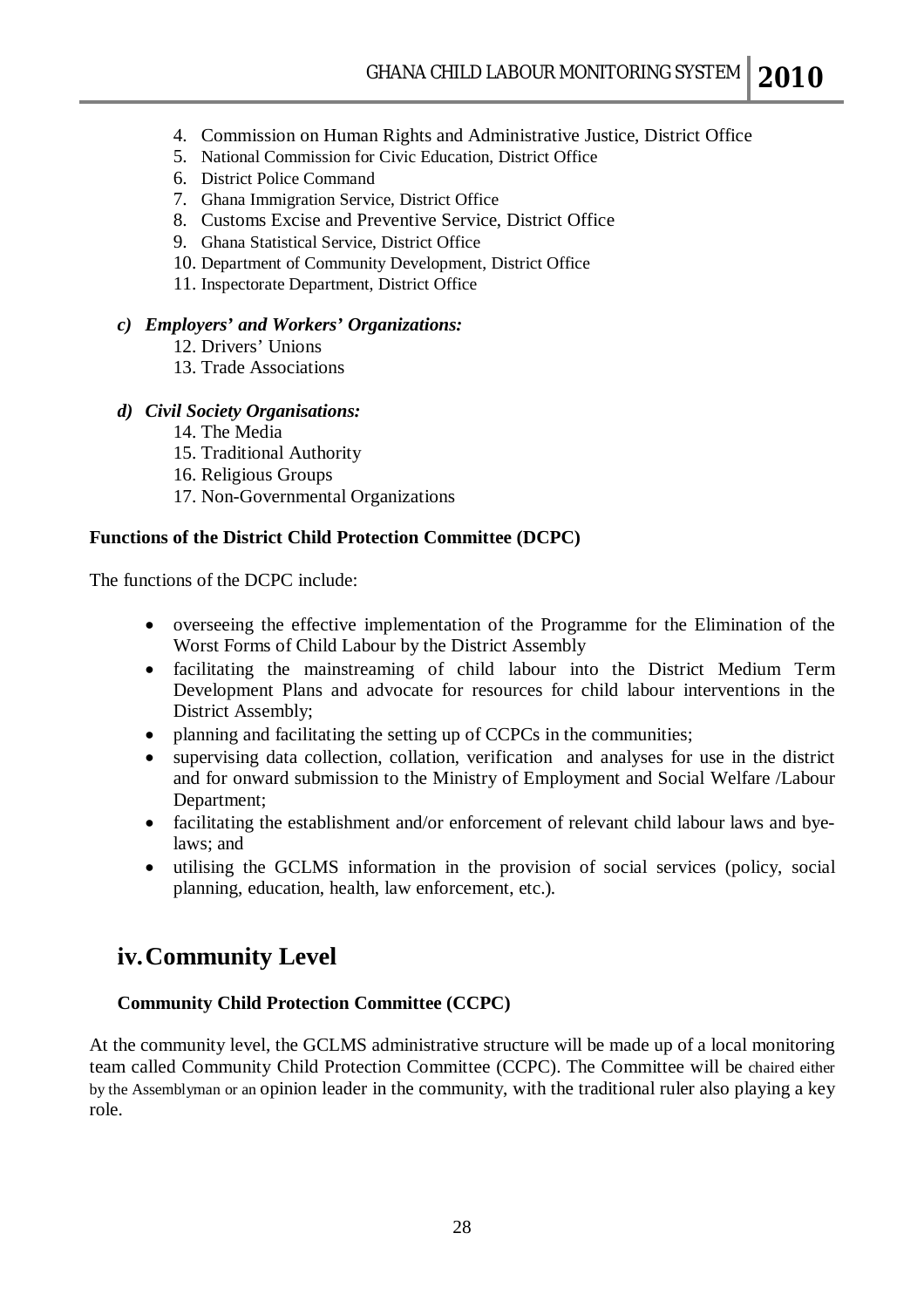#### **Composition of the Community Child Protection Committee (CCPC)**

Membership of the Community Child Protection Committee (CCPC) normally range from five to nine (5-9) or even more, and is made up of relevant social partners, depending on the size of the community. The membership of the CCPC may include:

- A representative of the Traditional Council
- The queen mother
- $\bullet$  Religious leader(s)
- An Assembly Member
- A representative of the Unit Committee
- A teacher
- A representative of School Management Committee/Parents and Teachers' Association
- An identified Opinion Leader
- A representative of Community Watchdog Committee
- A representative of a youth group
- A representative of a women's association
- A representative of a trade organization
- A children's representative

#### **Functions of the Community Child Protection Committee (CCPC)**

Functions of the CCPC include:

- developing and implementing Community Action Plans
- creating awareness and sensitizing the community on child labour and the importance of education, undertaking community surveillance, identification and assessment of children in, or at risk of the WFCL
- collecting and analyzing data on children in, or at risk of the WFCL
- referring WFCL cases for remediation and ensuring that the children get the support needed
- tracking the children identified to ensure the sustainability of remediation efforts
- transmitting the data obtained to the District Assembly through the Labour Officer; and
- instituting community rules, regulations and sanctions.

Table 1 below summarises the composition and functions of the various GCLMS Committees: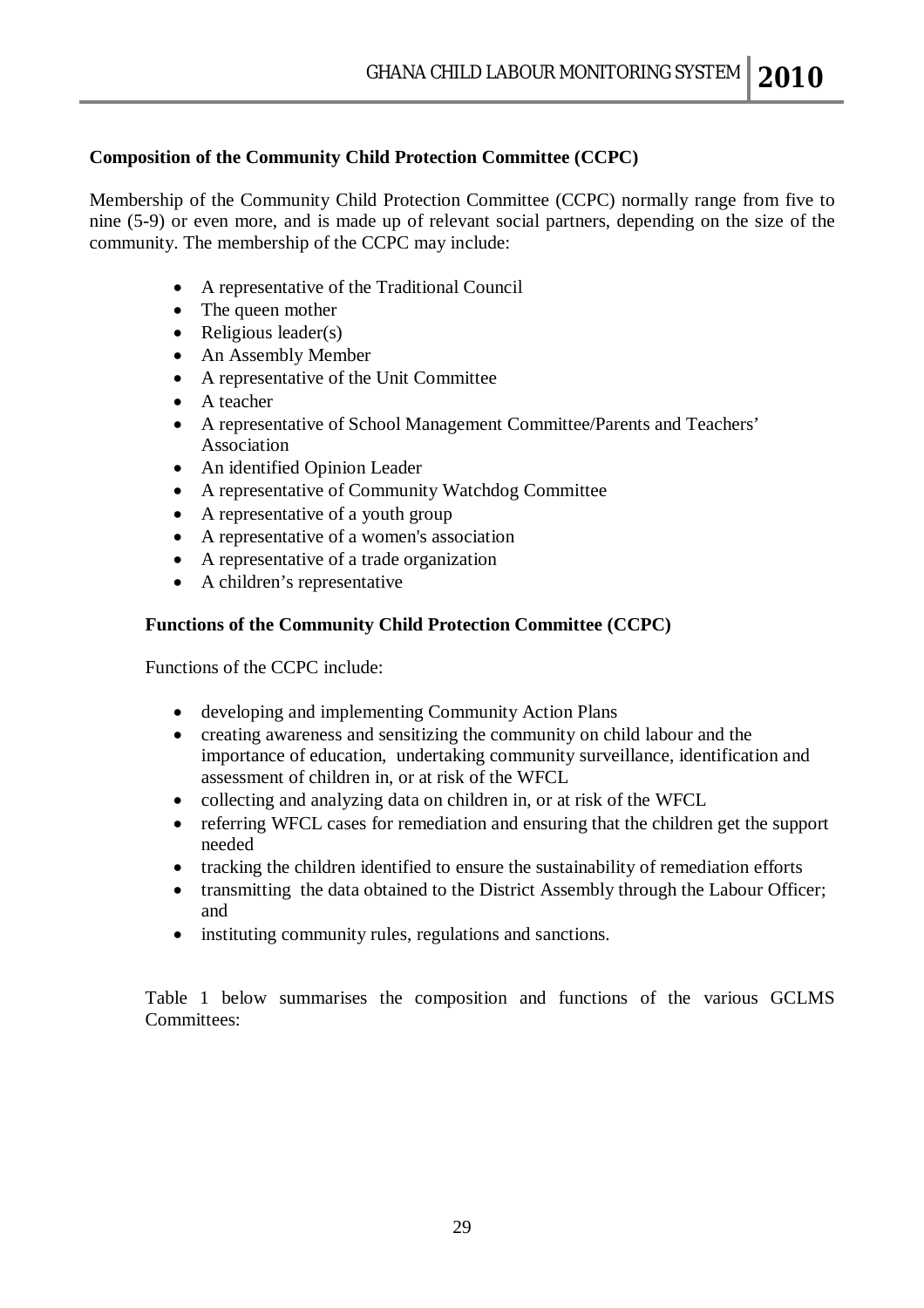*Table 1: Summary table on the Child Protection/Labour Committees: Structure and Functions*

| <b>NATIONAL LEVEL</b> |                    |                                                                                     |                                                                           |  |  |  |  |
|-----------------------|--------------------|-------------------------------------------------------------------------------------|---------------------------------------------------------------------------|--|--|--|--|
| <b>Administrativ</b>  | <b>Secretariat</b> | Composition                                                                         | <b>Functions</b>                                                          |  |  |  |  |
| e structure           |                    |                                                                                     |                                                                           |  |  |  |  |
| National              | Child              | A. Members                                                                          |                                                                           |  |  |  |  |
| <b>Steering</b>       | Labour Unit        |                                                                                     | Providing <i>policy guidance</i> for activities                           |  |  |  |  |
| Committee on          | (CLU) of           | Employment<br>Welfare<br>1. Ministry<br>of<br>Social<br>and                         | aimed at eliminating child labour in the                                  |  |  |  |  |
| Child Labour          | the Labour         | (Chairperson)                                                                       | country and integrating IPEC activities                                   |  |  |  |  |
| (NSCCL)               | Department         | 2. Parliamentary Select Committee on State Enterprises and<br><b>Social Welfare</b> | into other national efforts to combat child<br>labour;                    |  |  |  |  |
|                       |                    | <b>National Development Planning Commission</b><br>3.                               | ensuring achievement by the government                                    |  |  |  |  |
|                       |                    | Ministry of Education<br>4.                                                         | and responsible agencies of the objectives                                |  |  |  |  |
|                       |                    | Ministry of the Interior<br>5.                                                      | and targets set under the National Plan of                                |  |  |  |  |
|                       |                    | Ministry of Women and Children Affairs<br>6.                                        | Action for the Elimination of the Worst                                   |  |  |  |  |
|                       |                    | Ministry of Local Government and Rural development                                  | Forms of Child Labour in Ghana;                                           |  |  |  |  |
|                       |                    | Ministry of Food and Agriculture<br>8.                                              | playing a leading role in advocacy for the<br>$\bullet$                   |  |  |  |  |
|                       |                    | <b>Attorney-General's Department</b>                                                | elimination of child labour;                                              |  |  |  |  |
|                       |                    | 10. Ghana Statistical Service                                                       | monitoring and periodically reviewing                                     |  |  |  |  |
|                       |                    | 11. Ghana Cocoa Board (COCOBOD)                                                     | and evaluating the implementation of the                                  |  |  |  |  |
|                       |                    | 12. Labour Department                                                               | National Plan of Action to ensure the                                     |  |  |  |  |
|                       |                    | 13. Department of Social Welfare                                                    | achievement of targets set under NPA;                                     |  |  |  |  |
|                       |                    | 14. Projects Management Unit of the Ministry of Employment<br>and Social Welfare    | reviewing and endorsing of Action<br>Programmes aimed at addressing child |  |  |  |  |
|                       |                    | 15. Child Labour Unit of the Labour Department                                      | labour in Ghana;                                                          |  |  |  |  |
|                       |                    | 16. National Programme for the Elimination of the WFCL in                           | advising<br>on human<br>resources<br>and                                  |  |  |  |  |
|                       |                    | Cocoa                                                                               | technical needs of key institutions dealing                               |  |  |  |  |
|                       |                    | 17. Minerals Commission                                                             | with child labour;                                                        |  |  |  |  |
|                       |                    | 18. Commission on Human Rights and Administrative Justice                           |                                                                           |  |  |  |  |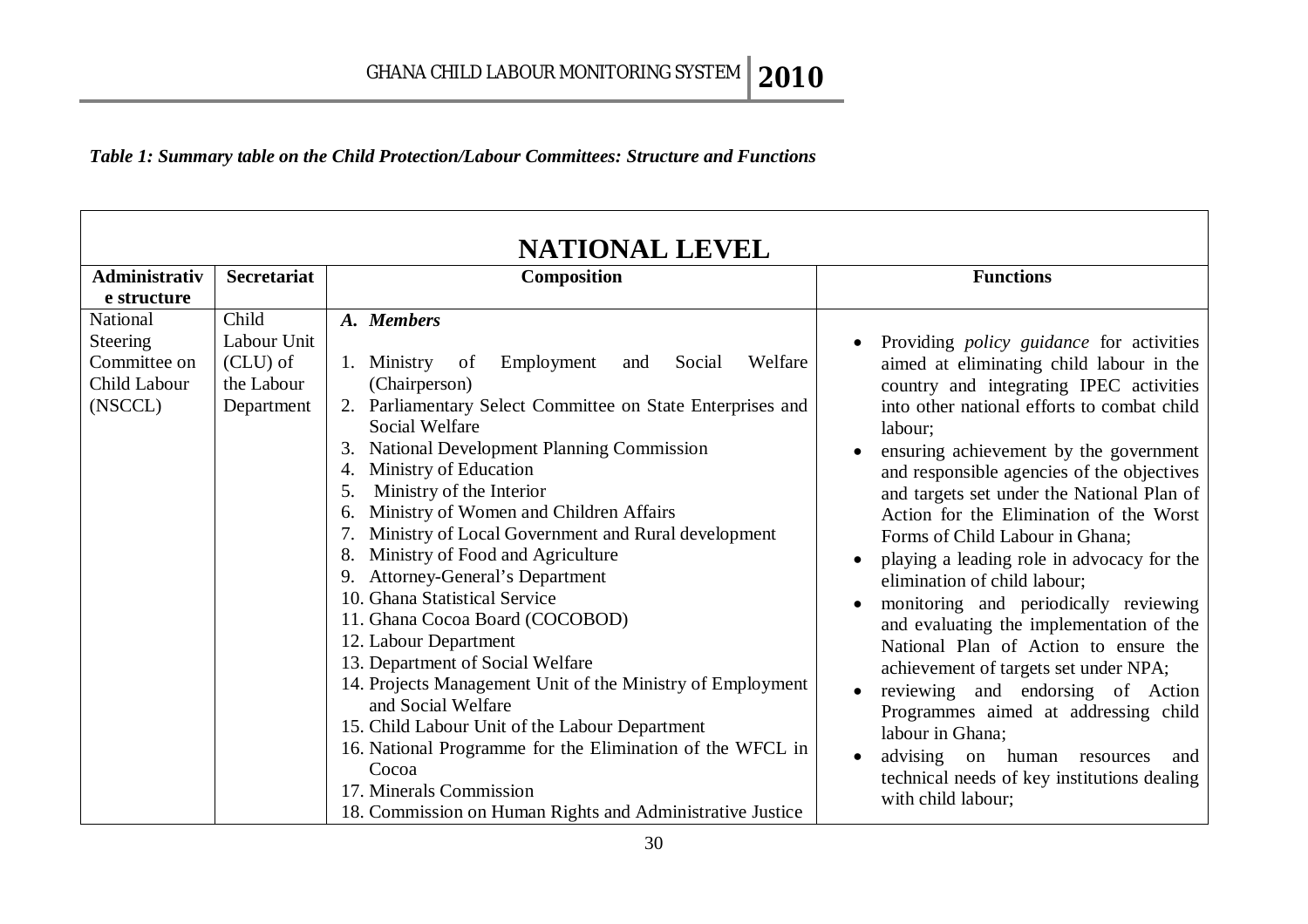|                                                                                            | 19. Ghana Employers' Association<br>20. Organized Labour<br>21. Department of Social Work, University of Ghana<br>22. National House of Chiefs<br>23. Ghana NGO Coalition on the Rights of the Child<br>24. Future Resources Development (NGO)<br>25. Ghana Journalists Association<br>26. Christian Council of Ghana<br>27. Federation of Muslem Council<br>Advisers:<br><b>28. UNDP</b><br>29. ILO/IPEC<br>30. UNICEF<br>31. IOM<br>32. USAID<br>33. CIDA<br>34. JICA<br>35. DANIDA<br>36. FAO<br>37. World Vision<br>38. Plan Ghana | providing<br>leadership<br>in<br>resource<br>$\bullet$<br>mobilization to support national efforts to<br>eliminate child labour.<br>reviewing national GCLMS and Child<br>Labour Progress Reports;<br>making recommendations for national<br>social policy planning and international<br>reporting |
|--------------------------------------------------------------------------------------------|----------------------------------------------------------------------------------------------------------------------------------------------------------------------------------------------------------------------------------------------------------------------------------------------------------------------------------------------------------------------------------------------------------------------------------------------------------------------------------------------------------------------------------------|----------------------------------------------------------------------------------------------------------------------------------------------------------------------------------------------------------------------------------------------------------------------------------------------------|
| Ghana Child<br>Labour<br>Monitoring<br>System<br>(GCLMS) Sub-<br>Committee of<br>the NSCCL | The Min. Employment and Social Welfare<br>Min. of Local Government & Rural Development<br><b>Ghana Statistical Service</b><br>$\bullet$<br>Child Labour Unit of the Labour Dept<br>Employment Information Branch of the Labour Dept<br>National Programme for the Elimination of the WFCL<br>in Cocoa (NPECLC)<br>Ministry of Education<br>$\bullet$                                                                                                                                                                                   | Developing of Child Labour Monitoring<br><b>Instruments /Tools</b><br>Conducting field monitoring.<br>Providing technical assistance for the<br>implementation of the GCLMS<br>Reviewing of the periodic GCLMS<br>reports<br>Making recommendations on the GCLMS<br>$\bullet$                      |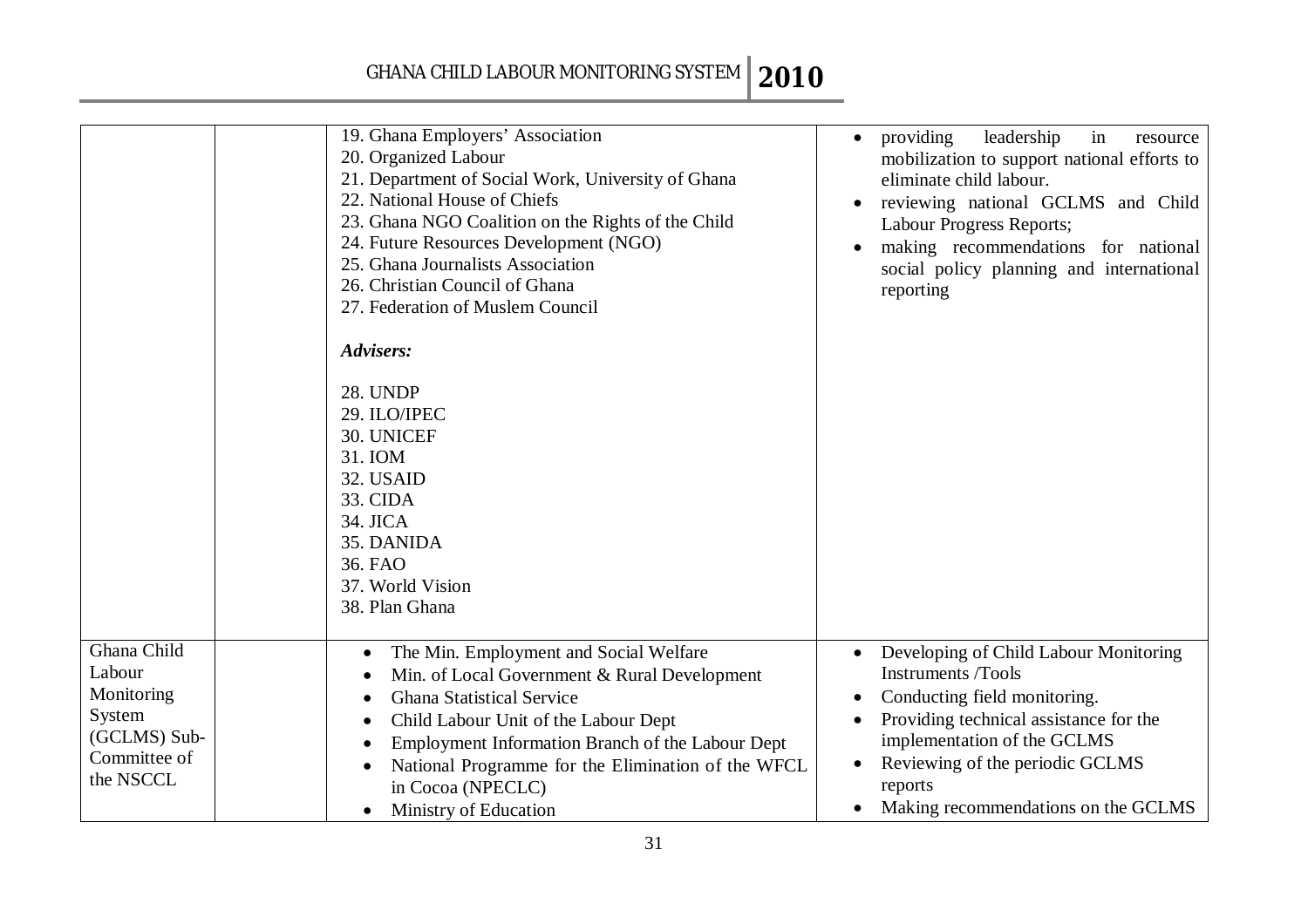|                                                              |                                                                                       | Dept of Social Welfare<br>$\bullet$<br><b>COCOBOD</b><br>$\bullet$<br>Research Institutions (Dept. of Social Work, UG)<br>MOFA (Agric Extension Services) | to the NSCCL                                                                                                                                                                                 |
|--------------------------------------------------------------|---------------------------------------------------------------------------------------|-----------------------------------------------------------------------------------------------------------------------------------------------------------|----------------------------------------------------------------------------------------------------------------------------------------------------------------------------------------------|
| Ministry of<br>Employment<br>and Social<br>Welfare<br>(MESW) | Labour<br>Department<br>CLU)                                                          |                                                                                                                                                           | Overall management (administration and<br>coordination) of the GCLMS.                                                                                                                        |
|                                                              |                                                                                       | <b>REGIONAL LEVEL</b>                                                                                                                                     |                                                                                                                                                                                              |
| Regional<br>Coordinating<br>Council                          | Regional<br>Labour<br>Officer / In<br>his absence<br>the Social<br>Welfare<br>Officer |                                                                                                                                                           | Receiving copies of the GCLMS reports from the<br>District Assemblies within its area of jurisdiction<br>and collating them into regional reports for the<br>information and use of the RCC. |
|                                                              |                                                                                       | <b>DISTRICT LEVEL</b>                                                                                                                                     |                                                                                                                                                                                              |
|                                                              |                                                                                       |                                                                                                                                                           |                                                                                                                                                                                              |
| Local<br>Government<br>Authority                             | Office of<br>the District<br>Chief                                                    | DCE, District Planning Coordinating Unit (DPCU), Planning<br>and Budget Officers, Presiding Member, Conveners of the                                      | Mainstreaming CL in medium term<br>$\bullet$<br>development plans                                                                                                                            |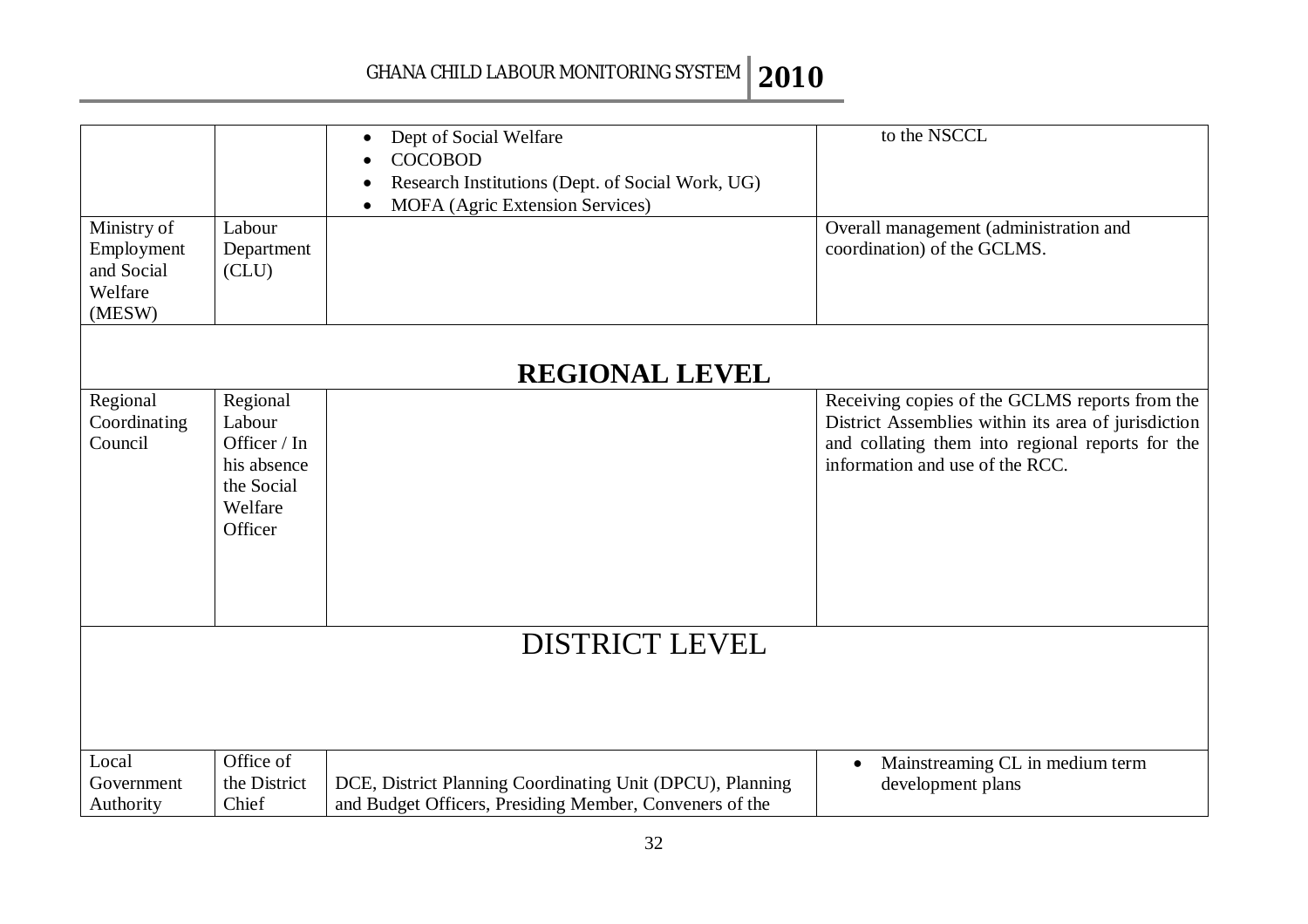| (District<br>Assembly)                    | District<br>Chief<br>Executive/<br>District<br>Coordinatin<br>g Director | Social Services Sub-Committee, Justice and Security Sub-<br>Committee and the Sub-Committee on Women and Children.                                                                                                                                                                                                                                                                                                                                                                                                                                                                                                                                                                                                                                                                                                  | Utilising GCLMS information in the<br>provision of social services (education,<br>health, law enforcement, etc)<br>Monitoring Child Labour within the<br><b>District Assemblies</b>                                                                                                                                                                                                                                                                                                                                                                                                                                                                                                                                                                                                                                                                                                                    |
|-------------------------------------------|--------------------------------------------------------------------------|---------------------------------------------------------------------------------------------------------------------------------------------------------------------------------------------------------------------------------------------------------------------------------------------------------------------------------------------------------------------------------------------------------------------------------------------------------------------------------------------------------------------------------------------------------------------------------------------------------------------------------------------------------------------------------------------------------------------------------------------------------------------------------------------------------------------|--------------------------------------------------------------------------------------------------------------------------------------------------------------------------------------------------------------------------------------------------------------------------------------------------------------------------------------------------------------------------------------------------------------------------------------------------------------------------------------------------------------------------------------------------------------------------------------------------------------------------------------------------------------------------------------------------------------------------------------------------------------------------------------------------------------------------------------------------------------------------------------------------------|
| District Child<br>Protection<br>Committee | District<br>Labour/Soci<br>al Welfare<br>Office                          | District Assembly (DCE)<br>$\bullet$<br><b>District Labour Officer</b><br>District Social Welfare Officer<br><b>District Education Officer</b><br>$\bullet$<br>CHRAJ Rep.<br>$\bullet$<br>NCCE Rep.<br>$\bullet$<br>Drivers Unions Rep.<br><b>Police Service</b><br>$\bullet$<br>Chairman, Social Services Sub-Committee<br>$\bullet$<br>Chairman, Justice and Security Sub-Committee<br>$\bullet$<br><b>Statistical Services Rep.</b><br>$\bullet$<br>Religious Groups Rep.<br>٠<br>District Immigration Office Rep.<br>$\bullet$<br>Trade Associations Rep.<br>$\bullet$<br><b>Presiding Member</b><br>$\bullet$<br><b>District Community Development Officer</b><br>$\bullet$<br>Traditional Authorities Rep.<br>$\bullet$<br>Information Services Department Rep.<br>$\bullet$<br><b>NGOs</b><br>The Media Rep. | Overseeing the effective implementation<br>of the Programme for the Elimination of<br>the Worst Forms of Child Labour in the<br>district.<br>Facilitating the mainstreaming of child<br>$\bullet$<br>labour into the District Medium Term<br>Development Plans and advocate for<br>resources for child labour interventions in<br>the District Assembly.<br>Planning and facilitating the setting up of<br><b>CCPCs</b> in communities<br>Supervising data collection, collation,<br>verification and analyses for use in the<br>district and for onward passage to the<br>Ministry of Employment and Social<br>Welfare (Labour Department)<br>Facilitating the establishment and/or<br>enforcement of relevant child labour bye-<br>laws<br>Utilising the GCLMS information in the<br>provision of social services (policy, social<br>planning,<br>education,<br>health,<br>law<br>enforcement, etc.) |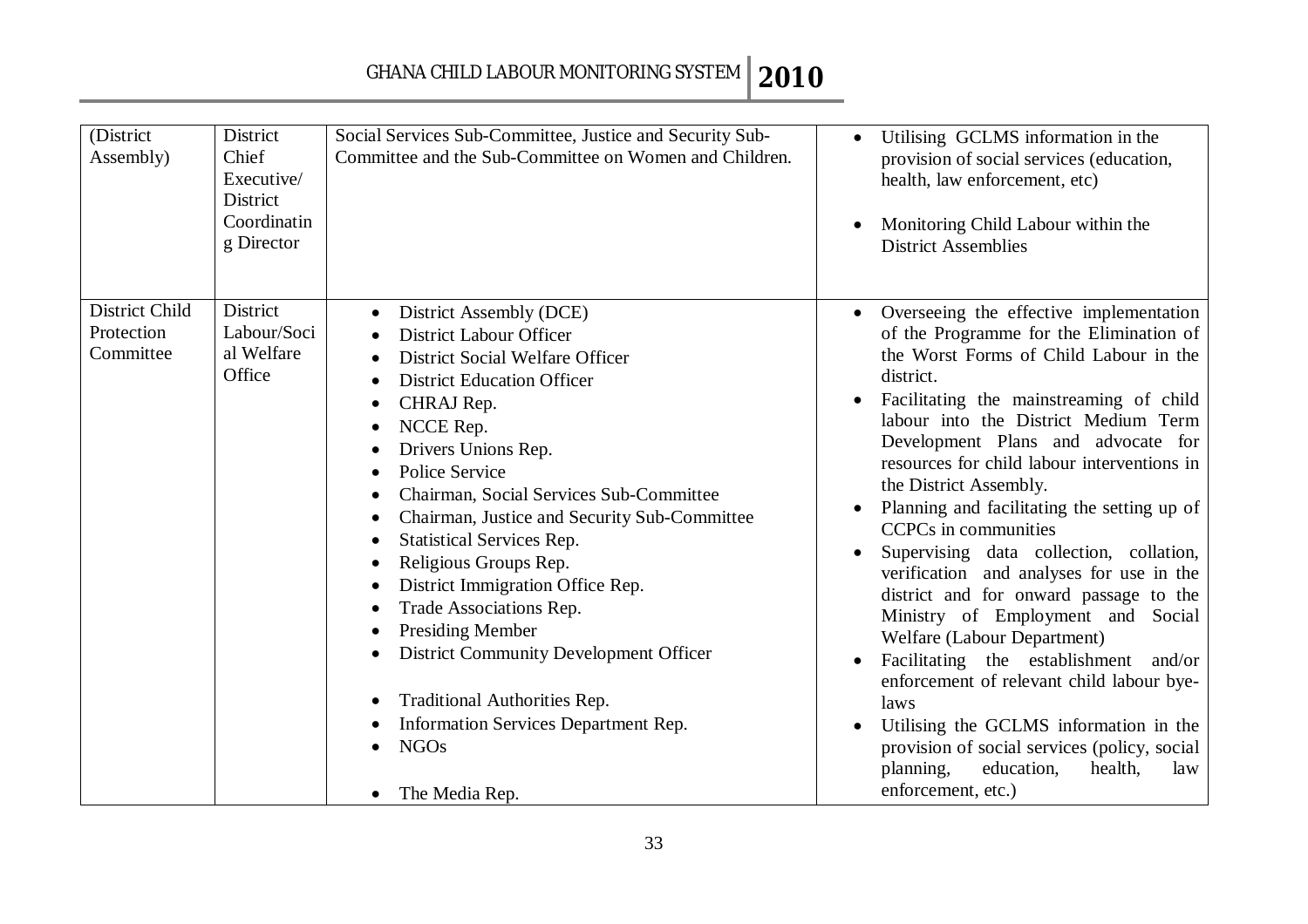|                                                                                          |                                                                                          | Factories Inspectorate Rep.<br>Immigration Service Rep.<br><b>COMMUNITY LEVEL</b>                                                                                                                                                                                                                                                                                                                                                        |                                                                                                                                                                                                                                                                                                                                                                                                                                                                                                                                                                                                                                                                                                             |
|------------------------------------------------------------------------------------------|------------------------------------------------------------------------------------------|------------------------------------------------------------------------------------------------------------------------------------------------------------------------------------------------------------------------------------------------------------------------------------------------------------------------------------------------------------------------------------------------------------------------------------------|-------------------------------------------------------------------------------------------------------------------------------------------------------------------------------------------------------------------------------------------------------------------------------------------------------------------------------------------------------------------------------------------------------------------------------------------------------------------------------------------------------------------------------------------------------------------------------------------------------------------------------------------------------------------------------------------------------------|
| Community<br>Child<br>Protection<br>Committee<br>$(CCPC)$ :<br>Monitors and<br>Advocates | Chairman<br>of the<br><b>CCPC</b><br>(Assembly)<br>man or a<br>Key<br>Opinion<br>leader) | Representative of the Traditional<br>Council<br>Queen mother<br>Religious leader(s)<br><b>Assembly Member</b><br>Rep. of Unit Committee<br>Teacher<br>Representative of PTA/School<br><b>Management Committee</b><br><b>Identified Opinion Leader</b><br>$\bullet$<br>Representative of Community<br><b>Watchdog Committees</b><br><b>Youth Groups</b><br><b>Women's Association</b><br>Trade organizations<br>Children's representative | Developing and implementing Community Child<br><b>Protection Action Plans</b><br>Creating awareness and sensitizing community on child<br>labour and the importance of education<br>Undertaking community surveillance, identification and<br>assessment of children in/at risk of the WFCL<br>Collecting and analyzing data on children in/at risk of<br>the WFCL<br>Referring WFCL cases for remediation and ensuring<br>that the children get the support needed<br>Tracking children identified to ensure the sustainability<br>of remediation efforts<br>Transmitting the data to the District Assembly through<br>the Labour Officer<br>Instituting community rules with sanctions, and bye-<br>laws. |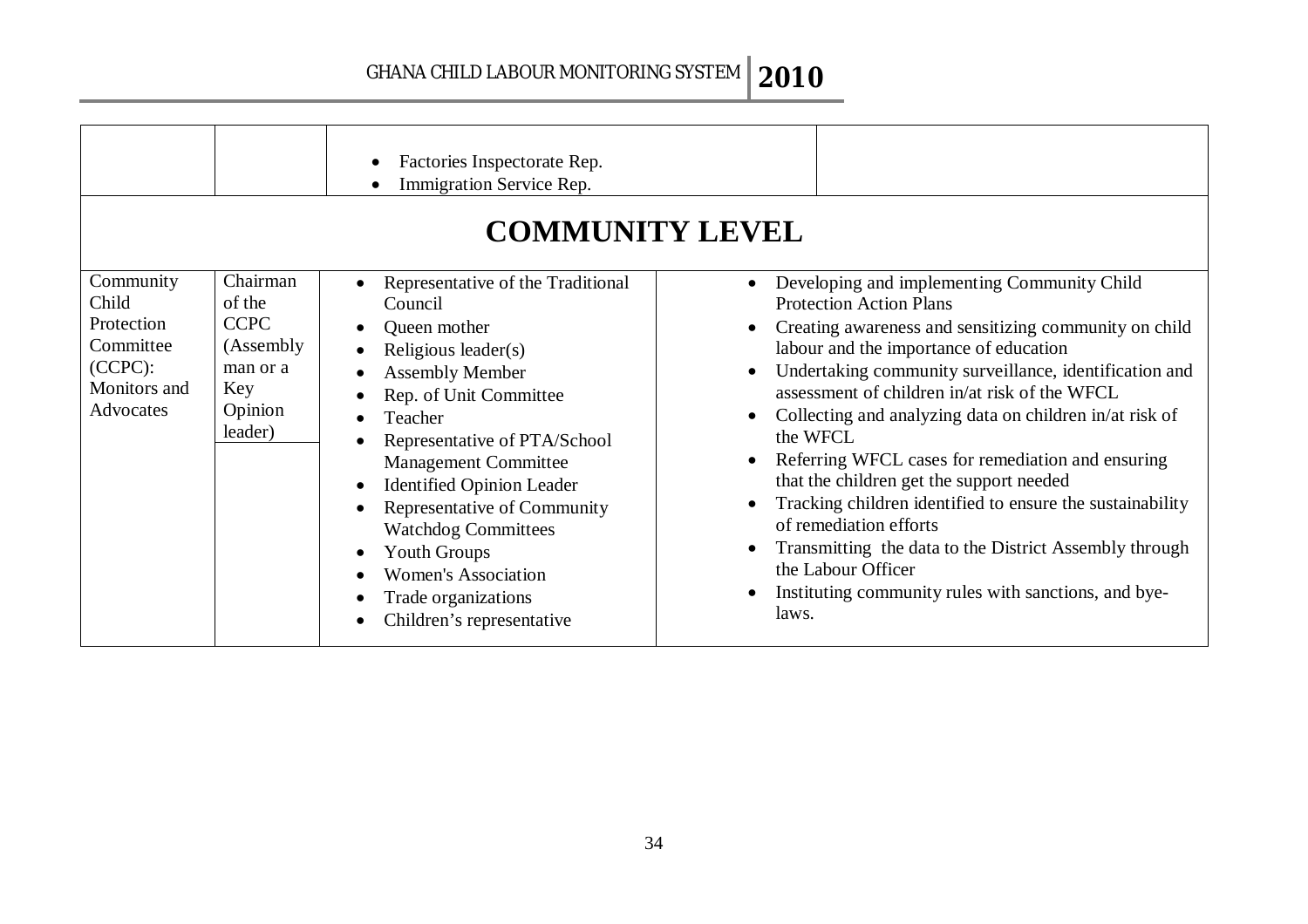#### **4.4.1.1.1 Specific Roles of the Ghana Child Labour Monitoring System (GCLMS) Partners**

In order to enhance participation and collaboration among GCLMS partners, each partner is given explicit responsibilities to perform. These responsibilities have been agreed by all the stakeholders. The table below shows the specific roles of the main partners of the GCLMS

Table 2: Roles of the Key GCLMS Actors at the various Levels

| <b>Item</b>      | <b>Partner Agencies</b>              | <b>Roles and Responsibilities</b>                           |
|------------------|--------------------------------------|-------------------------------------------------------------|
| 1.               | Ministry of Employment<br>and        | (administration<br>Overall<br>management<br>and             |
|                  | Social Welfare (MESW)                | coordination) of the GCLMS.                                 |
| 2.               | National Development Planning        | Incorporating of the GCLMS in the National                  |
|                  | Commission                           | Planning,<br>Monitoring<br>and<br>Evaluation                |
|                  |                                      | Framework.                                                  |
| 3.               | Ghana Employers' Association         | • Prevention of child labour, and                           |
|                  | (GEA)                                | Supporting the mobilization of resources<br>$\bullet$       |
|                  |                                      | for the implementation of the GCLMS.                        |
| $\overline{4}$ . | Organized Labour (OL)                | Mainstreaming and applying the GCLMS tools                  |
|                  |                                      | in their routine activities at all levels.                  |
| 5.               | Ministry of Education (MOE)          | Mainstreaming and applying the GCLMS                        |
|                  |                                      | tools                                                       |
|                  |                                      | Providing relevant school level data.<br>$\bullet$          |
|                  |                                      | Assisting to establish Teachers' Network                    |
|                  |                                      | for the implementation of the GCLMS                         |
| 6.               | Ministry of Local Government         | Ensuring that all District Assemblies<br>$\bullet$          |
|                  | Rural<br>Development<br>and          | <b>GCLMS</b><br>mainstream the<br>into<br>their             |
|                  | (MLGRD)                              | medium<br>development<br>plans<br>term                      |
|                  |                                      | (MTDPs) and budgets.                                        |
|                  |                                      | Facilitating the inclusion of child labour                  |
|                  |                                      | interventions<br>their<br>into<br>Functional                |
|                  |                                      | Operational Assessment Tool (FOAT).                         |
| 7.               | Ministry<br>of Food<br>and           | Integrating the implementation of the GCLMS                 |
|                  | Agriculture (MOFA)                   | into the plans of the Extension<br>Services<br>Directorate. |
| 8.               | Ministry of Lands<br>and             | Prohibiting child labour in the mining, quarrying           |
|                  | <b>Natural Resources</b>             | and forestry sectors.                                       |
| 9.               | Ministry of the Interior             | Surveillance, arrest and prosecution of child               |
|                  |                                      | labour offenders.                                           |
| 10.              | Ghana Statistical Service            | Supporting the compilation, verification, analysis          |
|                  |                                      | and the production of the national GCLMS                    |
|                  |                                      | reports.                                                    |
| 11.              |                                      | Coordinating the implementation of the<br>$\bullet$         |
|                  | <b>Labour Department</b>             | <b>GCLMS</b> Training                                       |
|                  |                                      | Implementation of Action Programmes.                        |
| 12.              | <b>Employment Information Branch</b> | Management of GCLMS data (Programme                         |
|                  | of the Labour Department             | Database)                                                   |
| 13.              | Child Labour Unit of the Labour      | Coordination of functional linkages of key                  |
|                  | Department                           | Partners and capacity building of partners                  |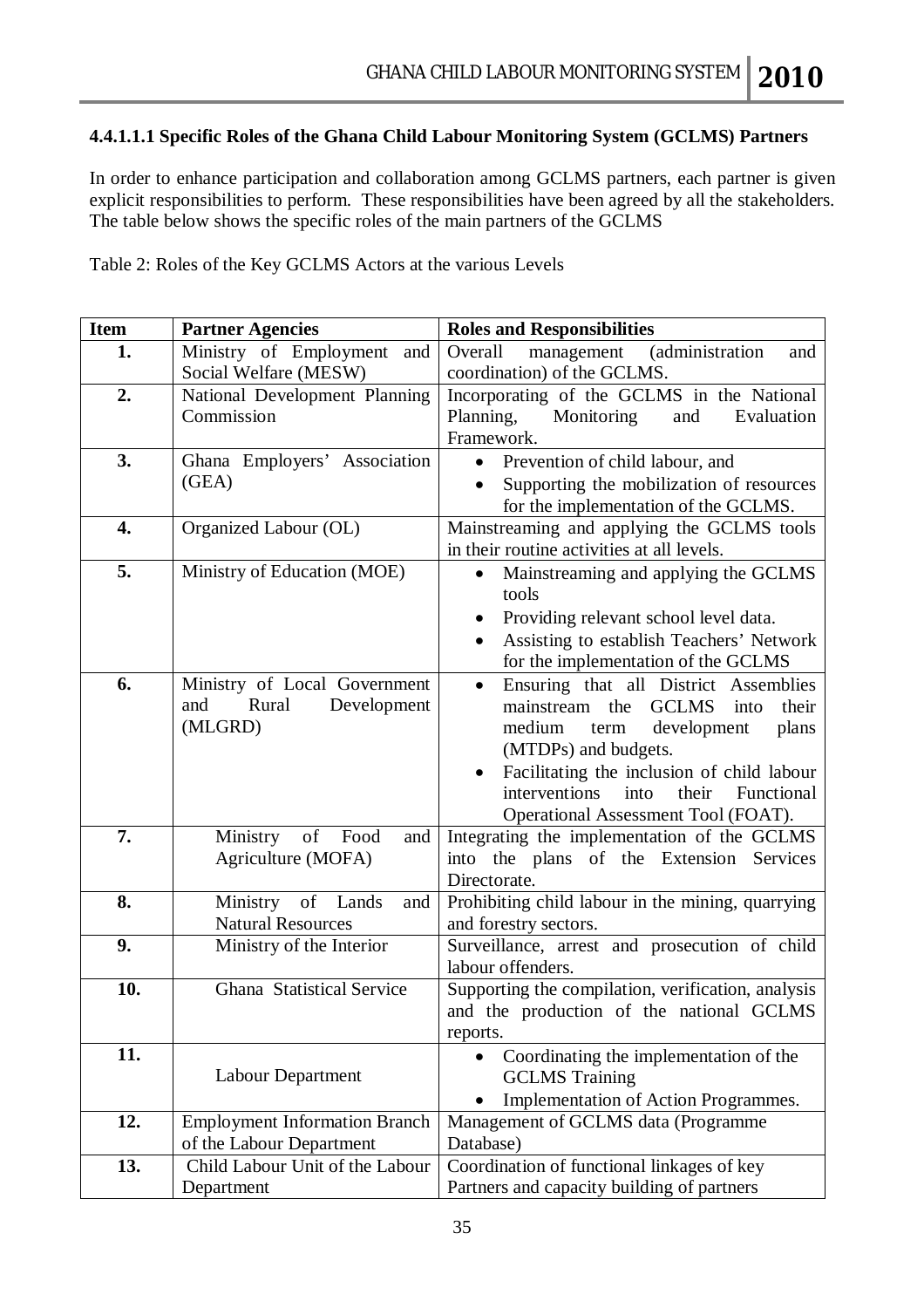| 14.                   | National Programme for the           | Coordination of the GCLMS in the cocoa                                                          |
|-----------------------|--------------------------------------|-------------------------------------------------------------------------------------------------|
|                       | Elimination of the WFCL in           | sector                                                                                          |
|                       | Cocoa                                | Linkage of the cocoa sector GCLMS to<br>the NPA                                                 |
| <b>District Level</b> |                                      |                                                                                                 |
| 15.                   | <b>District Assembly</b>             | Provide institutional base for the GCLMS at the                                                 |
|                       | (Local Government Authority)         | district level, including the management and                                                    |
|                       |                                      | maintenance of the DCPC                                                                         |
| 16.                   | <b>District Labour Office</b>        | District GCLMS focal Office:                                                                    |
|                       |                                      | Coordination<br>$\bullet$                                                                       |
|                       |                                      | Labour inspection, and<br>$\bullet$                                                             |
|                       |                                      | <b>GCLMS</b> data management                                                                    |
| 17.                   | <b>District Planning Office</b>      | Mainstreaming of GCLMS into district                                                            |
|                       |                                      | development plans, support GCLMS data                                                           |
|                       |                                      | management                                                                                      |
| 18.                   | District Social Welfare Office       | Serve as focal office (where there is no<br>$\bullet$                                           |
|                       |                                      | Labour Office)                                                                                  |
|                       |                                      | Support referral services                                                                       |
| 19.                   | <b>District Statistical Office</b>   | Support in the compilation, verification,<br>entering, cleaning, analysis and the production of |
|                       |                                      | the District Assembly's GCLMS reports.                                                          |
| 20.                   | <b>District Education Office</b>     | Provision of educational services to                                                            |
|                       |                                      | prevented and withdrawn children                                                                |
|                       |                                      | Coordination of school-based GCLMS                                                              |
| 21.                   | <b>Commission for Human Rights</b>   | Law Enforcement, particularly child rights                                                      |
|                       | and Administrative Justice           | provisions                                                                                      |
|                       | (District Office)                    |                                                                                                 |
| 22.                   | <b>Commission on Civic Education</b> | Awareness raising on the constitutional rights of                                               |
|                       | (District Office)                    | children                                                                                        |
| 23.                   | <b>Trade Union/Cooperatives</b>      | Awareness raising and Advocacy on workers'                                                      |
|                       |                                      | rights and the promotion of decent work for                                                     |
| 24.                   | Representative of Faith-based        | adults                                                                                          |
|                       | Organization                         | Awareness raising<br>Advocacy<br>$\bullet$                                                      |
| 25.                   | Civil Society Organisation           | Referral services<br>$\bullet$                                                                  |
|                       | (Media, NGOs)                        | Provision of satisfactory and sustainable                                                       |
|                       |                                      | alternatives                                                                                    |
| 26.                   | <b>District Police Service</b>       | Prosecution of child labour offenders and Law                                                   |
|                       |                                      | enforcement                                                                                     |
| 27.                   | Representative of Traditional        | Designing and implementation of<br>$\bullet$                                                    |
|                       | Authority                            | community rules, bye-laws and sanctions                                                         |
|                       |                                      | Advocacy and social mobilisation                                                                |
|                       |                                      | <b>Community Level</b>                                                                          |
| 28.                   | <b>Community Monitors (members</b>   | Observation of work places<br>$\bullet$                                                         |
|                       | of the CCPCs with adequate           | Data collection/recording on identified<br>$\bullet$                                            |
|                       | literacy and numeracy capacity)      | children                                                                                        |
|                       |                                      | Forwarding of data to the CCPC for<br>$\bullet$                                                 |
|                       |                                      | submission to DCPC                                                                              |
|                       |                                      | Removal and referral of affected children                                                       |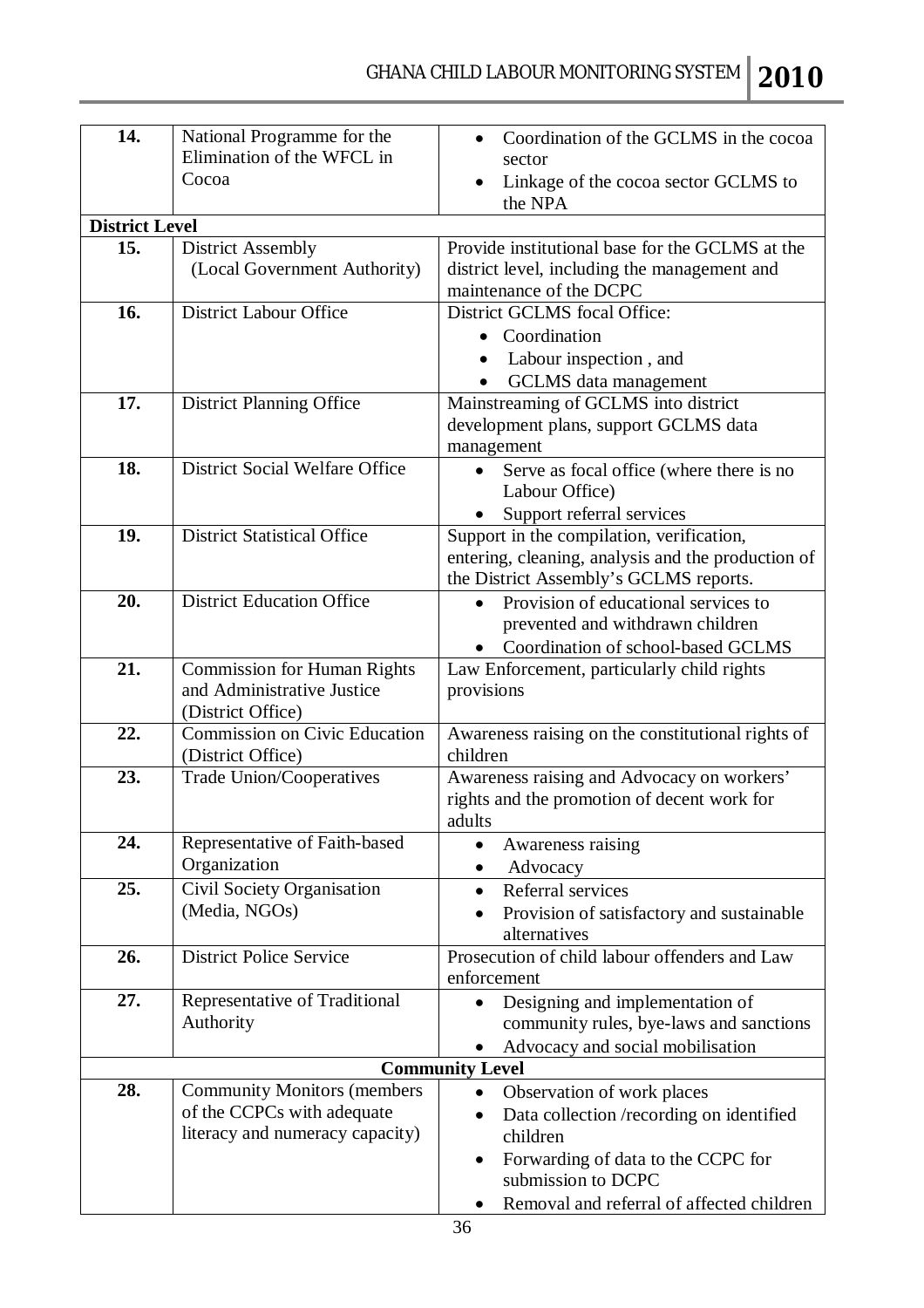|     |                                                                                                           | to social service providers<br>School-based monitoring<br>$\bullet$                                                                                                  |
|-----|-----------------------------------------------------------------------------------------------------------|----------------------------------------------------------------------------------------------------------------------------------------------------------------------|
| 29. | <b>Community Advocates</b><br>(members of the CCPCs who are<br>known opinion leaders of the<br>community) | Awareness raising and sensitization on<br>child labour<br>Community surveillance<br>Enforcement of community rules and<br>bye-laws<br>Liaison with District Assembly |
| 30. | <b>General Community</b>                                                                                  | Involvement in social action against child labour.                                                                                                                   |

#### **4.4.1.1 Database Component**

The database component of the GCLMS comprises the processes, procedures and actors involved in the generation and management of CLM data

#### **Community Level Actors**

At the community level, Community Monitors will be involved in:

- the observation of work places
- data collection/recording on identified children
- submission of the data to the CCPC to be forwarded to the DCPC
- referral of the affected children to social service providers
- monitoring of the identified children wherever they may be found to ensure that they are truly and permanently withdrawn from child labour and adjusted to a better alternative in life.

The Community Monitors shall be members of the CCPCs with adequate literacy and numeracy capacity such as teachers and other public service workers in the community.

#### **District Level Actors**

The District Labour Office with support from the District Statistical and Planning Offices shall be responsible for the management of the district GCLMS data. The Labour Office will be provided adequate assistance from the District Assembly and the DCPC to process and analyse GCLM data from the communities and include it in the district child labour report to be prepared by the DCPC.

#### **National Level Actors**

At the national level, the Employment Information Branch (EIB) of the Labour Department shall collect, collate and compile GCLMS data from the various district labour offices. These shall be analysed to produce a national GCLM information which will be an integral part of the national GCLMS report.

#### **4.4.1.1.1 Incidence and Performance Indicators**

#### **A. Incidence Indicators**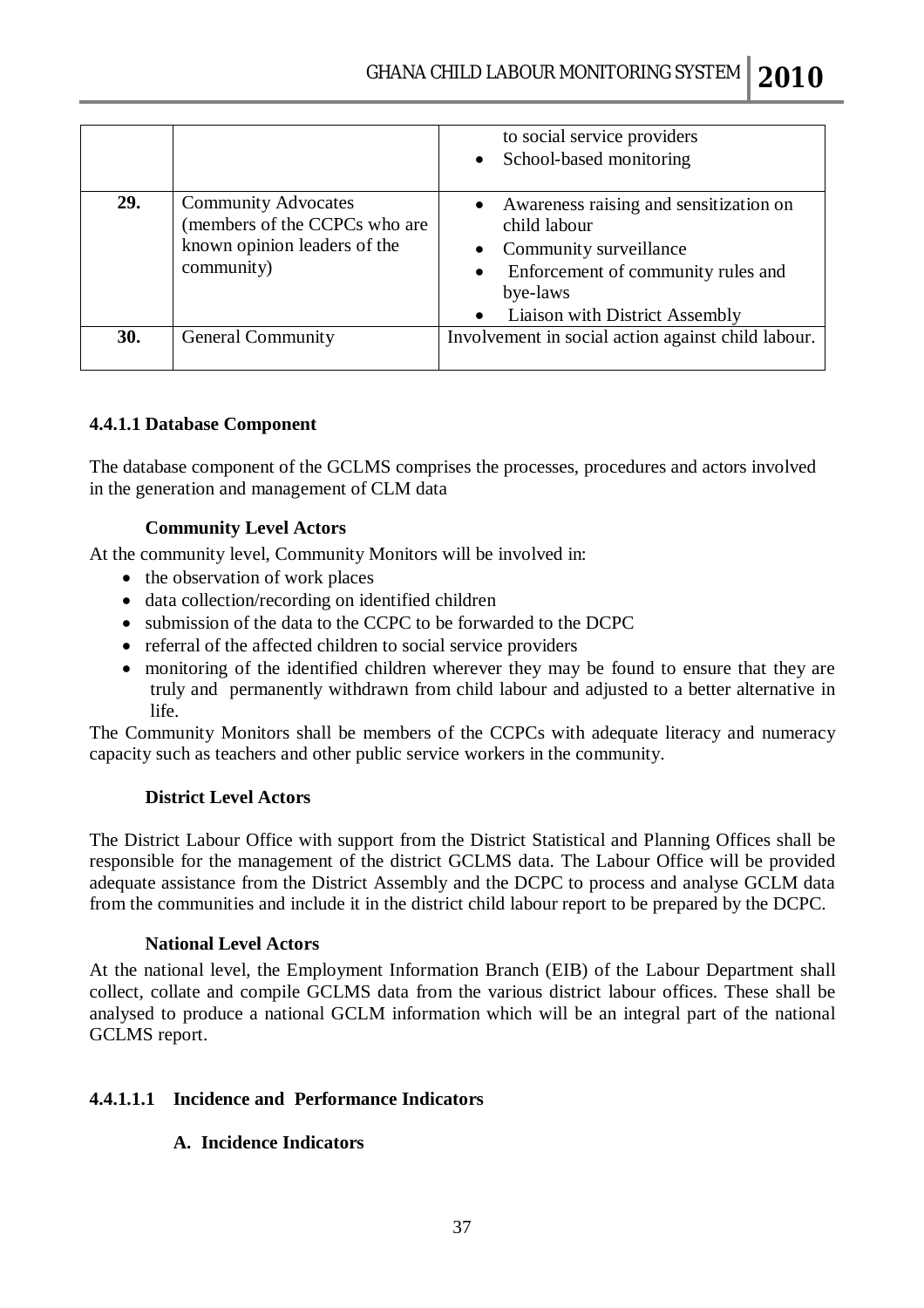#### *Children in WFCL*

- % of children engaged in WFCL by classification:
- % of children in slavery or slave-like conditions (child trafficking, debt bondage, ritual servitude, armed conflict etc.)
- % of children in Commercial Sexual Exploitation of Children (CSEC) and pornographic performances
- % of children in illicit activities (Drug production and trafficking)
- % of children below 18 years engaged in hazardous work

#### *Children in Child Labour*

- % of children in child labour
- % of child below 13 years engaged in work
- % of children below 15 years engaged in employment

#### *Children at risk*

- % of children at risk
- % of children below 13 years out of school
- % of children from very poor families
- % of children of migrant families
- % of children who are not living with any of their biological parents
- % of children in school with poor attendance and performance
- % of children below 18 years but married
- % of children found in priority hazardous sectors
- Number of hours children work in a day whether in school or not

#### B. **Performance Indicators**

- Functional national GCLMS database established by January, 2011
- % of District Assemblies with functional GCLMS database in place
- % of District Assemblies with operational DCPCs
- % of mandated institutions with capacity to deal with the WFCL
- % of institutions with planned interventions on WFCL
- % of planned WFCL interventions executed
- % of institutions with actual budgets on WFCL interventions
- % of Unconditional WFCL cases prosecuted
- % of central level agencies and District Assemblies that submit regular reports on child labour and WFCL
- % change in the incidence of the WFCL
- % of children prevented or withdrawn from child labour and provided with social services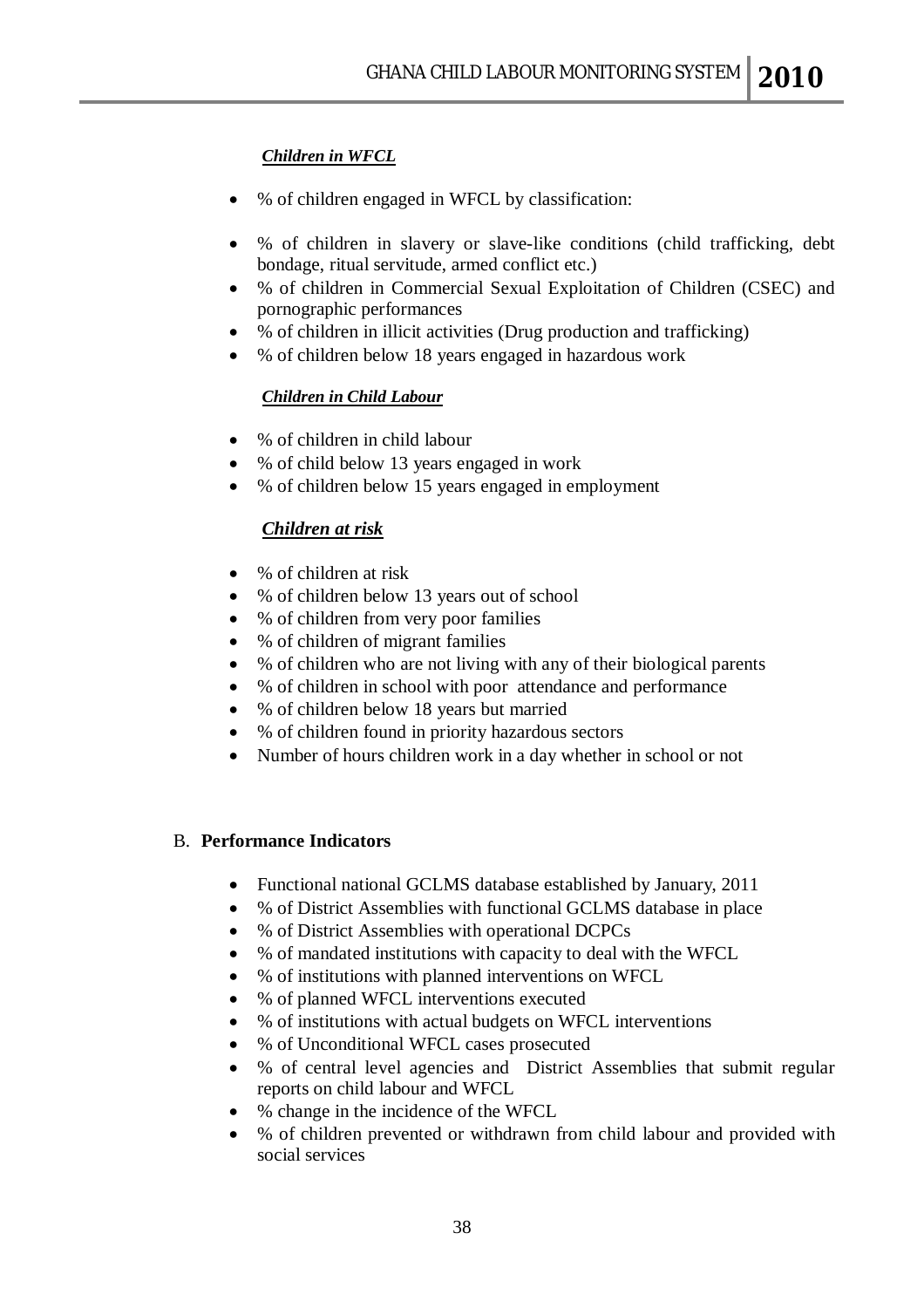## *Table 3: Data Collection Matrix*

| <b>Level</b> | Tools (and key target)                                                                                                                                                         | Data<br><b>Collector</b>                | <b>Some Major Outputs</b>                                                                                                                                                                                                                                                       | Frequency                          | <b>Timeframe</b>                    |
|--------------|--------------------------------------------------------------------------------------------------------------------------------------------------------------------------------|-----------------------------------------|---------------------------------------------------------------------------------------------------------------------------------------------------------------------------------------------------------------------------------------------------------------------------------|------------------------------------|-------------------------------------|
| Community    | <b>Community Registers</b><br>(Baseline questionnaire<br>(Household)                                                                                                           | Community-<br>based<br>monitors         | 1. Community<br>Register<br><b>Initial Number</b><br>2.<br>of children<br>suspected to be<br>in WFCL<br>Initial number<br>3.<br>of children<br>suspected to be<br>in child labour<br><b>Initial Number</b><br>4.<br>of children<br>suspected to be<br>at risk of<br><b>WFCL</b> | Once                               | January to<br>March 2011            |
|              | 1. Monitoring<br>questionnaire<br>(Children in child<br>labour and those at<br>risk)<br>2. Education/skills<br>training (Head of<br>Institution)<br>3. Workplace<br>(Employer) |                                         | 1. Number of children<br>in or remaining in<br><b>WFCL</b><br>2. Number of children<br>in or remaining at risk<br>of WFCL                                                                                                                                                       | Quarterly                          | 4 quarters<br>annually<br>(Jan-Dec) |
| District     | Agency questionnaire<br>(Heads of Institutions)                                                                                                                                | District<br>Focal<br>Person             | Nature and impact of<br>District Assembly's<br>sectoral interventions                                                                                                                                                                                                           | Every 5<br>months                  | May and<br>October<br>every year    |
| National     | Agency questionnaire<br>(Heads of Institutions)                                                                                                                                | National<br><b>Focal Office</b><br>CLU) | Nature and impact of<br>national sectoral<br>interventions                                                                                                                                                                                                                      | Half yearly<br>(Every 6<br>months) | June $\&$<br>December<br>every year |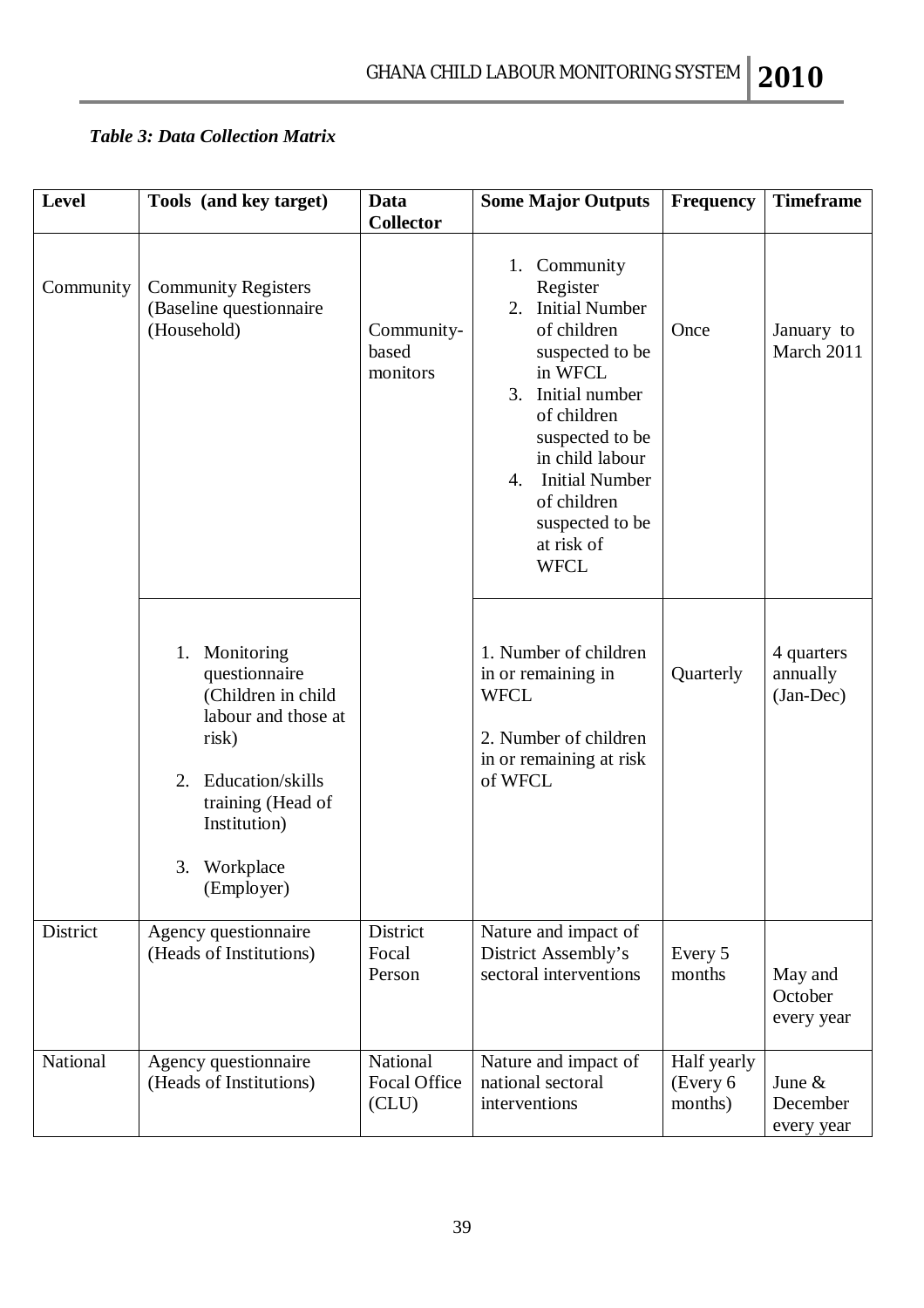| <b>Level (Manager)</b>                | <b>Activity</b>                                                                                                                                                                                                                                                                                                                                                                                                                                                                                                                                                                                                                                                                 | <b>Actors</b>                                                                                           | Output                                                                                                           |
|---------------------------------------|---------------------------------------------------------------------------------------------------------------------------------------------------------------------------------------------------------------------------------------------------------------------------------------------------------------------------------------------------------------------------------------------------------------------------------------------------------------------------------------------------------------------------------------------------------------------------------------------------------------------------------------------------------------------------------|---------------------------------------------------------------------------------------------------------|------------------------------------------------------------------------------------------------------------------|
| Community (CCPC)                      | Collate community data and submit to<br><b>DCPC</b>                                                                                                                                                                                                                                                                                                                                                                                                                                                                                                                                                                                                                             | <b>CCPC</b>                                                                                             | Community CLM data<br>submitted to DCPC                                                                          |
| District Assembliy and<br><b>DCPC</b> | Collate district data (including data<br>$\bullet$<br>from the communities and the sector<br>agencies)<br>Verify the data<br>$\bullet$<br>Enter the data into district's software<br>database<br>Clean the data<br>$\bullet$<br>Analyse the data and generate<br>$\bullet$<br>District Assembly GCLMS report to<br>inform local government social<br>development planning<br>Submit the verified data sets to the<br>$\bullet$<br>national office (EIB), with copies to<br>the Regional Labour Office<br>Disseminate District Assembly's<br>$\bullet$<br>GCLMS report to partners and<br>stakeholders (i.e. the communities,<br>line agencies, local donors, NGOs,<br>CSO, etc) | DCPC (Labour/Social<br>Welfare Officer)<br><b>District Assembly</b><br>(Planning/Statistical<br>office) | District Assembly's<br><b>GCLMS</b> report<br>produced.<br>Verified data-set<br>submitted to national<br>office. |
| National (Labour Dept.)               | Receive data from all districts and<br>$\bullet$<br>sector agencies and compile a<br>national GCLMS data set<br>(review and verify the data)<br>$\bullet$<br>Analyse national data and generate<br>$\bullet$<br>national GCLMS report<br>Submit GCLMS report to the NSCCL<br>and Government (MESW)                                                                                                                                                                                                                                                                                                                                                                              | Labour Dept. (EIB,<br>CLU)                                                                              | A national GCLMS<br>database<br>A national GCLMS<br>report                                                       |

*Table 4: Data Processing Matrix*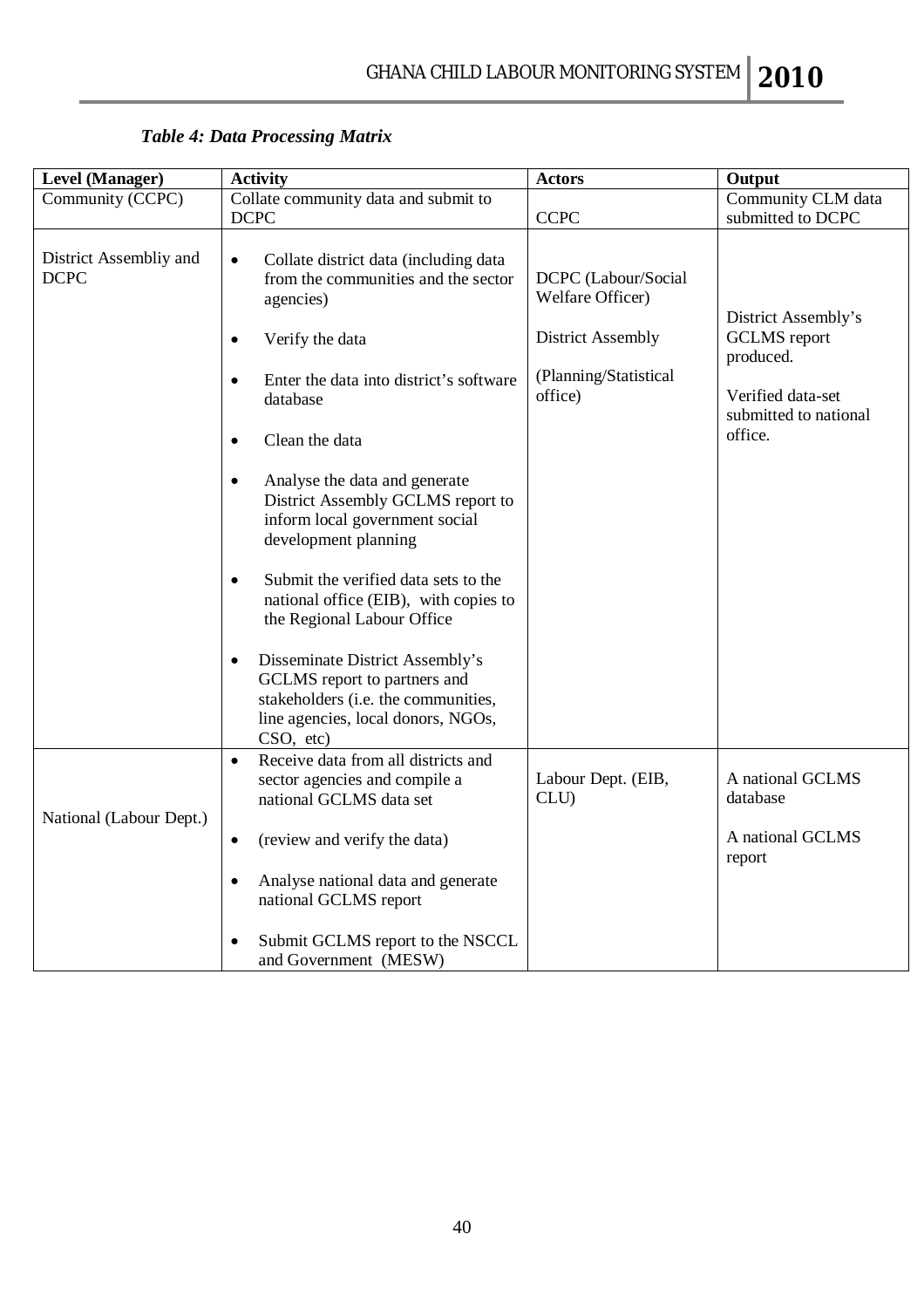

**Diagram 1: Data Collection and Processing Pathway**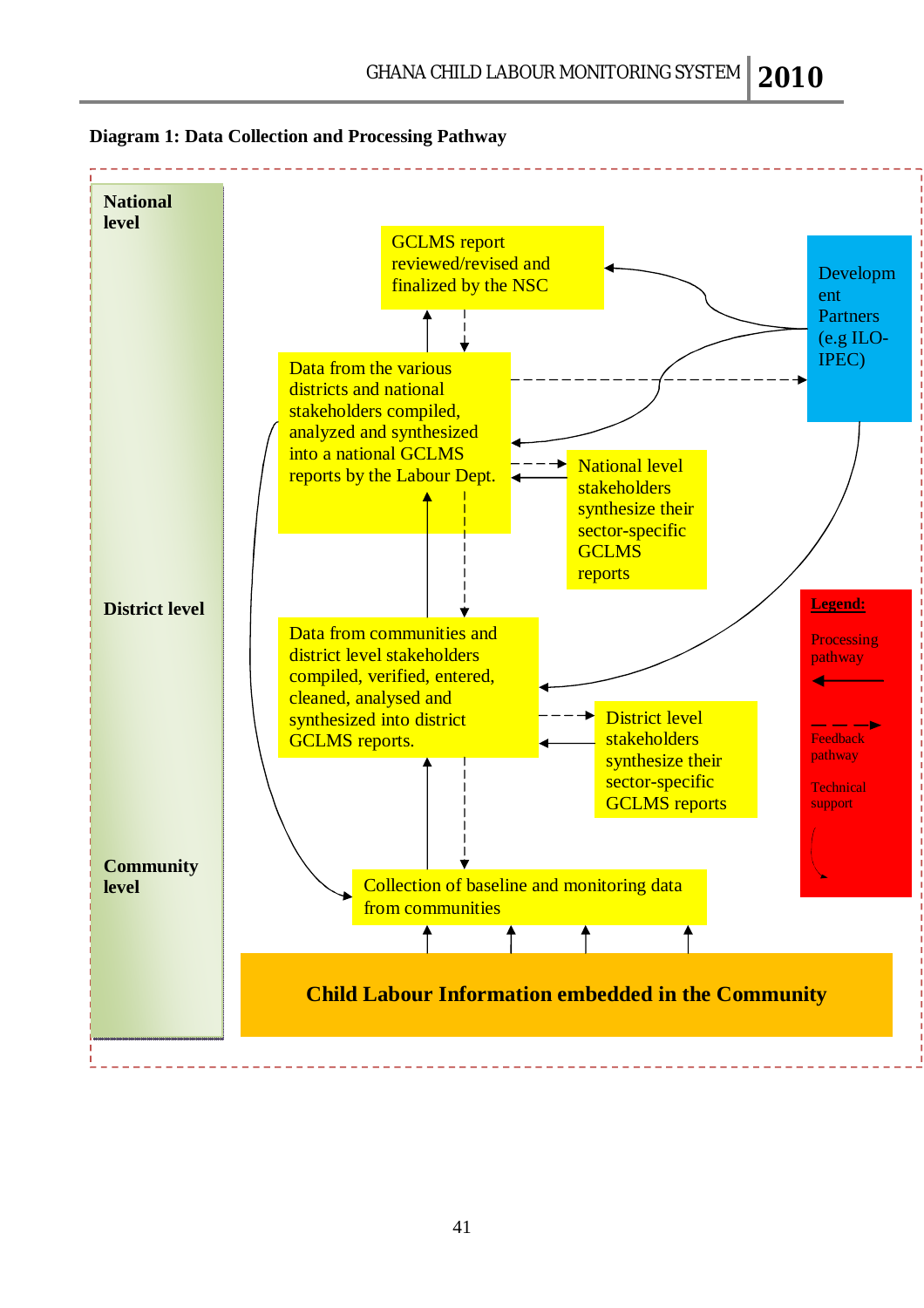## **4.5 Referral System**

The Referral System consists of the mechanisms by which children removed from the worst forms of child labour are linked to alternative, satisfactory and sustainable services. These services are usually in the form of education, that is, placement in school or vocational training. The diagram below shows the nature of the referral system under the GCLMS.

#### **Diagram 2: Referral System**

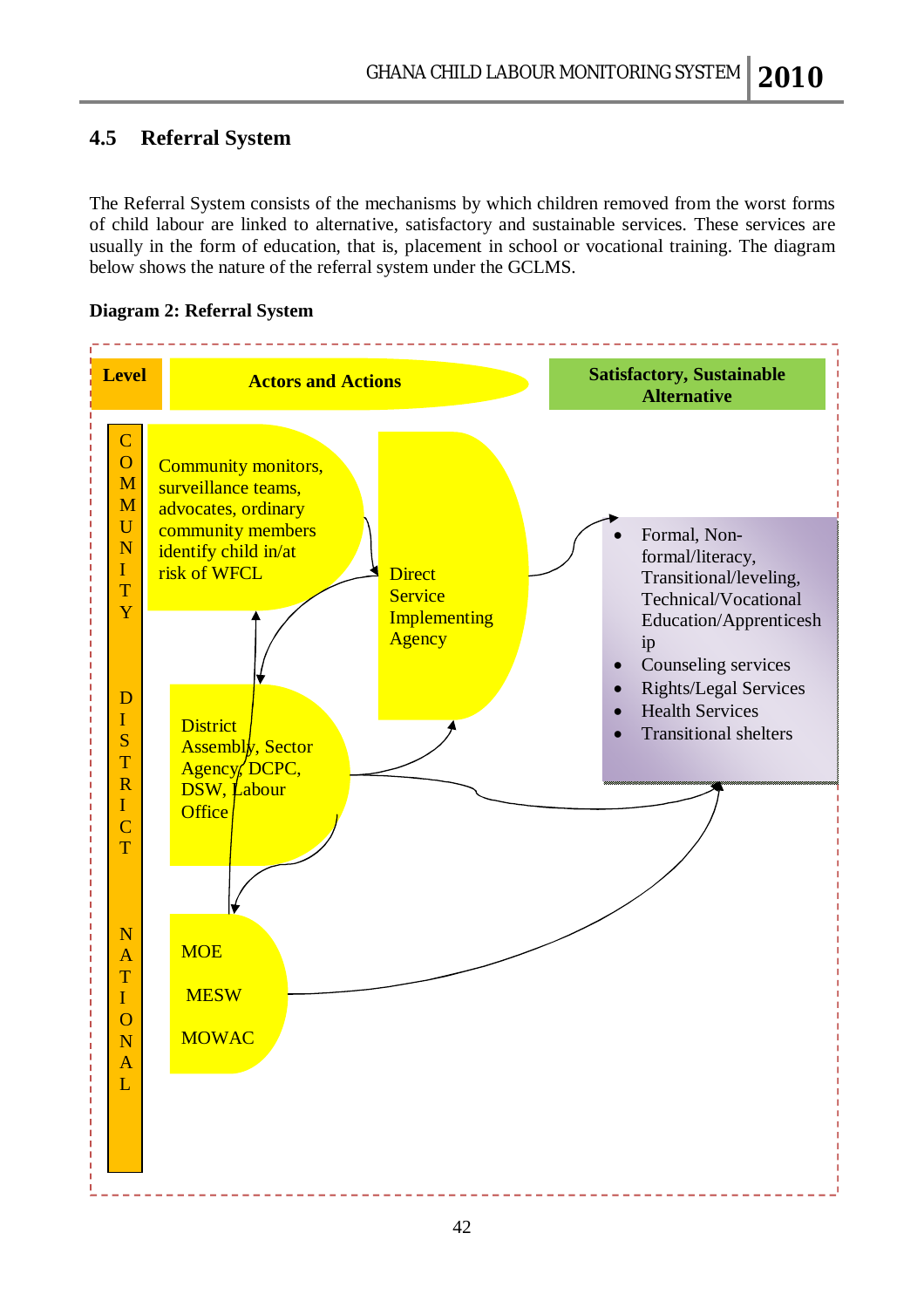#### **4.6 Linkage of the GCLMS with Relevant Institutions**

In addition to the above, it is important to describe the various roles of partners in the GCLMS. These roles depict the multi-dimensional and inclusive approach for the implementation of the GCLMS.

#### **i. National Development Planning Commission (NDPC):**

The National Development Planning Commission (NDPC) is a core partner in the implementation of the GCLMS. Its role is at the national policy planning level. The Commission has actively included Child Labour issues in the National Medium Term Development Plan (NMTDP), thereby mandating both sector Ministries and local government administration to prioritise the planning and implementation of child labour interventions. In 2007, the NDPC reflected a national level policy focus on child labour monitoring when it included a review of child labour interventions in its Annual Progress Report on the implementation of the Growth and Poverty Reduction Strategy II (2006-2009).

The Commission will continue to mainstream child labour into the national development agenda and the guidelines for the development of the Medium Term Development Plans by relevant MDAs and all District Assemblies.

#### **ii. Labour Inspection:**

The Labour Department is the fulcrum of the GCLMS. At the district level, Labour Officers will carry out workplace monitoring, checking both formal and informal establishments to ensure that children are not in illegal employment. In order to overcome the challenge posed by poor administrative infrastructure and logistics, the Department will train community-based monitors who will undertake voluntary child labour inspection at the community level. The Department will serve as the focal agency at the district level and will also be directly responsible for the compilation and analysis of GCLMS data from the communities. It is the vital link between community monitoring and district monitoring and will liaise with the DCPC and the local government authority, facilitating the application of GCLMS information in social planning and law enforcement.

In submitting their reports to the Head Office of the Labour Department, the District Labour and Social Welfare Office shall forward copies to their regional offices.

At the national level, the Department shall coordinate the network of GCLMS partners through its Child Labour Unit to ensure that stakeholders are functionally linked and sectoral GCLMS data and information are well integrated into the national GCLMS report.

#### **iii. Social Welfare**

The Social Welfare Office is a key functionary in the GCLMS. With a national mandate of inspecting the informal workplaces and enforcing child protection and welfare laws, it will, in the absence of a Labour Office, be responsible for both the data management and receipt of referral cases of WFCL for determination and provision of appropriate social services and also promote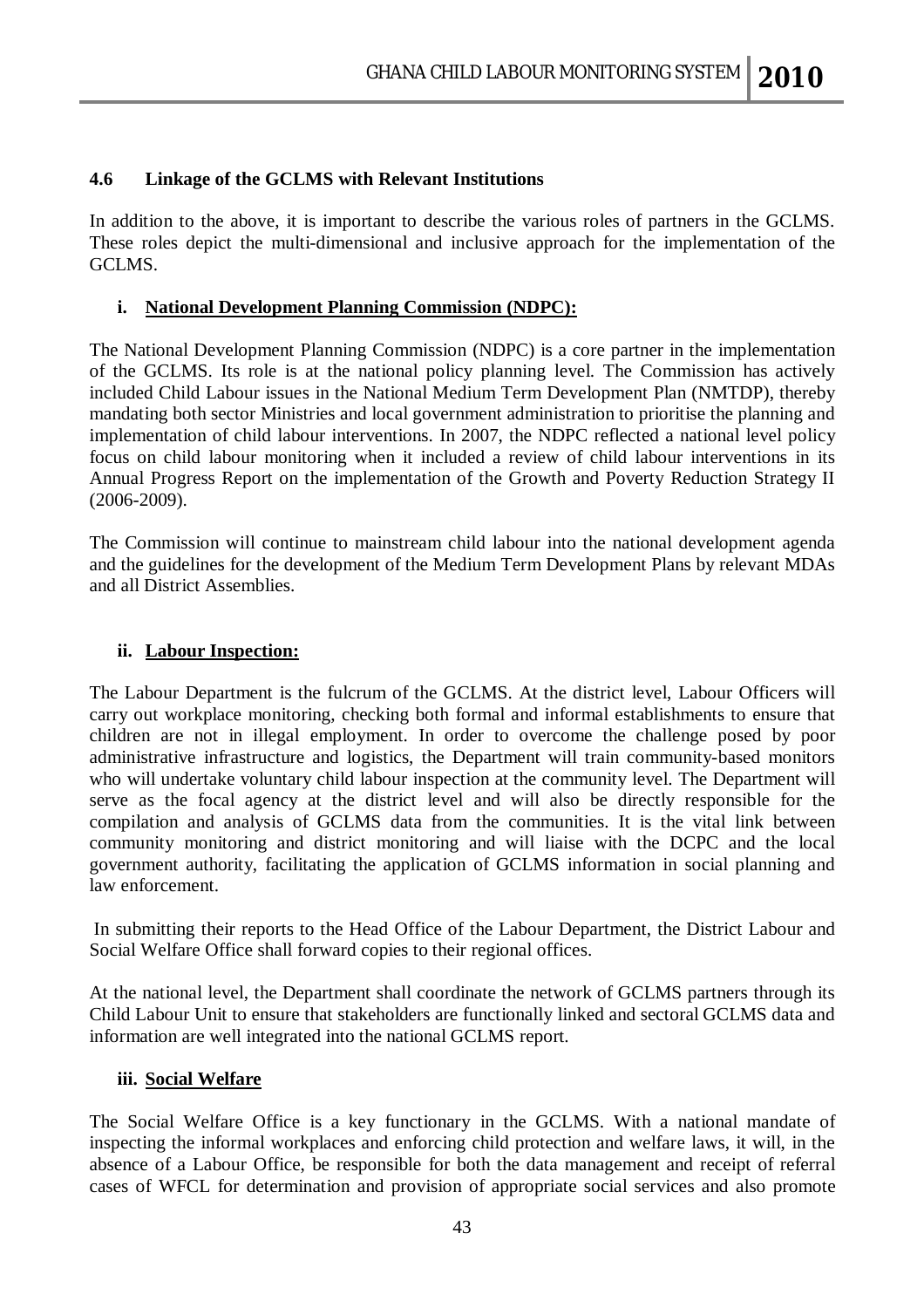networking and coordinating of the district level GCLMS partners. It will, in collaboration with the DCPC and CCPCs, promote child labour advocacy through awareness-raising and community mobilisation.

#### **iv. Employers' Organisations and Organized Labour:**

The relevant workers' organizations such as the General Agriculture Workers Union (GAWU), Mine Workers' Union, Ghana National Association of Teachers (GNAT), etc, will prominently partner the GCLMS. Their organisational skills will facilitate the formation of CCPCs for the effective identification and referral of victims of the WFCL for alternative services. They will also strengthen the capacity of workers including farmers, fishermen, miners, teachers to prevent the exploitative use of children as substitutes for adult labour. At the national level, the Ghana Employers' Association (GEA) will actively engage itself in monitoring child labour through the establishment of standards. The Codes of Conduct developed for its members will be effectively applied to enhance the abolition of child labour in their workplaces.

#### **v. Education Sector**

In the communities, school teachers and pupils will be actively involved in identifying children engaged in, or at risk of child labour. Through the class registers, teachers will pay special attention to children enrolled but irregular in school. The capacity of pupils will be built to provide information on the possible reasons for the absence of their peers. Those children absent as a result of child labour will then be noted. In addition, teachers will help in the identification of children at risk, such as children who though regular in school at present may drop out as a result of lack of school supplies. In many communities, teachers will be key members of the Community Child Protection Committee (CCPC) and be committed to educating parents and raising their awareness on the negative consequences of child labour and the benefits of education. Also, they will play key roles in the counselling of withdrawn children. The district education directorate will carry out periodic school inspections to check the effect of child labour on school attendance and to take remedial measures. Also, the Association of Teachers will be involved in efforts at the national level to integrate child labour concerns into the national Education Monitoring Information System (EMIS).

#### **vi. Human and Child Rights Agencies**

Officers of the Commission for Human Rights and Administrative Justice (CHRAJ) will be members of the DCPC. Their role include the provision of information on child labour cases which amount to human/child rights abuse to assist in bringing justice to the victims. The CHRAJ shall adopt Alternative Dispute Resolution (ADR) to ensure that parents withdraw their children from labour and send them to school besides providing their basic needs. At the national level, the CHRAJ will be involved in education and advocacy against child labour and also play a key role in the National Steering Committee on Child Labour. The CHRAJ will strengthen the inclusion of child labour in its Annual Human Rights Reports.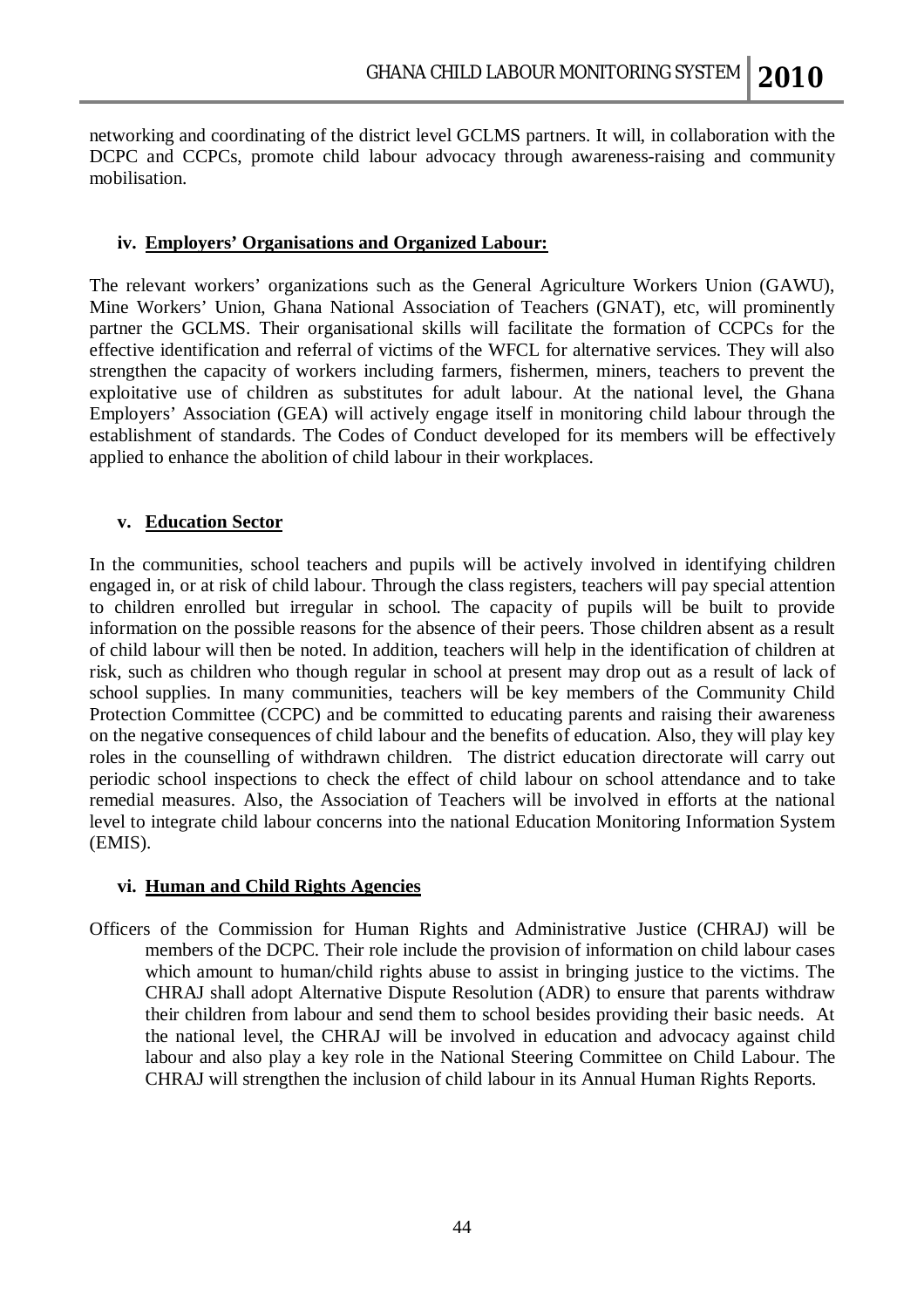#### **vii. Law Enforcement**

One of the key purposes of the Ghana GCLMS is to enhance law enforcement against child labour. Thus, the Ghana Police Service, especially the Domestic Violence and Victims Support and Anti-Human Trafficking Units will be actively involved in community/workplace inspections and advocacy programmes. Their presence will be strategic in sending warning signals to would-be WFCL perpetuators. They will independently identify and also receive referred WFCL cases for judicial processing. Currently, the Service is integrating child labour into its national training curriculum for all police officers to ensure that all trainees are versed in the issue.

#### **viii. Local Government**

The District Assemblies are the Implementing Agencies of the GCLMS in their areas of jurisdiction. District Child Protection Committees (DCPCs) under the chairmanship of the District Chief Executives (DCEs) will be established by the Assemblies and be responsible for the day-today management of the GCLMS in the districts. The District Labour Office and, in its absence, the Social Welfare Office will be the focal agency for coordinating the GCLMS in the districts. Thus, information from workplace monitoring, school monitoring, child rights monitoring, child welfare monitoring and others will be compiled, analyzed and integrated into the District Assembly's GCLMS report by the focal agency. The Employment Information Branch (EIB) of the Labour Department will work together with GCLMS functionaries to ensure that quantitative GCLMS data collected from the community is collated, checked for quality and entered into a computerized system at the District Assembly level. Also at the district level, an initial analysis of the data will be carried out and the output will be used to inform district level planning.

#### **ix. Civil Society Organisations (NGOs, Media, Children's Organisations)**

In every District Assembly, district-based Non-Governmental Organisations (NGOs) providing direct services to children in/at risk of child labour will also be involved in the GCLMS. They will play key roles in the verification of identified victims of the WFCL who qualify for social services. They will also help in tracking beneficiaries t o ensure that services provided are satisfactory, well utilised and sustainable.

The media has been involved in CLMS and will be even more so in the GCLMS not only by giving publicity to cases of WFCL including hazardous activity and the unconditional forms but also educating and mobilising the society to support the fight against it. They will continue to play an active part and improve upon the investigation and reportage on child labour violations and interventions.

Children are key partners in the GCLMS implementation. In community schools, they will help in the identification of their peers who are involved in the WFCL and also raise awareness among teachers and pupils. Nationally, child-based advocacy groups will play an active role in calling national attention to the menace of child labour and the need to provide adequately for the welfare of the child.

#### **ix. Community Participation and Ownership:**

Community participation is a key component of the GCLMS. Community agencies including schools, churches, women and youth groups, informal employers' associations and key community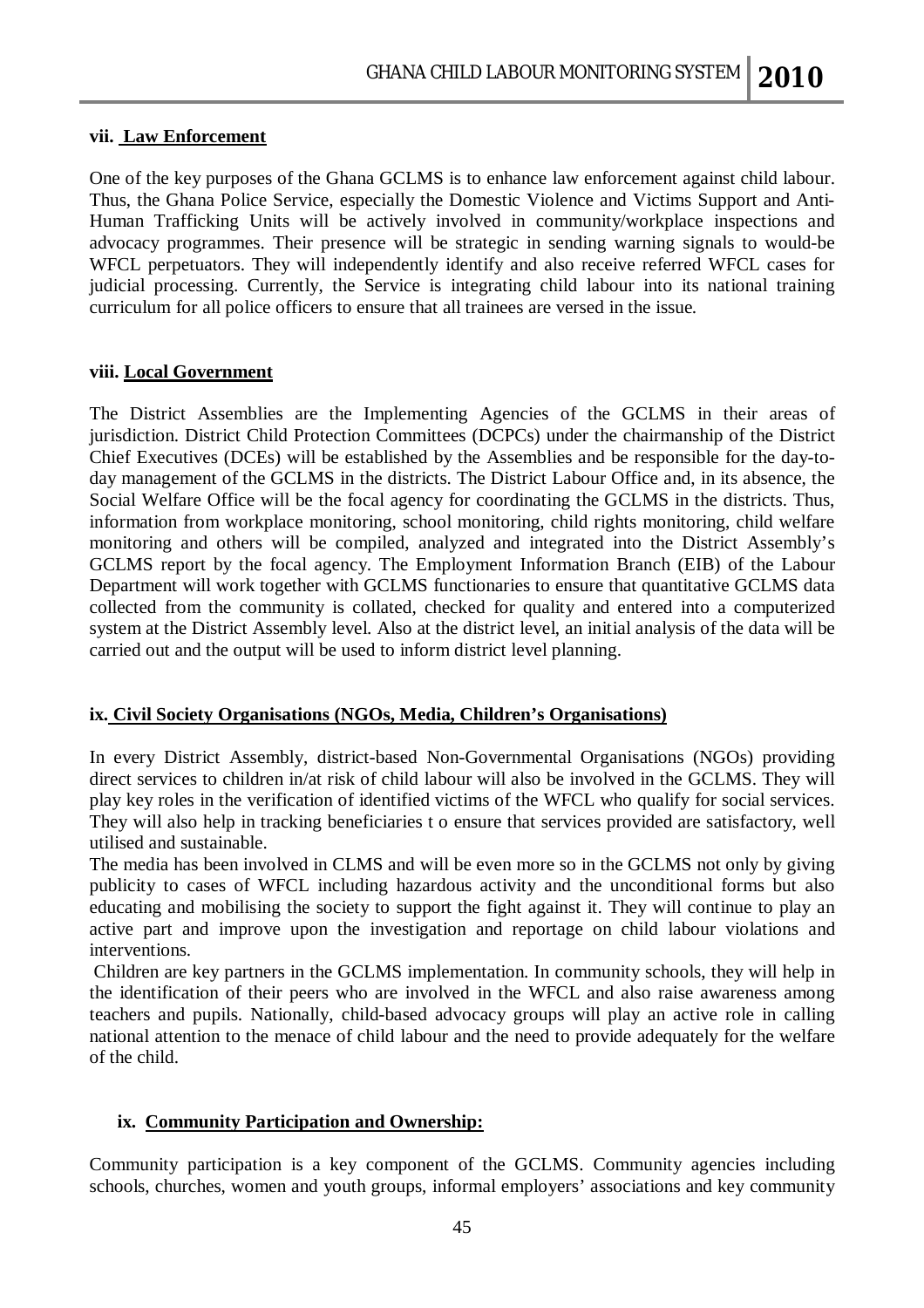actors such as school teachers, Assemblymen/women, Unit Committee members, workers'/employers' organisations, parents, religious leaders and social workers will be trained in the GCLMS. This will enable them to take part in community surveillance, identification, prevention, withdrawal and referral of children in, or at risk of the WFCL. They will also carry out awareness raising and social mobilization activities, promote the development and enforcement of district bye-laws and their own community rules and regulations and advocate for increased action against the exploitation of children.

#### **4.7 GCLMS MANAGEMENT AND COORDINATION MECHANISMS**

There will be a network of over 25 central agencies involved in the monitoring of child labour. These, including government agents, employers associations, organized labour and civil society organizations, will be functionally linked up in an active national stakeholders forum coordinated by the Ministry of Employment and Social Welfare through its Child Labour Unit (CLU) of the Labour Department. The coordination will be done through the assignment of institutional mandates, roles and responsibilities to each partner; the sharing of knowledge and experience and periodic joint review meetings. At the national level, key partners will be aware of the various interventions and have access to a multi-sectoral resource provision that shall inform their respective GCLMS efforts and prevent unnecessary duplication. For instance, the bipartite agreements between employers and trade unions to include child labour clauses in collective bargaining agreements is known and utilised by the Labour Department during labour inspection in the formal sector. Also, the technical capacity provided by the Ghana Association of Teachers (GNAT) to its members will be utilised by the Basic Education Division of the Ministry of Education in the implementation of the ILO SCREAM Methodology in basic schools across the country.

The diagram below depicts the functional linkages expected between GCLMS partner agencies and the coordination role of the Ministry of Employment and Social Welfare (MESW) through its Child Labour Unit (CLU).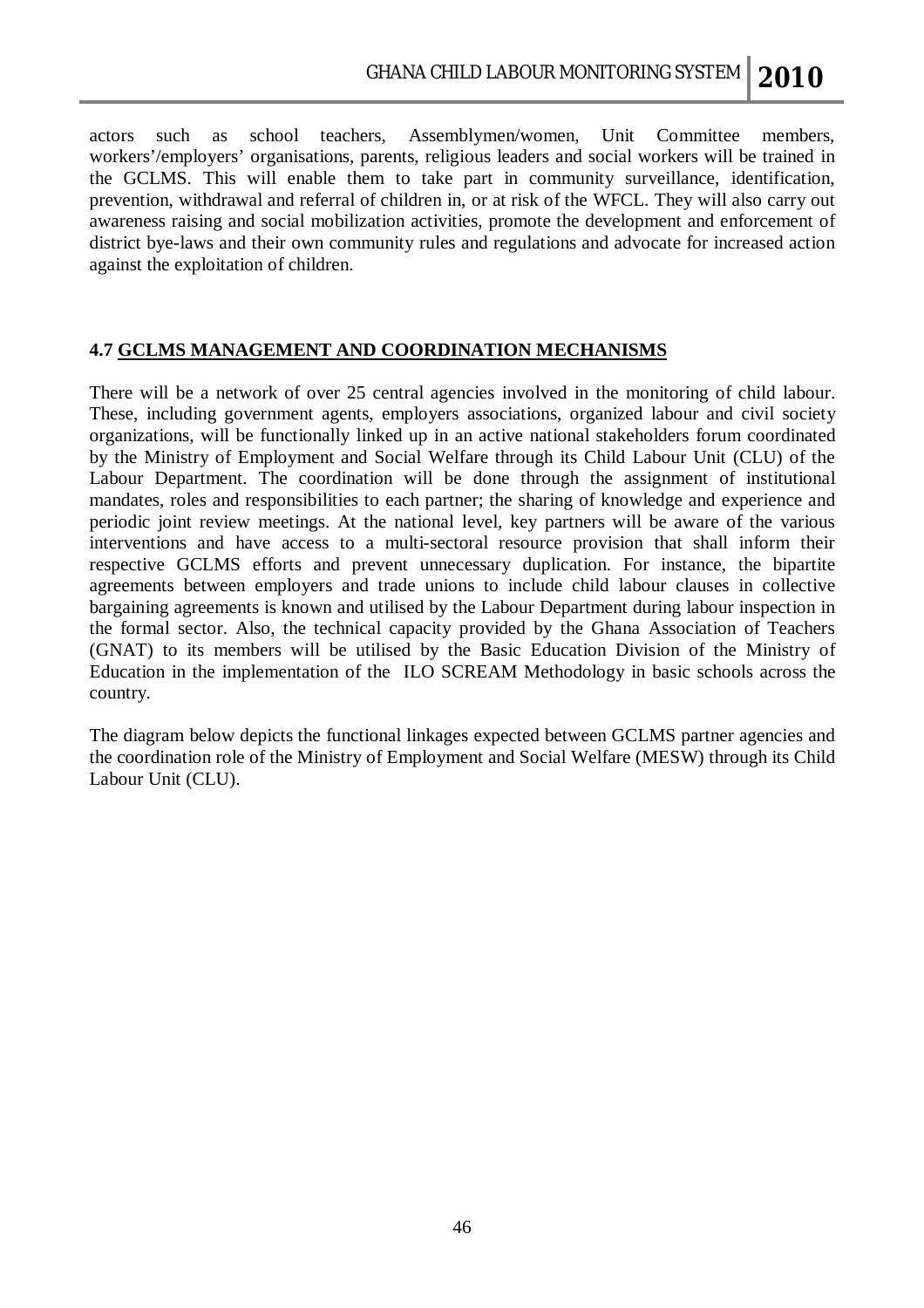#### **Diagram 3: Management Structure of the Ghana Child Labour Monitoring System (GCLMS)**

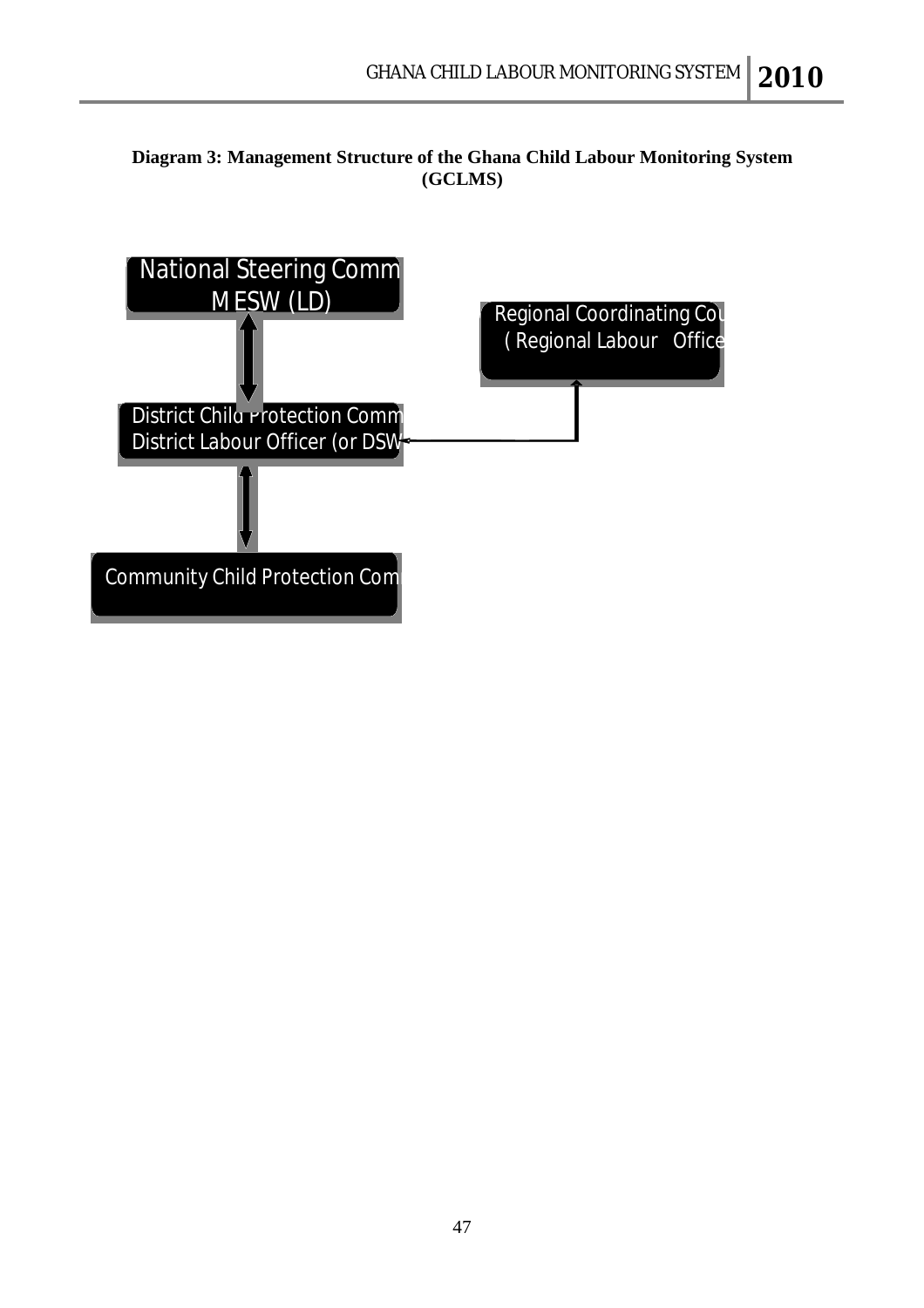



#### **Key:**

Joint Action:  $\longleftrightarrow$  Information Sharing:  $\bullet$ 

- MESW: Ministry of Employment and Social Welfare
- MOE: Ministry of Education
- GTUC: Ghana Trades Union Congress
- GEA: Ghana Employers' Association
- CHRAJ: Commission on Human Rights and Administrative Justice
- MLGRD: Ministry of Local Government, Rural Development
- GPS: Ghana Police Service
- LD: Labour Department
- CLU: Child Labour Unit
- EIB: Employment Information Branch
- DSW: Department of Social Welfare
- GNCRC: Ghana NGO Coalition on the Rights of the Child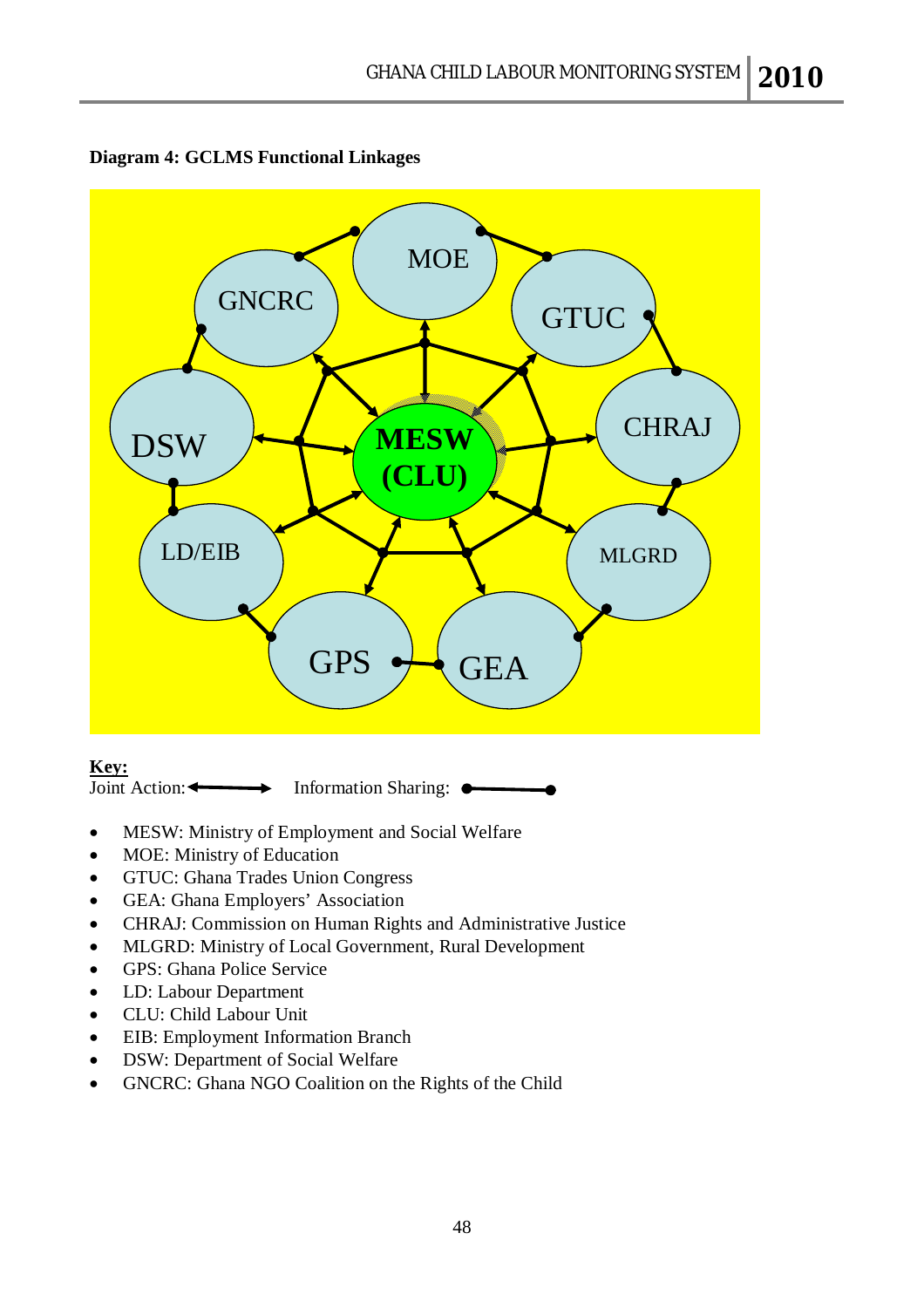#### **4.8 REPORTING MECHANISMS**

The Ministry of Employment and Social Welfare in consultation with the National Development Planning Commission, the Ministry of Local Government and Rural Development and other key partners will, in consultation with the NSCCL, design and support the application of a simple reporting system for monitoring and transmitting information from:

(a) the community and district levels to the national level, and vice versa with the feedback and, similarly,

(b) MDAs, Social Partners and CSOs to the NSCCL and vice versa.

Three types of reports will be developed:

- (i) **District Ghana Child Labour Monitoring System Reports**, to be prepared by the District Assembly every six months, containing analytical information on the child labour situation in the districts, using data from the community and district child registers and surveillance mechanisms and indicating new developments with particular regard to the WFCL, as well as progress and difficulties in implementing district action plans and the outcomes of interventions;
- (ii) **Agency Child Labour Progress Reports**, to be prepared by key MDAs and CSO partners every six months, providing information, amongst others, on progress and difficulties in implementing their action plans, the outcomes of their interventions, new tools and good practices for addressing WFCL issues, etc; and
- (iii) **National Child Labour Progress Report**, to be prepared annually by the CLU. Information on the implementation of the NPA, which indicates the progress made, the difficulties and challenges encountered, child labour trends and emerging issues etc. including, as appropriate, information drawn from the District Child Labour Monitoring Reports and the Agency Child Labour Progress Reports.

These reports will be circulated widely among key stakeholders, and will provide the basis for monitoring at different levels of the implementation of the NPA.

#### **4.9 CONCLUSION**

The Ghana Child Labour Monitoring System (GCLMS) is the central reference information on the implementation of Child Labour Monitoring in Ghana. The mechanisms described represents the agreed modalities by which children in or at risk of Worst Forms of Child Labour (WFCL) can be identified and supported. Through this system there will be effective and efficient monitoring of child labour at the community, district and national levels. The GCLMS will facilitate the sustainability of all child labour interventions beyond projects. As a result of its emphasis on mainstreaming and linkage with existing institutional structures, child labour interventions will be integrated into the routine schedules of mandated national agencies.

The commitment shown by government in this endeavour is an indication of the sincere national ownership required for the effective implementation of the GCLMS. The broad-based participation in the harmonization process, from the community through the district to the national level, presents a justifiable anticipation grass-root involvement in the implementation.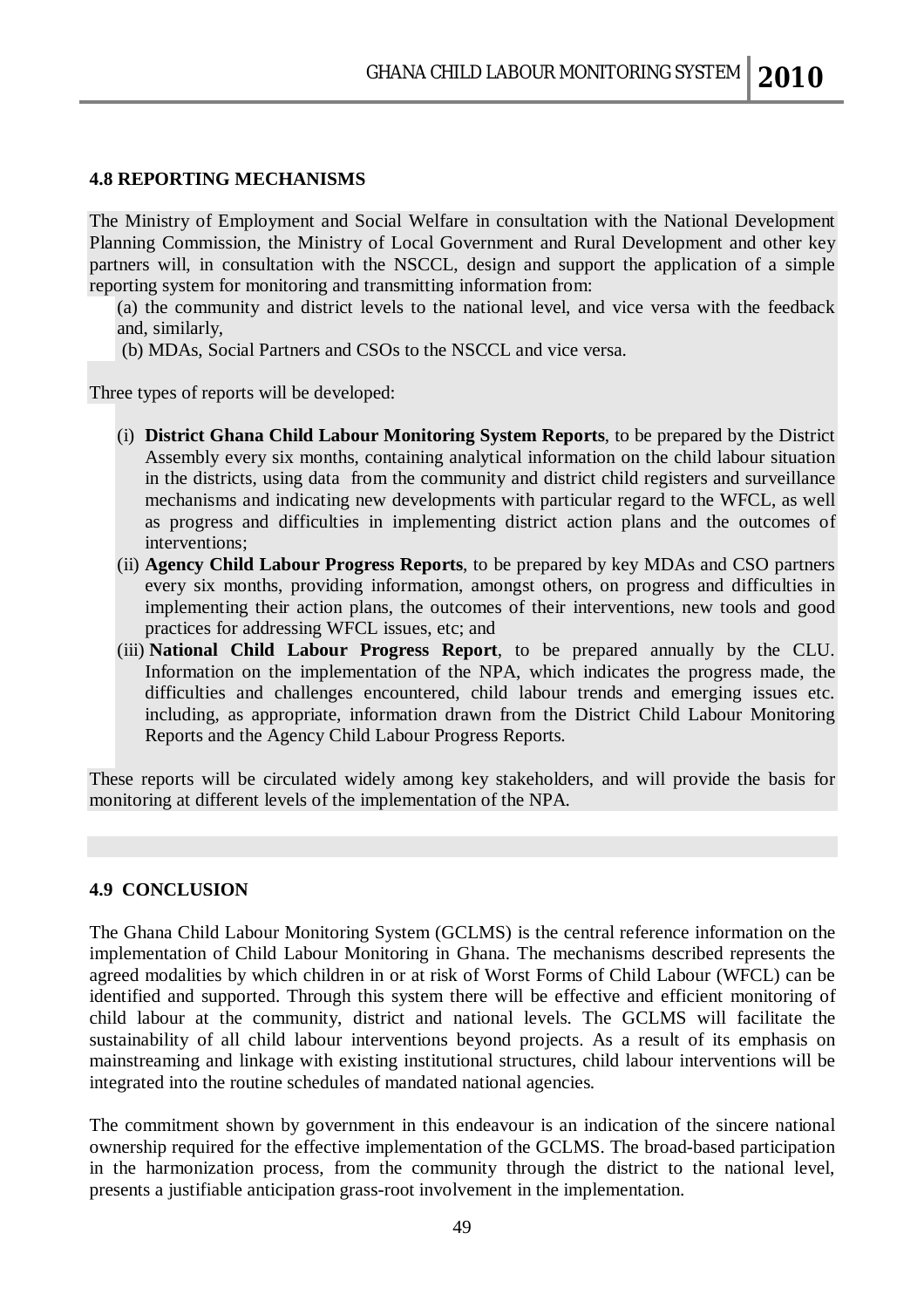The collaborative support of the Ghana Government and donor partners has been a critical motivation for the production of this document and it is hoped that this support will be continuous through the roll out of the GCLMS.

This document represents the key reference information on Child Labour Monitoring in Ghana.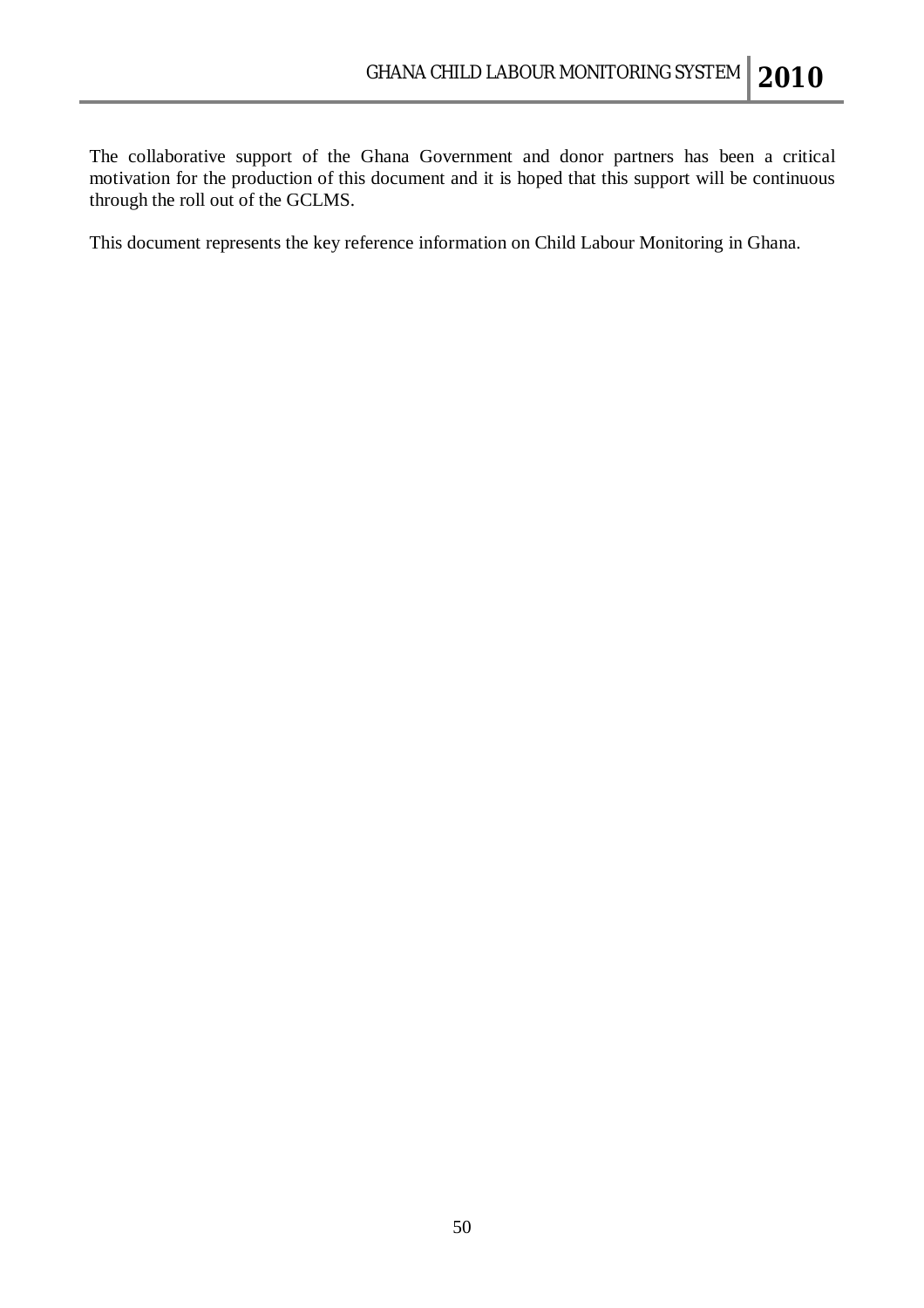## **ANNEX 1**

## **DEFINITIONS AND TERMINOLOGIES**

| <b>Item</b>    | <b>Terminology</b>                                      | <b>Meaning</b>                                                                                                                                                                                                                                                                                                                                                                                            |
|----------------|---------------------------------------------------------|-----------------------------------------------------------------------------------------------------------------------------------------------------------------------------------------------------------------------------------------------------------------------------------------------------------------------------------------------------------------------------------------------------------|
| 1              | <b>Bonded labour</b>                                    | A situation arising from a pledge by a debtor of his or her<br>personal services or those of someone under his or her<br>control as security for a debt. Those in bonded labour often<br>find it impossible to extricate themselves from their<br>situation, and may be trapped indefinitely. Many children are<br>given as collateral for a loan by their parents and become<br>trapped in bonded labour |
| $\overline{2}$ | Casual work                                             | Work occurring at irregular or infrequent intervals, or<br>occasionally. For example, contractors on plantations<br>frequently employ children as cheap casual labour; these<br>children may engage in dangerous tasks                                                                                                                                                                                    |
| 3              | Child                                                   | For purposes of the GCLMS, a child is a person below 18<br>years of age                                                                                                                                                                                                                                                                                                                                   |
| $\overline{4}$ | Child labour                                            | Any work that deprives the child of his/her education, health,<br>dignity, physical, social, moral and mental development.<br>It is the involvement of a child in work that is harmful and<br>not in the best interest of the child.                                                                                                                                                                      |
| 5              | Child<br>Community<br>Protection<br>Committee<br>(CCPC) | These are Committees formed at the community level to<br>perform specific tasks in eliminating child labour in their<br>respective communities.                                                                                                                                                                                                                                                           |
| 6              | <b>Community Surveillance</b>                           | It is a deliberate and consistent observation in the<br>community with the objective of identifying children who<br>are in or at risk of the Worst Forms of Child Labour                                                                                                                                                                                                                                  |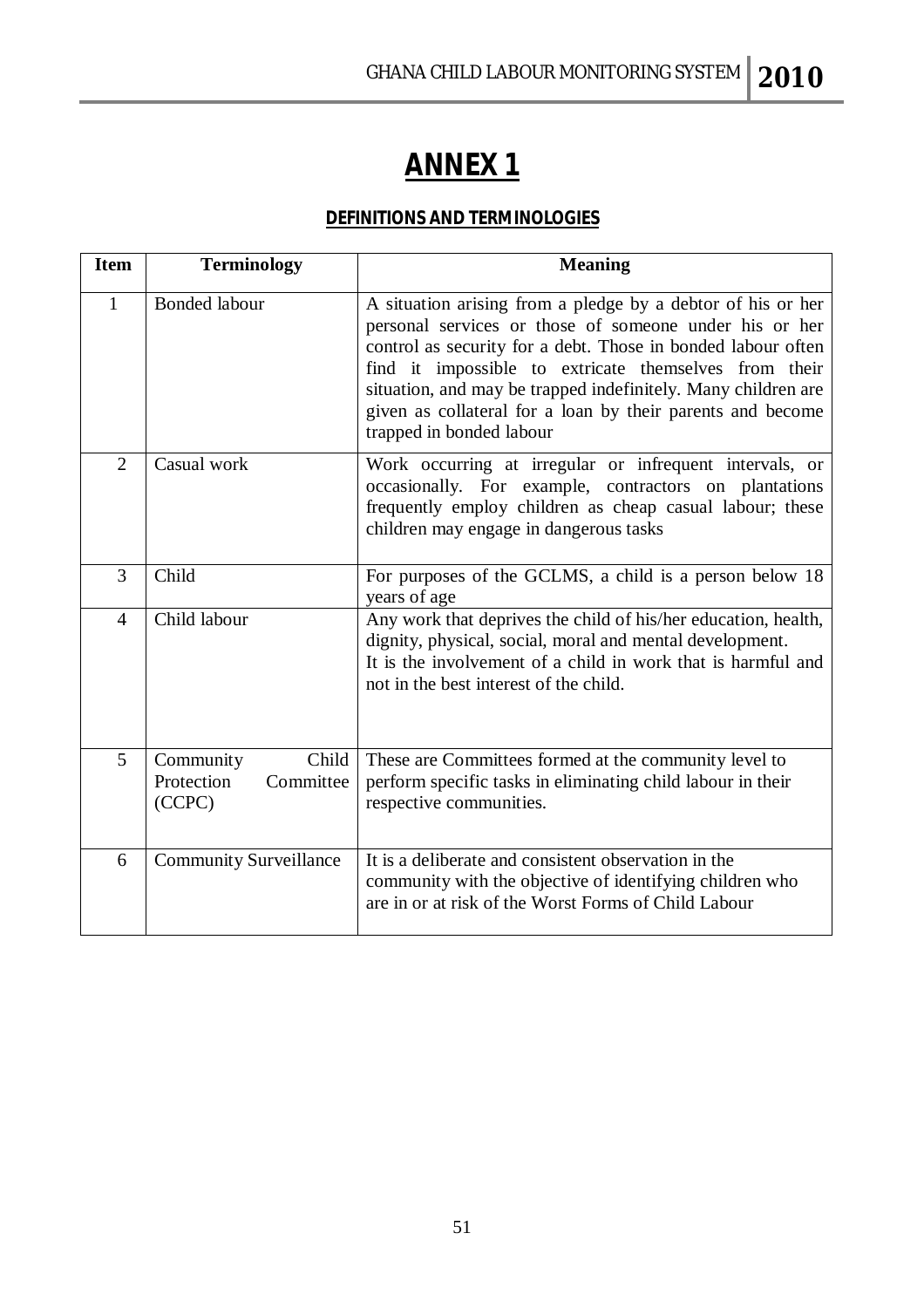| $\overline{7}$ | District Assembly          | Includes a Metropolitan Assembly and a Municipal<br>Assembly                                                              |
|----------------|----------------------------|---------------------------------------------------------------------------------------------------------------------------|
| 8              | District Child Protection  | Includes a Metropolitan and Municipal Child Protection                                                                    |
|                | Committee                  | Committee                                                                                                                 |
| 9              | service/<br>Domestic       | Work performed in the domestic setting that includes a wide                                                               |
|                | domestic work              | variety of tasks (e.g. looking after children, preparing food,                                                            |
|                |                            | house cleaning, washing and/or ironing, and caring for the                                                                |
|                |                            | sick).                                                                                                                    |
| 10             | Economic activity          | Generally, this is a productive activity, whether for the<br>market or not, paid or unpaid, for a few hours or full time, |
|                |                            | on casual or regular basis, legal or illegal. To be counted as                                                            |
|                |                            | economically active in a survey, a child must have worked                                                                 |
|                |                            | for at least one hour on any day during a seven-day                                                                       |
|                |                            | reference period (It is work for pay, profit or                                                                           |
|                |                            | family/household gain - GSS)                                                                                              |
| 11             | Employer                   | A person/organization who engages the services of another,                                                                |
|                |                            | however short, for pay or profit.                                                                                         |
| 12             | Employers'                 | Any association of employers for the promotion of their                                                                   |
|                | Organizations              | interest.                                                                                                                 |
| 13             | Forced labour <sup>6</sup> | "All work or service which is exacted from any person                                                                     |
|                |                            | under the menace of any penalty and for which the said<br>person has not offered himself voluntarily" or "Work or         |
|                |                            | service that is exacted from a person under threat of a                                                                   |
|                |                            | penalty and for which that person has not offered himself or                                                              |
|                |                            | herself voluntarily"                                                                                                      |
| 14             | Formal education           | The system of formalized transmission of knowledge and                                                                    |
|                |                            | values operating within a given society usually provided                                                                  |
|                |                            | through state-sponsored or recognized schools.                                                                            |
| 15             | <b>Formal Sector</b>       | The total number of businesses in an area, region, or                                                                     |
|                |                            | whose<br>registered<br>with<br>activities<br>country,<br>are<br>the                                                       |
| 16             | Hazardous work             | government.<br>Work which by nature and/or circumstances has the                                                          |
|                |                            | potential to harm the health, safety and moral of the child.                                                              |
| 17             | <b>Informal Sector</b>     | All activities that are "unregulated" or are not bound by                                                                 |
|                |                            | any institutional regulations.                                                                                            |
| 18             | ILO Convention No 182      | Convention on the prohibition and immediate action on the                                                                 |
|                | on the Worst Forms of      | Worst Forms of Child Labour, adopted in Geneva in 1999                                                                    |
|                | Child Labour (WFCL)        |                                                                                                                           |
| 19             | Labour market              | A system consisting of employers as buyers, and workers as                                                                |
|                |                            | sellers, the purpose of which is to match job vacancies with                                                              |
|                |                            | job applicants and set wage rates.                                                                                        |
| 20             | Light work                 | Work which is not likely to harm the health or development<br>of the child and does not affect the child's attendance at  |
|                |                            | school or the capacity to benefit from school work. It is                                                                 |
|                |                            | under supervision and does contribute to the socialization of                                                             |
|                |                            | the child. This type of work should however be limited for a                                                              |
|                |                            | few hours a day only and should not be allowed to interfere                                                               |

 $\overline{a}$  $6$  Definitions from Art. 2 of the Forced Labour Convention No. 29 and Art. 117 of the Labour Act, 2003 (Act 651)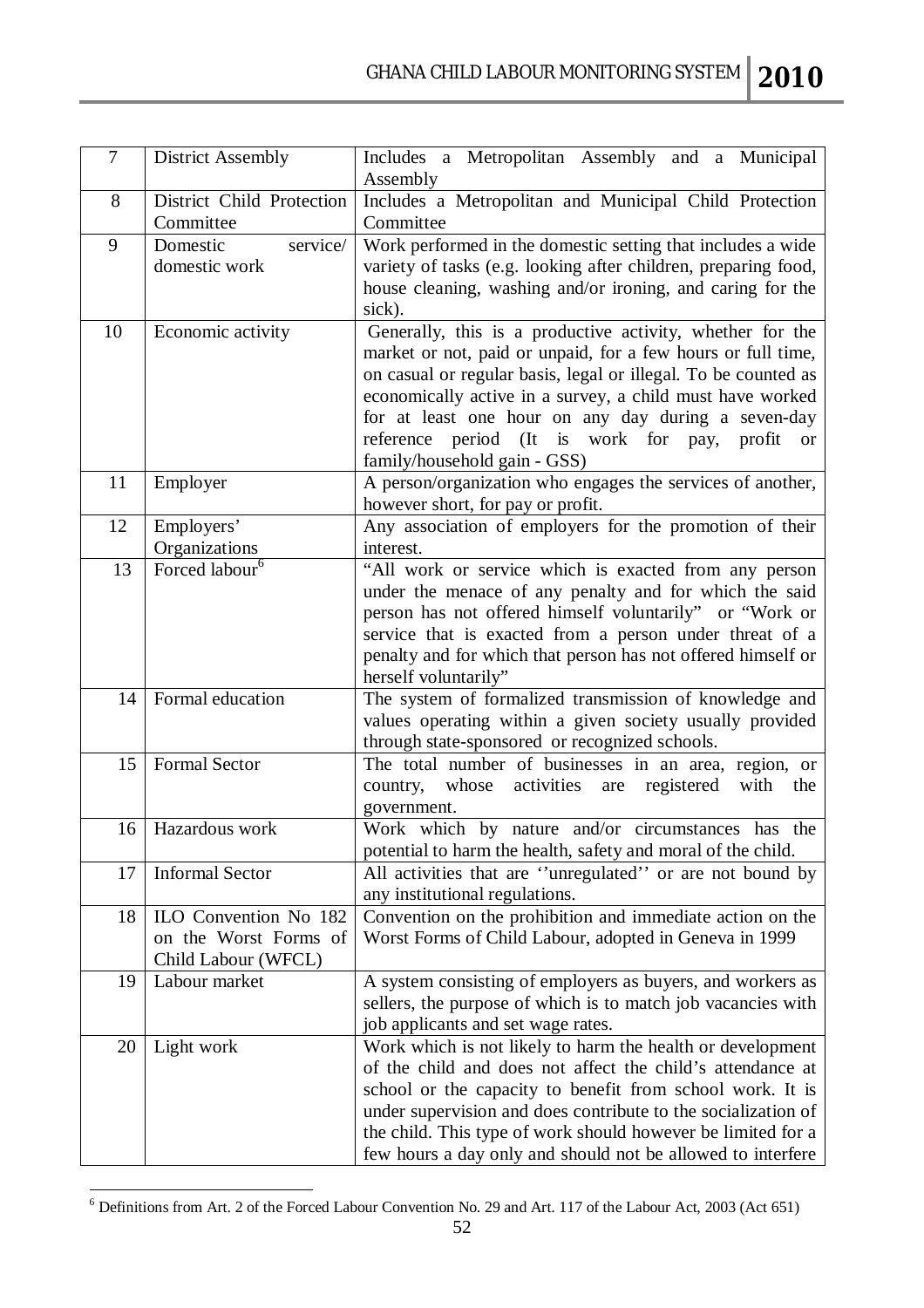|    |                                      | with the child's education, health, safety, morals or the<br>general development.                                                                                                                                                                                                                                                                                                                                                                                                                                                                                                                                                                                                           |
|----|--------------------------------------|---------------------------------------------------------------------------------------------------------------------------------------------------------------------------------------------------------------------------------------------------------------------------------------------------------------------------------------------------------------------------------------------------------------------------------------------------------------------------------------------------------------------------------------------------------------------------------------------------------------------------------------------------------------------------------------------|
| 21 | Minimum<br>Age<br>Convention No. 138 | Minimum Age Convention requires ratifying countries to<br>set minimum age levels for admission to employment and<br>for light work.                                                                                                                                                                                                                                                                                                                                                                                                                                                                                                                                                         |
| 22 | Minimum<br>for<br>Age<br>Employment  | The minimum age for admission of a child to normal<br>employment - fifteen (15) years                                                                                                                                                                                                                                                                                                                                                                                                                                                                                                                                                                                                       |
| 23 | Migration                            | Movement of persons from one geographic area to another<br>for purposes of settlement.                                                                                                                                                                                                                                                                                                                                                                                                                                                                                                                                                                                                      |
| 24 | Non-formal education                 | Any organized educational activity outside the established<br>formal school system, whether operating separately or as an<br>important feature of some broader activity that is intended to<br>serve identifiable learning objectives.                                                                                                                                                                                                                                                                                                                                                                                                                                                      |
| 25 | Peer pressure                        | Strong motivation coming from within a group of people of<br>about the same age, social status, political affiliation, or the<br>like, regarded as forming a sociological group sharing a<br>common set of values.                                                                                                                                                                                                                                                                                                                                                                                                                                                                          |
| 26 | Poverty'                             | Want or scarcity of means of subsistence. 'Poverty is<br>represented by degrees of deprivation of basic human needs,<br>including food, safe drinking water, sanitation facilities,<br>healthcare, shelter, education and information.' Income<br>poverty refers to the level of income that cannot meet basic<br>needs. It is a multi-dimensional phenomenon.                                                                                                                                                                                                                                                                                                                              |
| 27 | <b>Basic education</b>               | Elementary education given to children from the time they<br>attend school until they complete compulsory<br>first<br>education.                                                                                                                                                                                                                                                                                                                                                                                                                                                                                                                                                            |
| 28 | Ratification                         | A solemn undertaking by a state, formally accepting the<br>terms of a convention, thereby becoming bound to apply it.                                                                                                                                                                                                                                                                                                                                                                                                                                                                                                                                                                       |
| 29 | Slavery                              | Slavery is when one person completely controls another person,<br>using violence or threats of violence to maintain that control,<br>exploits him/her economically, pays him/her nothing and the<br>enslaved cannot freely walk away.                                                                                                                                                                                                                                                                                                                                                                                                                                                       |
| 30 | Social partners                      | For the purposes of this document, the term refers to<br>employers' and workers' organizations engaged in dialogue<br>or partnership with government in the determination of<br>social and labour policies.                                                                                                                                                                                                                                                                                                                                                                                                                                                                                 |
| 31 | Human Trafficking <sup>8</sup>       | 'The recruitment, transportation, transfer, harbouring,<br>trading or receipt of persons within and across national<br>borders by (a) use of threats, force or other forms of<br>coercion, abduction, fraud, deception, the abuse of power or<br>exploitation of vulnerability, or (b) giving or receiving<br>payments and benefits to achieve consent. (2) Exploitation<br>shall include at the minimum, induced prostitution and other<br>forms of sexual exploitation, forced labour or services,<br>slavery or practices similar to slavery, servitude or the<br>removal of organs. (3) Placement for sale,<br>bonded<br>placement,<br>temporary<br>placement<br>service<br>where<br>as |

 $\overline{a}$  $7$  Definition from MOWAC July 2009 publication on children, titled, 'Children in Ghana'

 $8$  This definition is taken from the Human Trafficking Act 2005 (Act 694)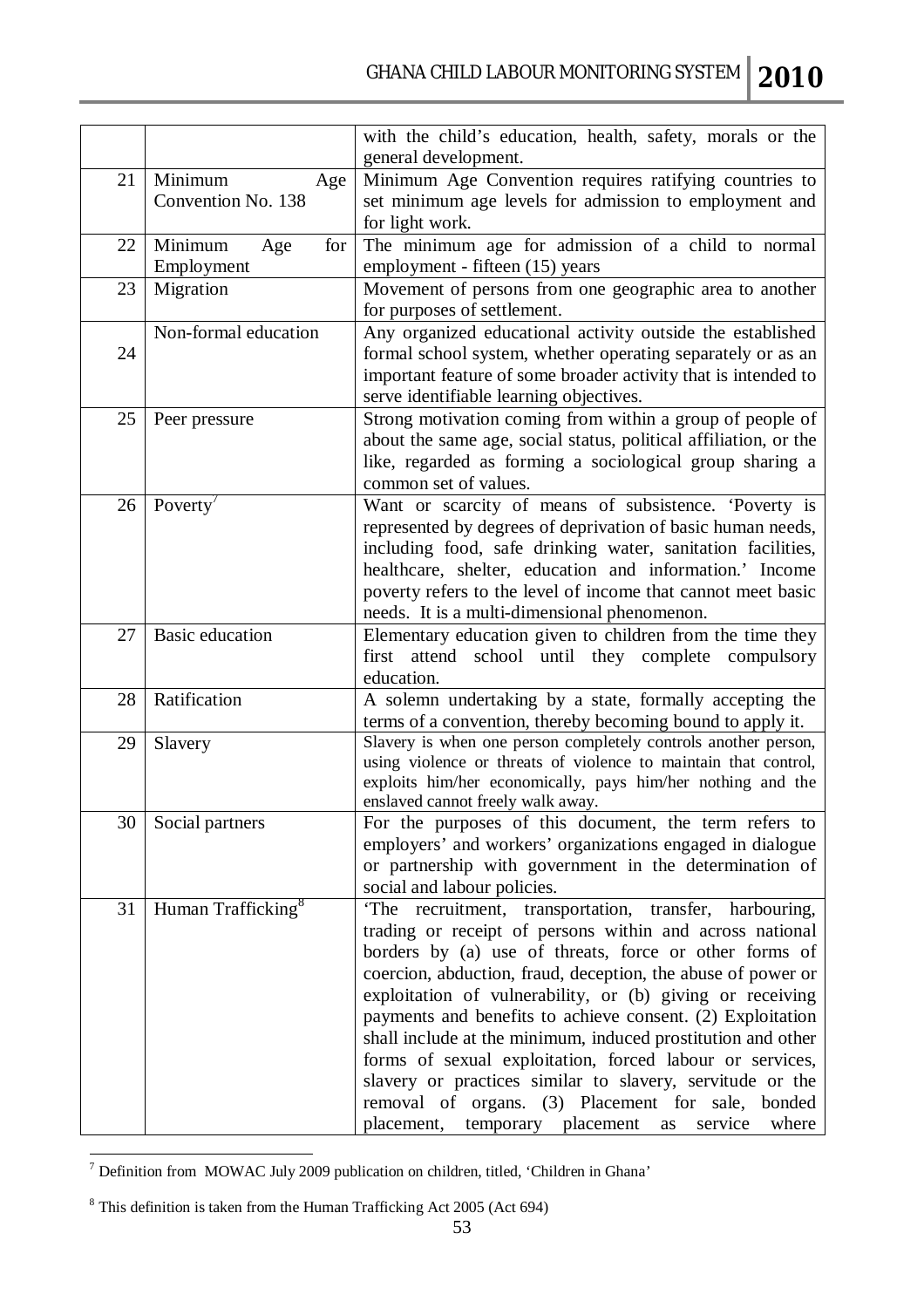|    |                                      | exploitation by someone else is the motivating factor shall<br>also constitute trafficking.'                                                                                                                                                                                                                                         |
|----|--------------------------------------|--------------------------------------------------------------------------------------------------------------------------------------------------------------------------------------------------------------------------------------------------------------------------------------------------------------------------------------|
| 32 | <b>Transitional education</b>        | Any form of education designed to integrate or re-integrate<br>children into the formal school system.                                                                                                                                                                                                                               |
| 33 | Tripartite                           | The term used to describe equal participation and<br>representation of government, employers' and workers'<br>organizations in bodies both inside the ILO as well as at the<br>national and enterprise level                                                                                                                         |
| 34 | Vocational training                  | Activities aimed at providing the skills and knowledge<br>required for employment in a particular occupation, or a<br>group of related occupations, in any field of economic<br>activity.                                                                                                                                            |
| 35 | Working conditions                   | The physical, social and managerial factors affecting a<br>worker's job environment.                                                                                                                                                                                                                                                 |
| 36 | forms<br>of child<br>Worst<br>labour | All forms of slavery and practices similar to slavery; the<br>use, procuring or offering of a child for prostitution, for the<br>production of pornography, for pornographic performances,<br>and for illicit activities, and work which is likely to harm the<br>health, safety or morals of children. (Ref. ILO Convention<br>182) |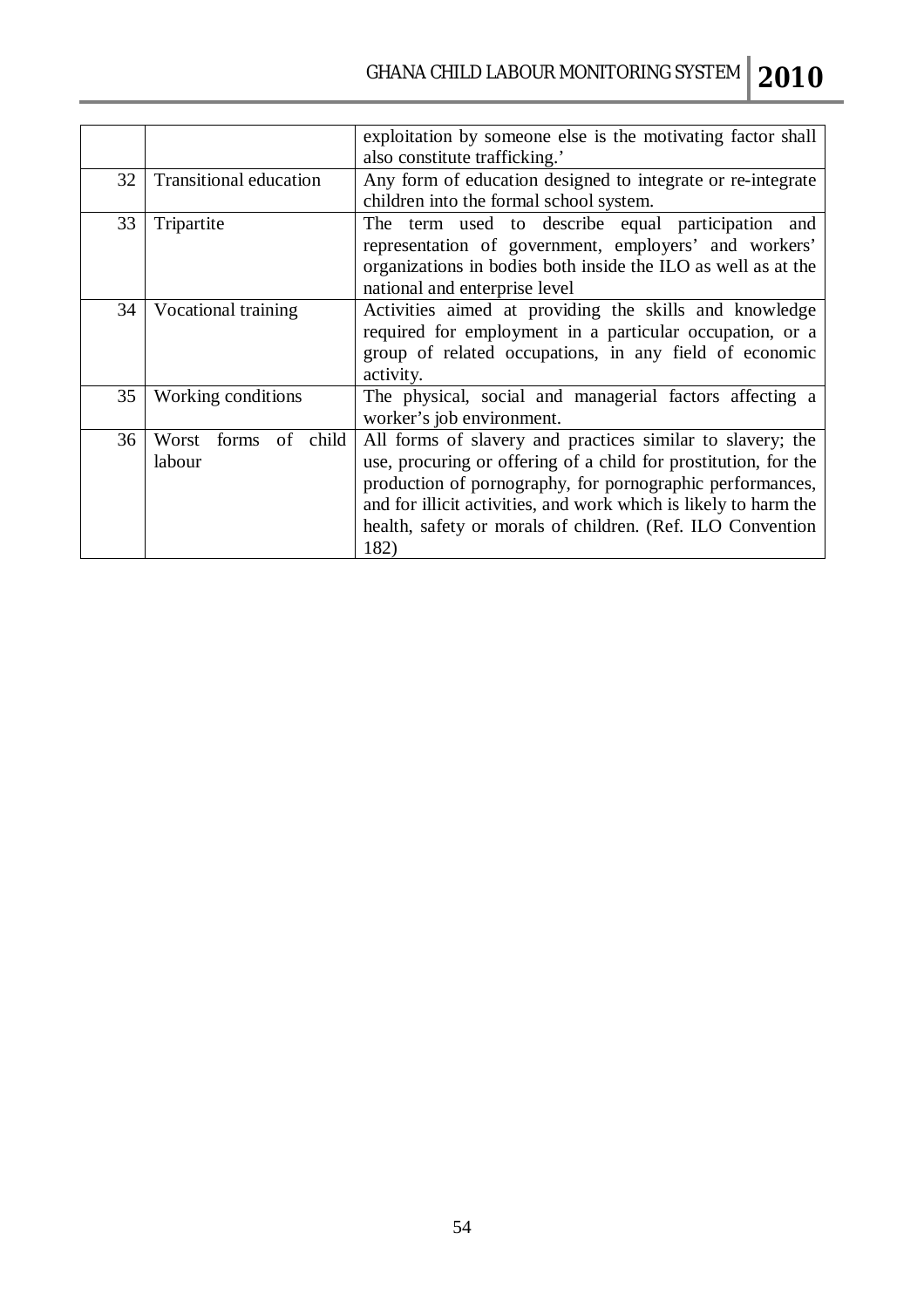#### **ANNEX II OPERATIONAL STRUCTURES OF THE PREVIOUS CLMS**

**Operational Structure of the Ghana Country Programme Tracking Database**



 **The WACAP Child Labour Monitoring System**

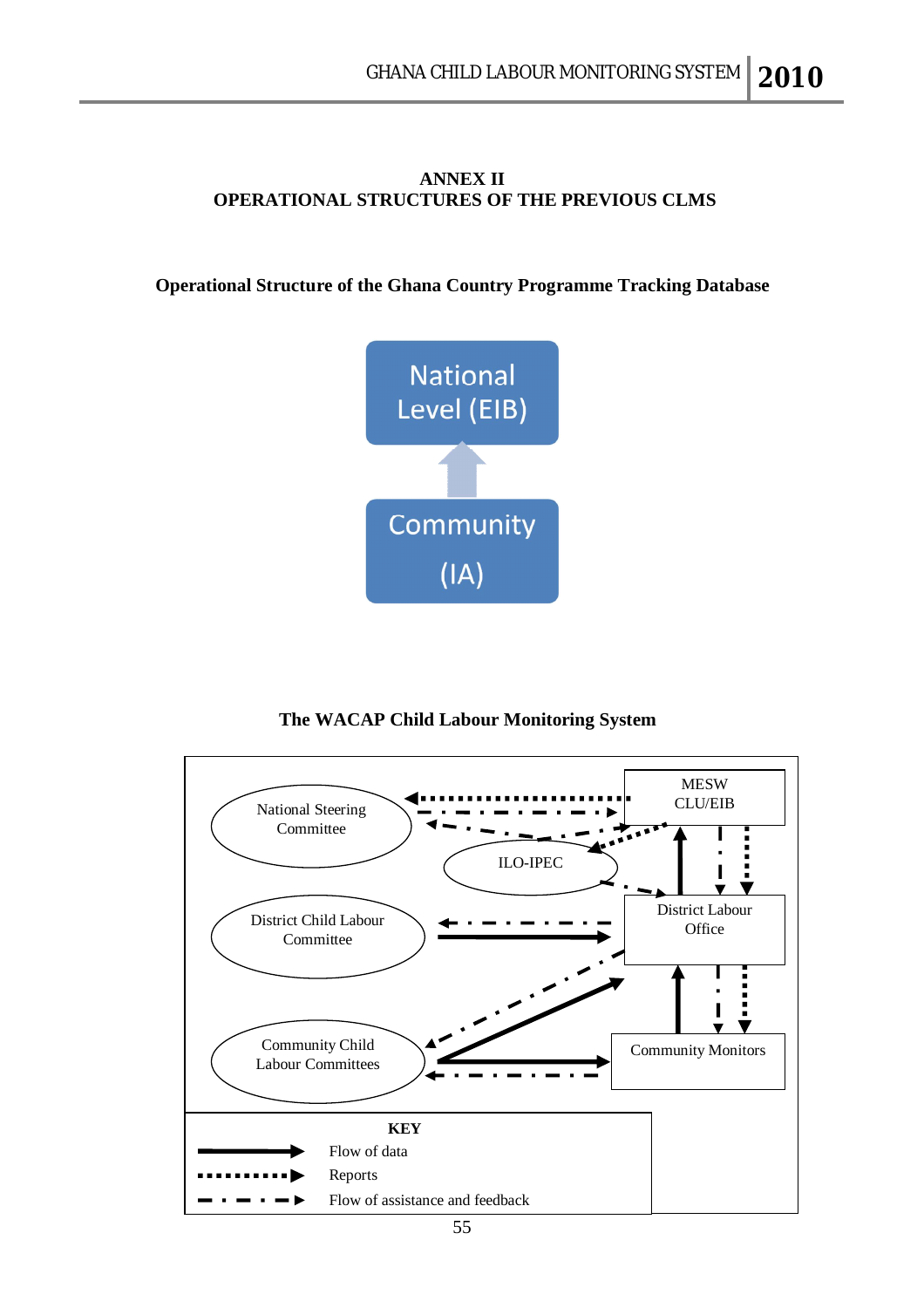#### **Operational Structure of the I-CLMS**